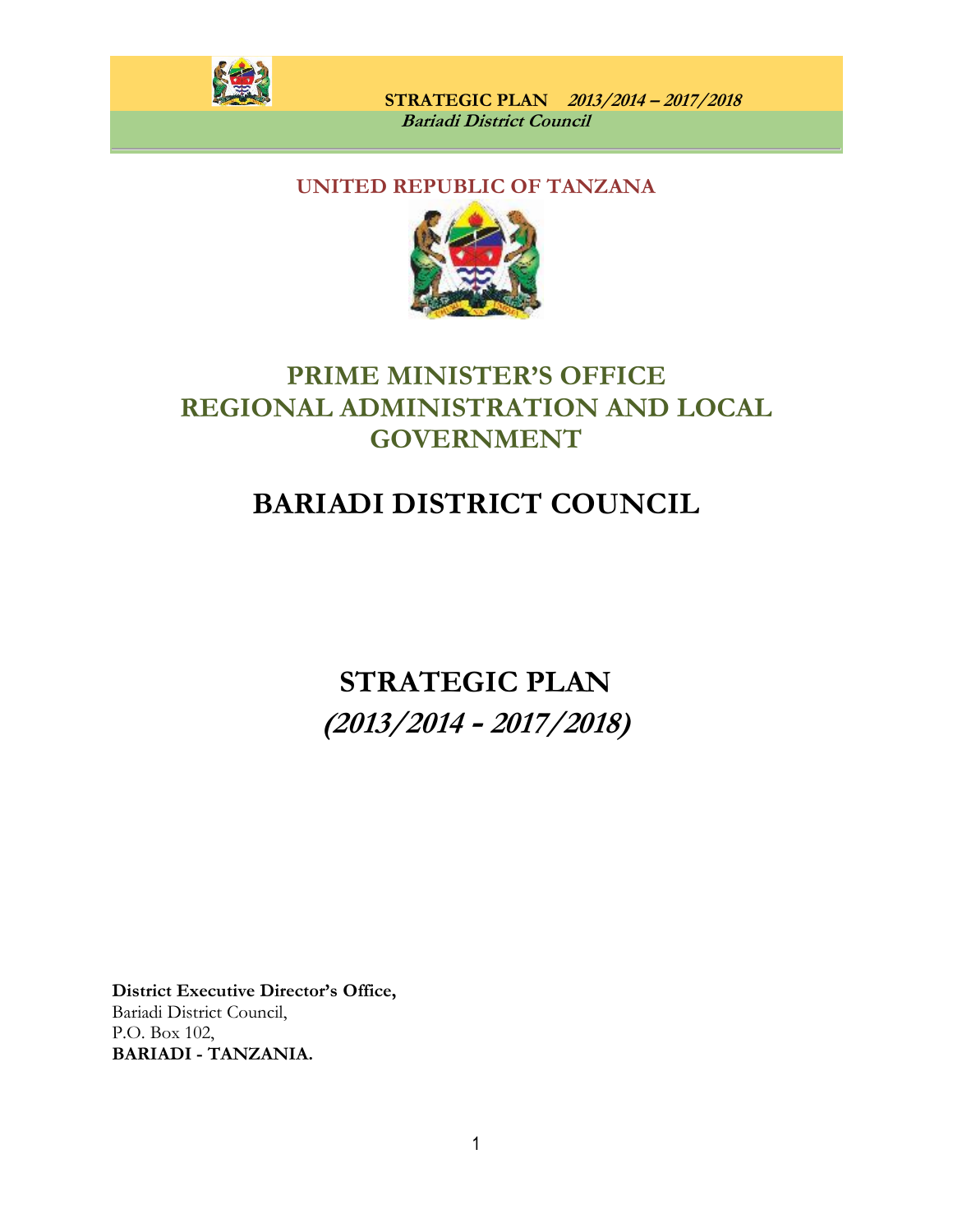

## TABLE OF CONTENTS

## **Contents**

## Page

| 1.1                                                              |  |  |  |  |
|------------------------------------------------------------------|--|--|--|--|
| 1.2.                                                             |  |  |  |  |
| 1.3                                                              |  |  |  |  |
| 1.4                                                              |  |  |  |  |
| 1.5                                                              |  |  |  |  |
| 1.6                                                              |  |  |  |  |
|                                                                  |  |  |  |  |
|                                                                  |  |  |  |  |
| 2.0                                                              |  |  |  |  |
| 2.1                                                              |  |  |  |  |
| 2.2                                                              |  |  |  |  |
| 2.2.1                                                            |  |  |  |  |
| 2.2.2                                                            |  |  |  |  |
| 2.2.3                                                            |  |  |  |  |
| 2.2.4                                                            |  |  |  |  |
| 2.2.5                                                            |  |  |  |  |
| 2.2.6                                                            |  |  |  |  |
|                                                                  |  |  |  |  |
|                                                                  |  |  |  |  |
| 2.3.2                                                            |  |  |  |  |
| 2.3.3                                                            |  |  |  |  |
| 2.3.4                                                            |  |  |  |  |
| 2.3.5                                                            |  |  |  |  |
| 2.3.1                                                            |  |  |  |  |
| 2.3.2                                                            |  |  |  |  |
|                                                                  |  |  |  |  |
|                                                                  |  |  |  |  |
|                                                                  |  |  |  |  |
|                                                                  |  |  |  |  |
|                                                                  |  |  |  |  |
|                                                                  |  |  |  |  |
| 2.3.8                                                            |  |  |  |  |
| <b>CHAPTER THREE.</b>                                            |  |  |  |  |
| VISION, MISSION, PHILOSOPHY, VALUES, OBJECTIVES AND FUNCTIONS OF |  |  |  |  |
|                                                                  |  |  |  |  |
| 3.1                                                              |  |  |  |  |
| 3.2                                                              |  |  |  |  |
| 3.3                                                              |  |  |  |  |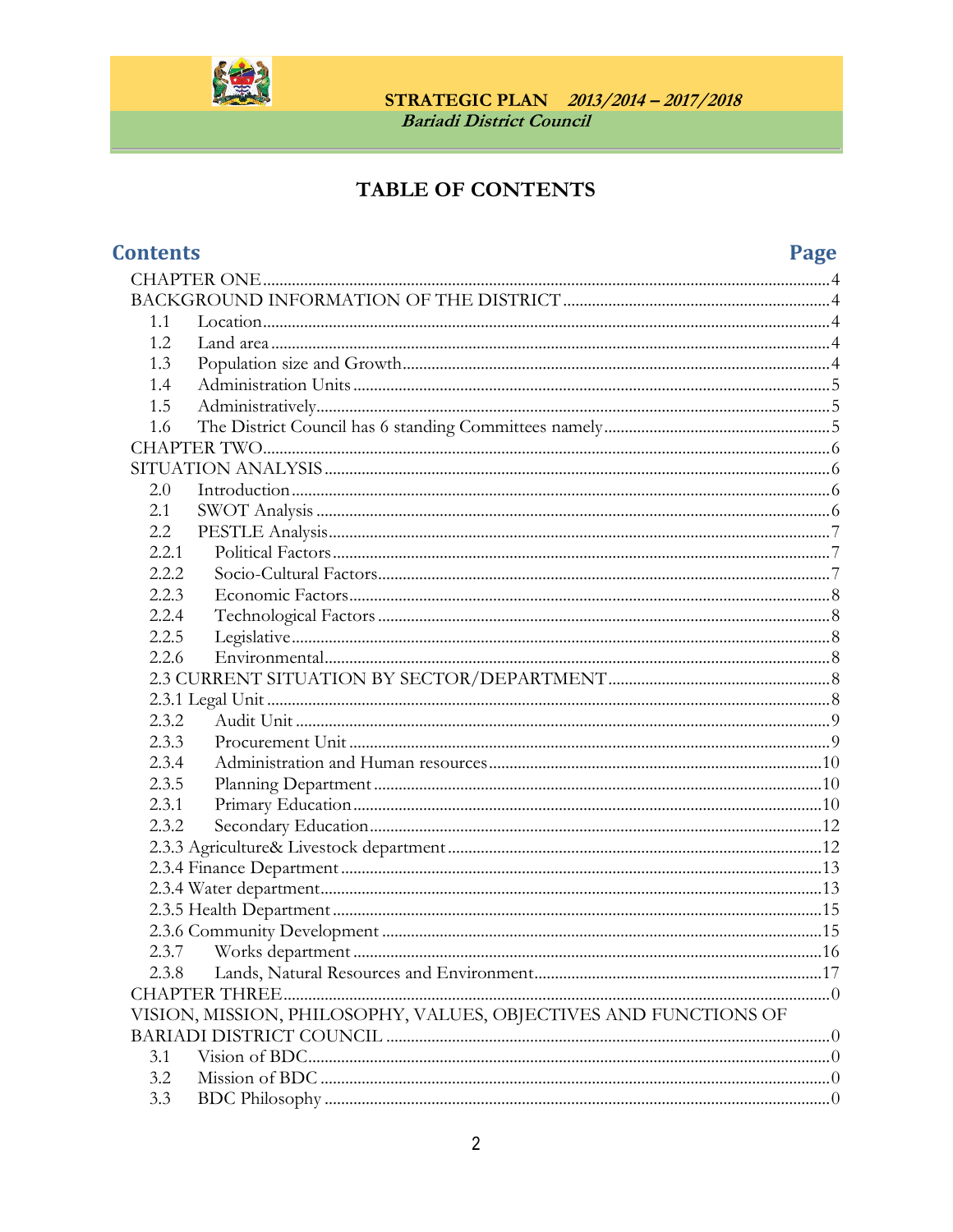

| 3.4         |                                                                                      |
|-------------|--------------------------------------------------------------------------------------|
| 3.5         |                                                                                      |
| 3.5.1       |                                                                                      |
| 3.5.2       | Enhance, sustain and effective implementation of the National Ant-corruption         |
| strategy; 1 |                                                                                      |
| 3.5.3       |                                                                                      |
| 3.5.4       |                                                                                      |
| 3.5.5       |                                                                                      |
| 3.5.6       |                                                                                      |
| 3.5.7       |                                                                                      |
| 3.5.8       | Diversify sources of revenue through expanded investment opportunities. 2            |
| 3.6         |                                                                                      |
| 3.7         |                                                                                      |
| 3.7.1       |                                                                                      |
| 3.7.2       |                                                                                      |
|             |                                                                                      |
|             |                                                                                      |
|             |                                                                                      |
| 4.1         |                                                                                      |
| 4.2         | OBJECTIVE B: Enhance, sustain and effective implementation of the National Ant-      |
|             |                                                                                      |
| 4.3         | OBJECTIVE C: Improve access, quality and equitable social services delivery 2        |
| 4.3         | OBJECTIVE D: Increase Quantity and Quality of social services and infrastructure. 20 |
| 4.4         | OBJECTIVE E: Enhance Good Governance and Administrative services24                   |
| 4.5         | OBJECTIVE F: Improve social welfare, gender and community empowerment29              |
| 4.6         |                                                                                      |
| 4.7         | OBJECTIVE H: Diversify sources of revenue through expanded investment                |
|             |                                                                                      |
|             |                                                                                      |
|             |                                                                                      |
| 5.1         |                                                                                      |
| 5.2         |                                                                                      |
| 5.3         |                                                                                      |
| 5.3.1       |                                                                                      |
| 6.3.2       |                                                                                      |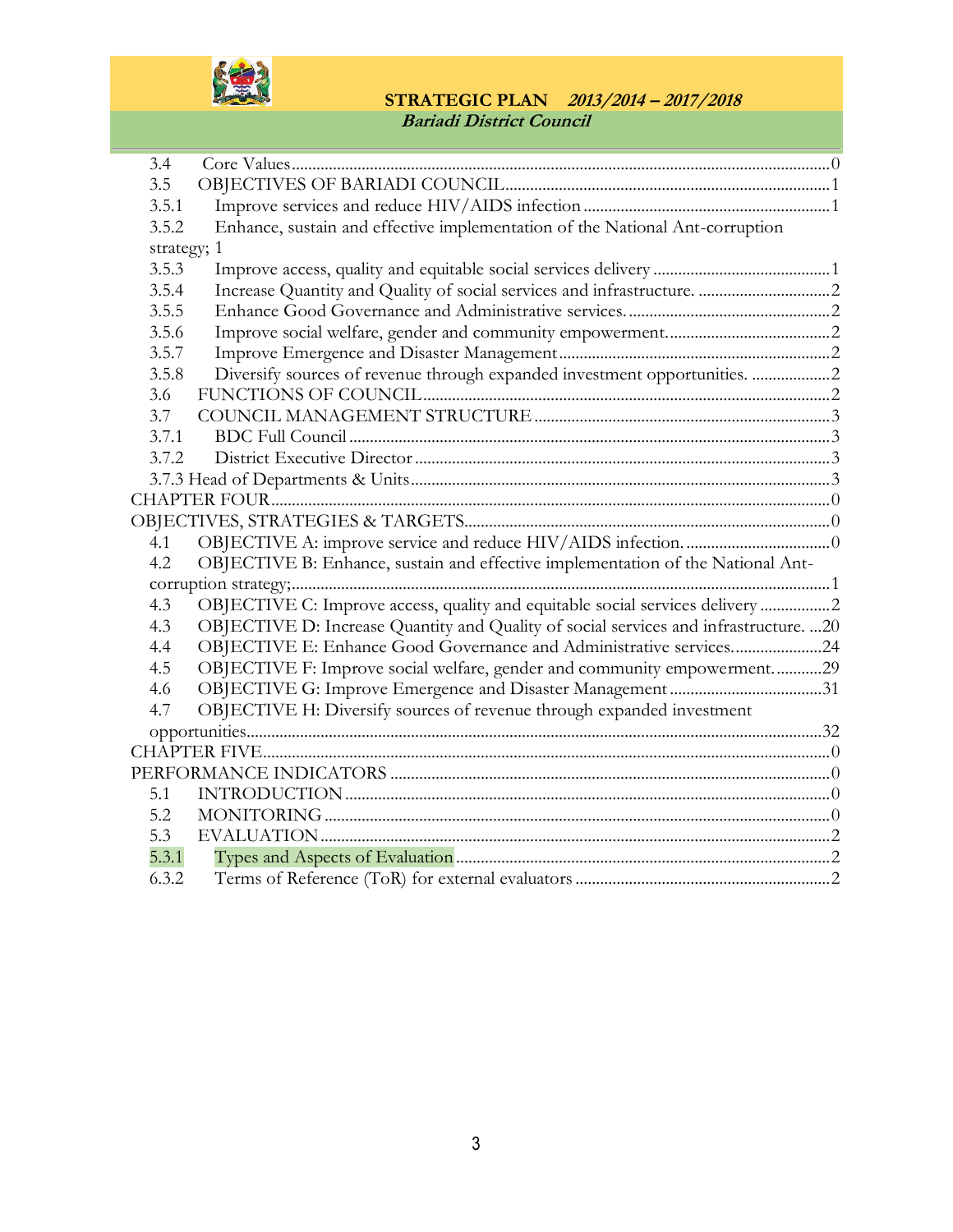

### **CHAPTER ONE BACKGROUND INFORMATION OF THE DISTRICT**

#### <span id="page-3-2"></span><span id="page-3-1"></span><span id="page-3-0"></span>**1.1 Location**

Bariadi District is one among five Districts of Bariadi Region. The District is located between Latitudes  $2^015'$  and  $3^010'$  South of the Equator and Longitude  $33^040'$  to  $35^010'$  East of Green which. The District is bordered by Busega District (Bariadi Region) on the west, Bunda and Serengeti Districts (Mara Region) on the north, Maswa Game Reserve on the east, Maswa and Itilima Districts (Bariadi Region) on the South.

#### <span id="page-3-3"></span>**1.2 Land area**

The District covers a total area of 5,091.21 Sq. kms (509,121 ha) of which 1,096.21 Sq kms (109,621 ha) is covered with an arable land suitable for agriculture and livestock keeping, 790 Sq kms (7,900 ha) is covered by the Maswa Game reserve and 3950 Sq. kms (3,950.0 ha) is covered by the Serengeti National Park. The remaining area of 45 Sq. kms (4,500ha) is covered by water bodies, forest and hilly area. See the table below;

| <b>Table 1.1:</b> The total Land area of the District |  |
|-------------------------------------------------------|--|
|-------------------------------------------------------|--|

| Classification             | Area in Sq.km | Area in Ha | Area share $\%$ |
|----------------------------|---------------|------------|-----------------|
| Arable Land                | 1,096.21      | 109,621    | 21.5            |
| Serengeti N/Park           | 3,950         | 395,000    | 77.6            |
| OtheCouncil                | 45            | 4,500      | 0.88            |
| (RiveCouncil/Water bodies) |               |            |                 |
| Total                      | 5,091.21      | 509,121    | <b>100</b>      |

**Source:** Planning Department**.**

#### <span id="page-3-4"></span>**1.3 Population size and Growth**

According to the 2012 National household and Population Census reports, Bariadi District has a population of 266,256 people in which 139,742 are Female and 126,514 Males with an incremental rate of 3.0% per year. The 2012 Household and Population census showed that the district average household size was 7.0 persons per household.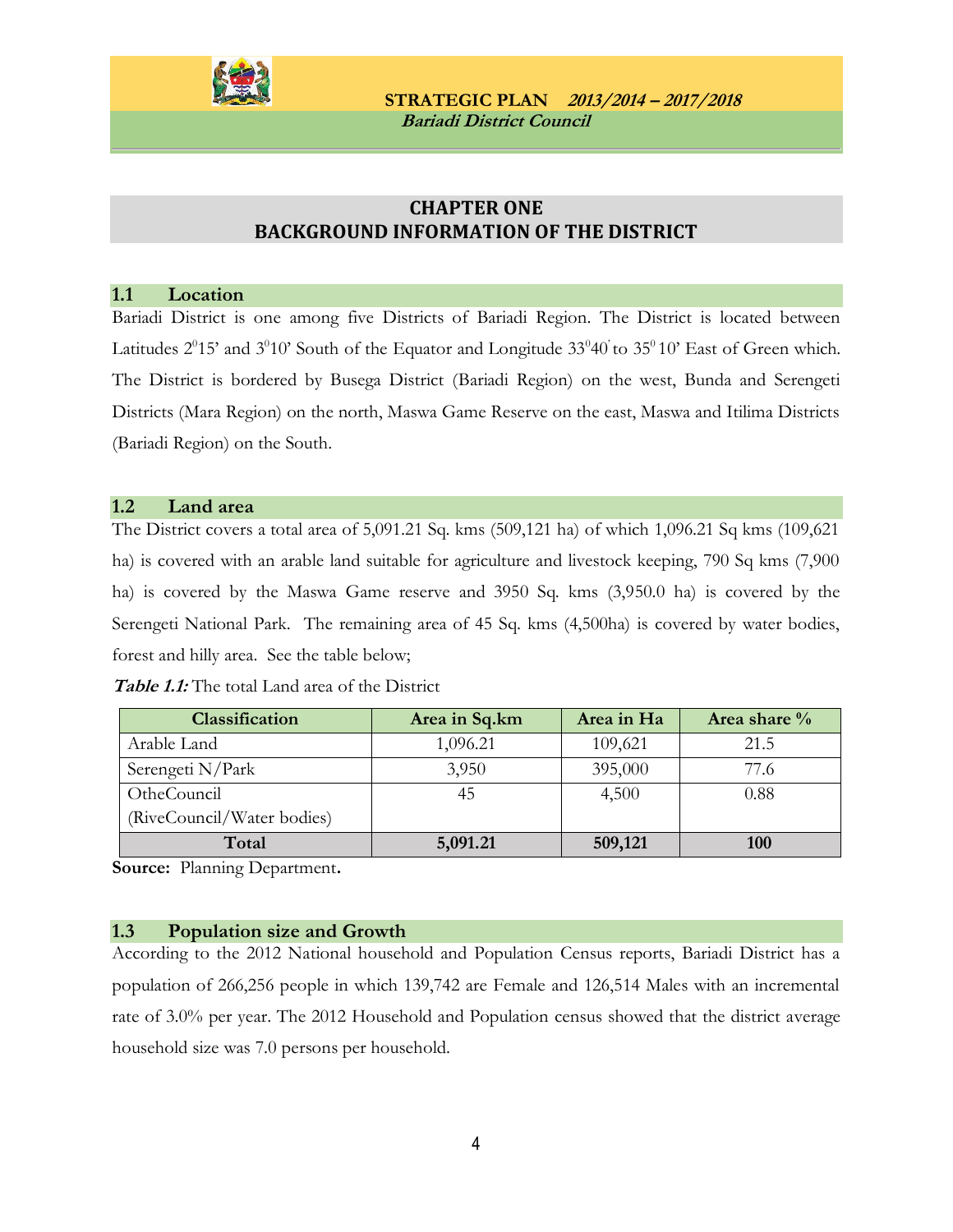

### <span id="page-4-0"></span>**1.4 Administration Units**

Administratively, Bariadi District is divided into 4 divisions namely: Ntuzu, Nkololo, Mhango and Dutwa. The 4 Division are subdivided into 15 wards and these wards are further subdivided into 70 villages and 490 hamlets. This is done after Bariadi District divided into three councils namely Bariadi District Council, Itilima District Council and Bariadi Town Council.

#### <span id="page-4-1"></span>**1.5 Administratively**

The Bariadi District Council members consisting of

- 15 Elected councillors
- 5 Nominated Councillors
- 1 Member of parliament
- 1 Nominated member of parliament

#### <span id="page-4-2"></span>**1.6 The District Council has 6 standing Committees namely**

- Finance/Planning and administration Committee
- Education, Health and Water Committee
- Economic, Works and Environment Committee
- Integrity Committee
- HIV and HIV/AIDS Committee
- Workers Committee/Meeting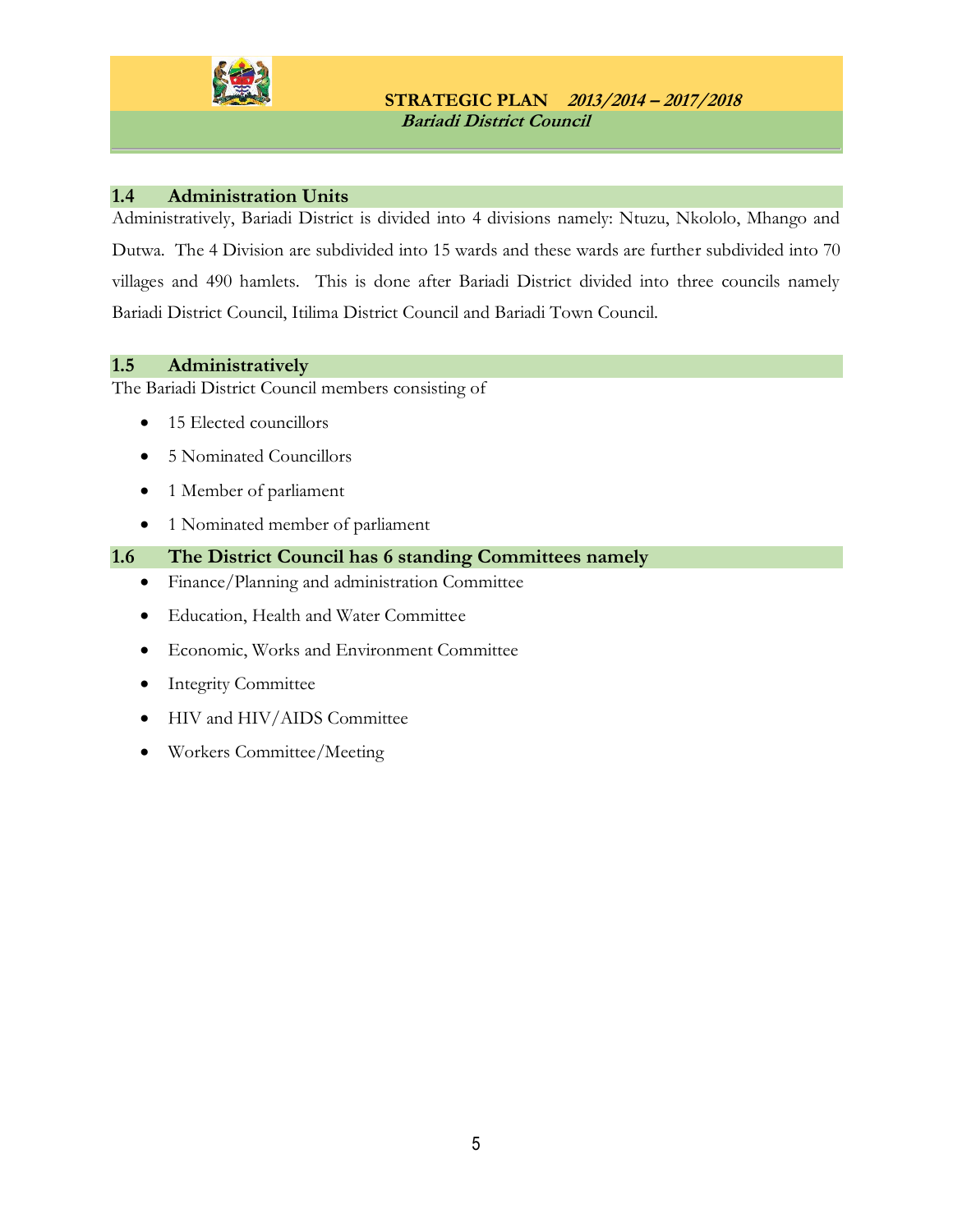

### **CHAPTER TWO**

### **SITUATION ANALYSIS**

### <span id="page-5-2"></span><span id="page-5-1"></span><span id="page-5-0"></span>**2.0 Introduction**

Based on the analysis of the Council's present capabilities and performance and the evaluation of the relevant strategic external environment, it has been possible to identify the major SWOTs (Strengths, Weaknesses, Opportunities and Threats), which must be considered by the plan for the period 2013/2014 to 2017/2018. The chapter has also PESTLE Analysis that must be addressed through implementation of the plan.

### <span id="page-5-3"></span>**2.1 SWOT Analysis**

The SWOT analysis was undertaken to critically assess the **Strengths** and **Weaknesses**, **Opportunities** and **Threats** in respect of the internal and external environmental factors affecting the organization.

| <b>Internal Environment</b>                                                                                                                                           |                                                                                                                                                                                                                                |  |  |  |
|-----------------------------------------------------------------------------------------------------------------------------------------------------------------------|--------------------------------------------------------------------------------------------------------------------------------------------------------------------------------------------------------------------------------|--|--|--|
| <b>STRENGTHS</b>                                                                                                                                                      | <b>WEAKNESSES</b>                                                                                                                                                                                                              |  |  |  |
| Availability of laws, guidelines and<br>1.<br>sectorial policies<br>Qualified personnel<br>2.<br>Integrated and good relationship<br>3.<br>with development partners. | Inadequate number of staff<br>Lack of staff residential houses<br>2.<br>Inadequate office working tools<br>3.<br>Insufficient professional staff<br>4.<br>Inadequate fund realized<br>5.<br>Lack of transport facilities<br>6. |  |  |  |
| <b>External Environment</b>                                                                                                                                           |                                                                                                                                                                                                                                |  |  |  |
|                                                                                                                                                                       |                                                                                                                                                                                                                                |  |  |  |
| <b>OPPORTUNITIES</b>                                                                                                                                                  | THREATS/CHALLENGES                                                                                                                                                                                                             |  |  |  |
| Presence of financial institutions<br>1.<br>2.<br>Presence of governmental<br>organization                                                                            | Delay of disbursement of fund released<br>1.<br>Existing traditional and norms within the<br>2.<br>community that hinder development process.                                                                                  |  |  |  |
| Policy and laws which abide for the<br>3.<br>development of the community at<br>large.<br>reserves and open areas                                                     | Interference of political leaders<br>3.<br>Inadequate budgetary funding<br>4.<br>5.<br>Ignorance and bad traditional practices<br>Unreliable power supply                                                                      |  |  |  |

#### **Table 2.1:** SWOT Analysis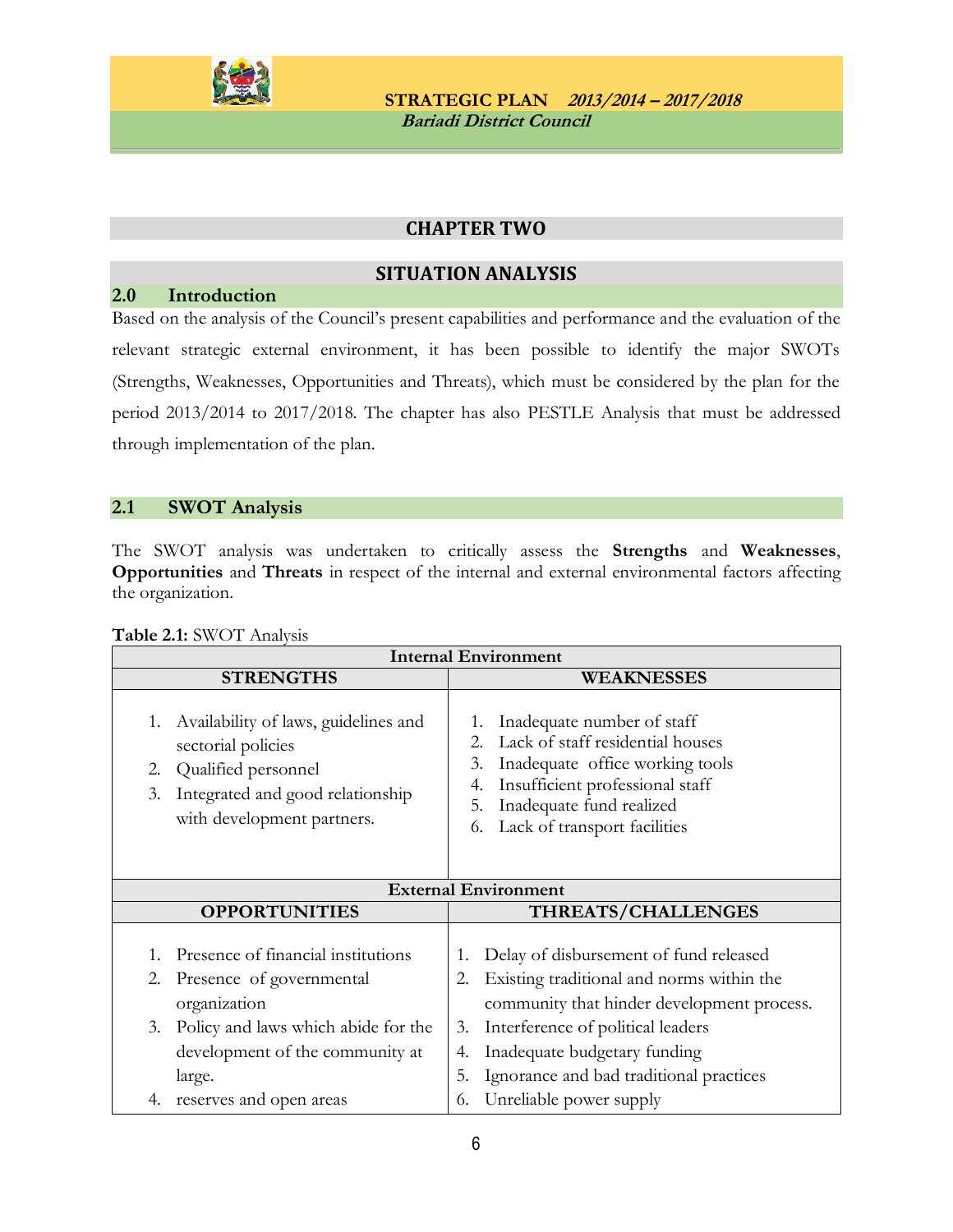

|    | 5. Availability of credible LGAs           |    | 7. Poor road networks                      |
|----|--------------------------------------------|----|--------------------------------------------|
| 6. | Availability of arable land                | 8. | Inadequate public transport facilities     |
| 7. | Availability of active working             | 9. | Lack of transport options (air transport,  |
|    | population                                 |    | railway, water transport)                  |
| 8. | Availability of indigenous livestock       |    | 10. Inadequate and unreliable water supply |
|    | breeds                                     |    | 11. Inadequate health facilities           |
|    | 9. Favourable weather conditions           |    | 12. Prevalence of HIV/AIDS                 |
|    | 10. Availability of investment             |    | 13. Land disputes                          |
|    | opportunities.                             |    | 14. Gender discrimination                  |
|    | 11. Communication networks (TTCL,          |    | 15. Market uncertainty                     |
|    | Airtel, Vodacom, tigo & Zantel).           |    |                                            |
|    | 12. Availability of passable road          |    |                                            |
|    | networks                                   |    |                                            |
|    | 13. Availability of financial Institutions |    |                                            |
|    | (NMB, CRDB, Azania)                        |    |                                            |
|    | 14. Availability of development            |    |                                            |
|    | partners                                   |    |                                            |
|    |                                            |    |                                            |
|    |                                            |    |                                            |

### <span id="page-6-0"></span>**2.2 PESTLE Analysis**

External environmental factors which impact on the operations of the organization and related strategic objectives may be summarized as comprising the factors as below: -

#### <span id="page-6-1"></span>**2.2.1 Political Factors**

It is recognized that political stability, democratization and empowerment of stakeholders, peace and tranquility, legislative and institutional frameworks, are critical success or failure factors for any organization. In addition, international and regional relationships, global and national security, public demand for transparency and accountability has great and underlying influence on policy and operational direction of the organization.

#### <span id="page-6-2"></span>**2.2.2 Socio-Cultural Factors**

The demographic changes and urbanization, changing consumption trends and patterns, increasing and high poverty levels, changes in land use patterns, empowerment of communities are all vital factors to be taken in preparation of this strategic plan. Equally important are factors to do with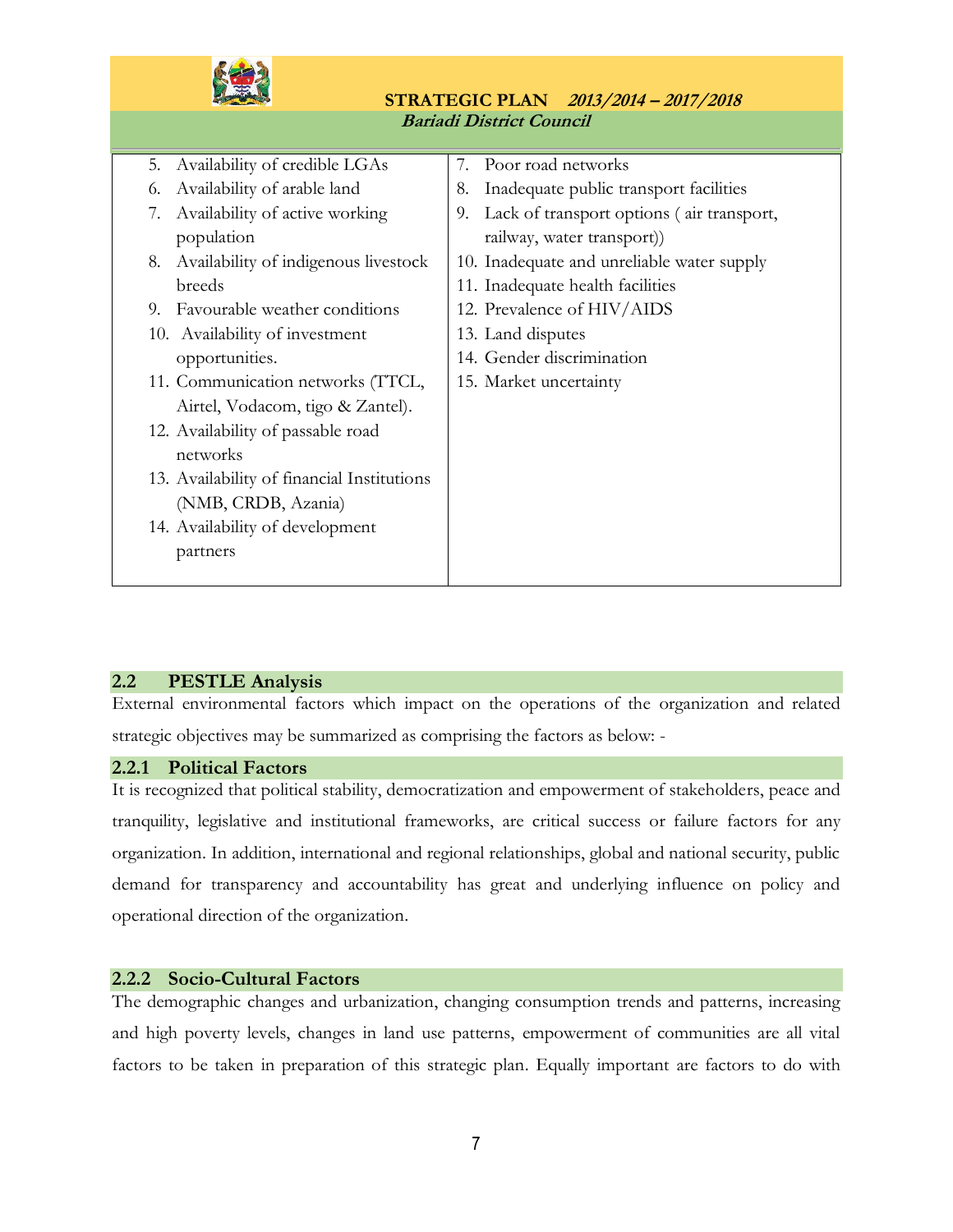

wide income disparities, ethnic challenges, and differences in social values, corruption and emerging and re-emerging disease incidents.

#### <span id="page-7-0"></span>**2.2.3 Economic Factors**

Unpredictable exchange rates, escalating energy and food costs, high inflation rates; uncertain monetary and fiscal policies, international tourist and economic trends influence to a great deal operations of the organization. In addition, creation of an enabling environment for investment, inequitable distribution of wealth, unemployment and underemployment are all real factors to be considered and noted.

#### <span id="page-7-1"></span>**2.2.4 Technological Factors**

Development in ICT, emerging technologies, e-commerce and the internet are factors which influence positively or otherwise the realization of the plan. The Council will realize its objectives by using modern ICT and other modern technologies. For instance, computerized database for payment, revenue collection and record keeping will help the council to be fast in decision making.

#### <span id="page-7-2"></span>**2.2.5 Legislative**

Legislative issues which will need to be addressed shall focus on factors such as sectorial Acts, International Agreements/Conventions and policies which affects in one way or another the implementation of council activities. The council will always consider these factor before enacting any by-laws within the council.

#### <span id="page-7-3"></span>**2.2.6 Environmental**

The major external factors are those that deal with the environment and its impact on poverty reduction and development of our communities. It should be understood that some of these include - global climatic and ecological changes and weak enforcement of national environmental policy.

#### <span id="page-7-4"></span>**2.3 CURRENT SITUATION BY SECTOR/DEPARTMENT**

#### <span id="page-7-5"></span>**2.3.1 Legal Unit**

The current situation of legal unit in Bariadi District council is:-

| <b>RESOURCES</b>      | <b>REQUIRED</b> | <b>AVAILABLE</b> | GAP |
|-----------------------|-----------------|------------------|-----|
| <b>LEGAL OFFICERS</b> |                 |                  |     |
| РS                    |                 |                  |     |
| <b>OFFICE ROOMS</b>   |                 |                  |     |
| <b>PRINTER</b>        |                 |                  |     |
| <b>COMPUTER</b>       |                 |                  |     |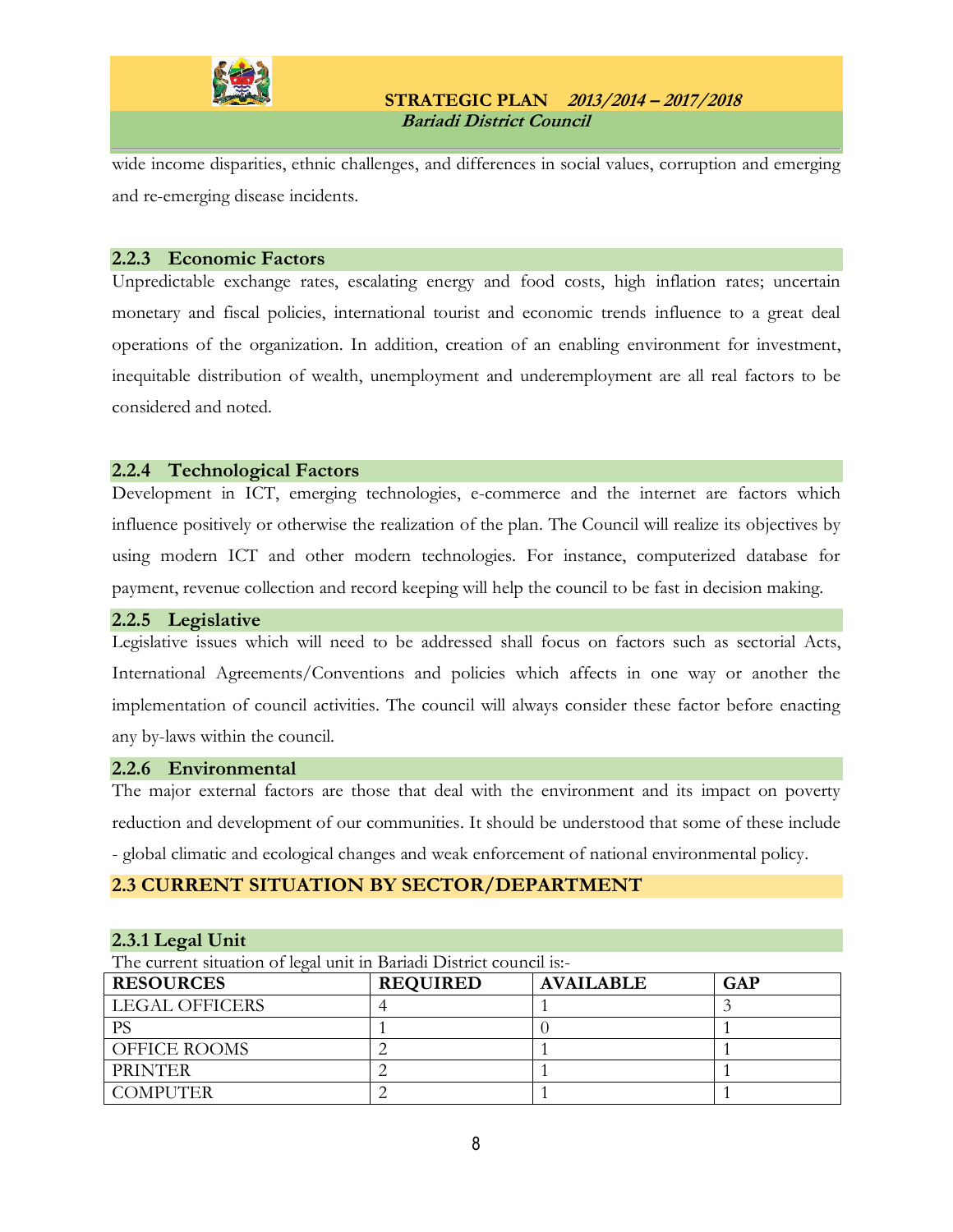

| <b>TABLES</b>  |  |  |
|----------------|--|--|
| <b>CHAIRS</b>  |  |  |
| <b>LAPTOPS</b> |  |  |

**Source**: Legal Unit, 2013

## <span id="page-8-0"></span>**2.3.2 Audit Unit**

| $\frac{2}{1000}$ $\frac{1}{1000}$ |          |           |     |
|-----------------------------------|----------|-----------|-----|
| <b>Resources</b>                  | Required | Available | Gap |
| <b>Staffs</b>                     |          |           |     |
| Motor vehicle                     |          |           |     |
| Offices                           |          |           |     |
| Desktop computers                 |          |           |     |
| Laptops                           |          |           |     |
| Executive chairs                  |          |           |     |
| Motorcycles                       |          |           |     |
| <b>Executive tables</b>           |          |           |     |

**Source:** Internal Audit Unit profile, 2013

## <span id="page-8-1"></span>**2.3.3 Procurement Unit**

| <b>Resources</b>     | Required       | Available                | Gap |
|----------------------|----------------|--------------------------|-----|
| Supplies Officers    | 4              | 3                        |     |
| <b>PS</b>            |                | $\overline{\phantom{0}}$ |     |
| OAs                  |                |                          |     |
| Vehicles             |                |                          |     |
| Motorcycles          | 3              |                          | 3   |
| Office rooms         | $\overline{2}$ |                          |     |
| Printers             | $\overline{2}$ |                          |     |
| Computers            |                |                          |     |
| <b>Tables</b>        | 3              | $\overline{2}$           |     |
| Chairs               | 4              | 4                        | -   |
| Generator            | ۰              |                          |     |
| Laptops              | 3              | っ                        |     |
| Photocopying machine |                |                          |     |

 **Source:** PMU 2013.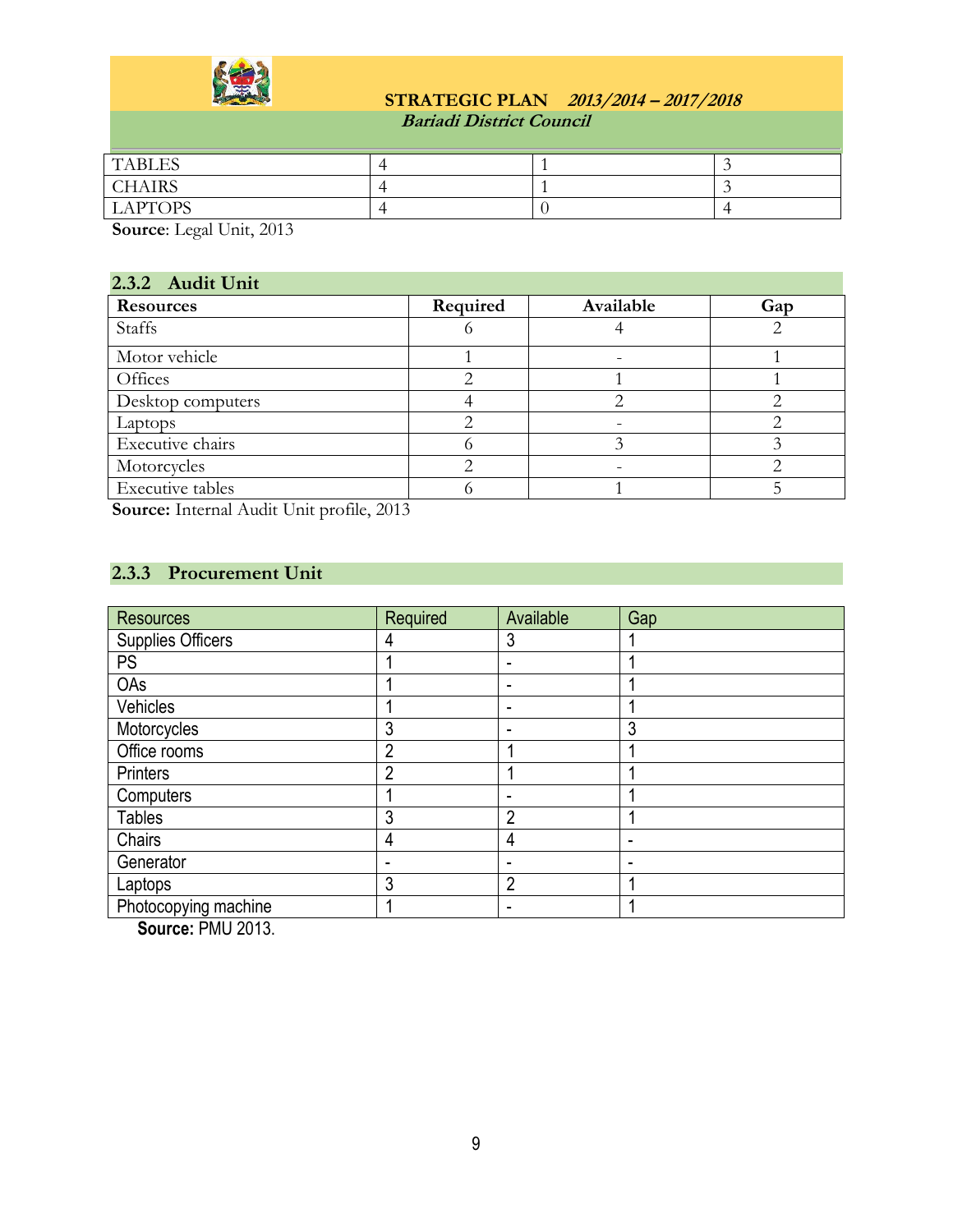

### <span id="page-9-0"></span>**2.3.4 Administration and Human resources**

The current situation of Administration Department at Bariadi District Council is:-

| Resources       | Required | Available | Gap |
|-----------------|----------|-----------|-----|
| <b>HROs</b>     |          |           |     |
| <b>RMAs</b>     |          |           | 15  |
| <b>PS</b>       | 12       |           |     |
| <b>WEOs</b>     | 15       | 15        |     |
| OAs             | 10       | 04        |     |
| <b>VEOs</b>     | 70       | 45        | 25  |
| Ward Offices    | 15       |           | 08  |
| Village Offices | 70       |           |     |

**Source:** Human resources department, 2013

#### <span id="page-9-1"></span>**2.3.5 Planning Department**

The current situation of planning department in Bariadi district council is:-

| Resources            | Required       | Available      | Gap |
|----------------------|----------------|----------------|-----|
| Economist            | 5              | 3              | 2   |
| Statistician         |                |                | -   |
| PS                   |                |                |     |
| OAs                  |                |                |     |
| Driver               | $\overline{2}$ |                |     |
| Vehicles             | $\overline{2}$ |                |     |
| Motorcycles          | 5              |                | 5   |
| Office rooms         | 5              | $\overline{2}$ | 3   |
| Printers             | $\overline{2}$ |                |     |
| Computers            | 5              |                | 4   |
| Tables               | 5              | 2              | 3   |
| Chairs               | 5              | $\overline{2}$ | 3   |
| Generator            |                |                |     |
| Laptops              | 5              | $\overline{2}$ | 3   |
| Photocopying machine |                |                |     |

**Source:** Planning department, 2013.

#### <span id="page-9-2"></span>**2.3.1 Primary Education**

Primary education has been lagging behind the national standards due to low budget set for it for several years. Presently the Government and other stakeholders have recognized these problems and therefore are funding Education sector in order to improve various service areas shown in the table below:-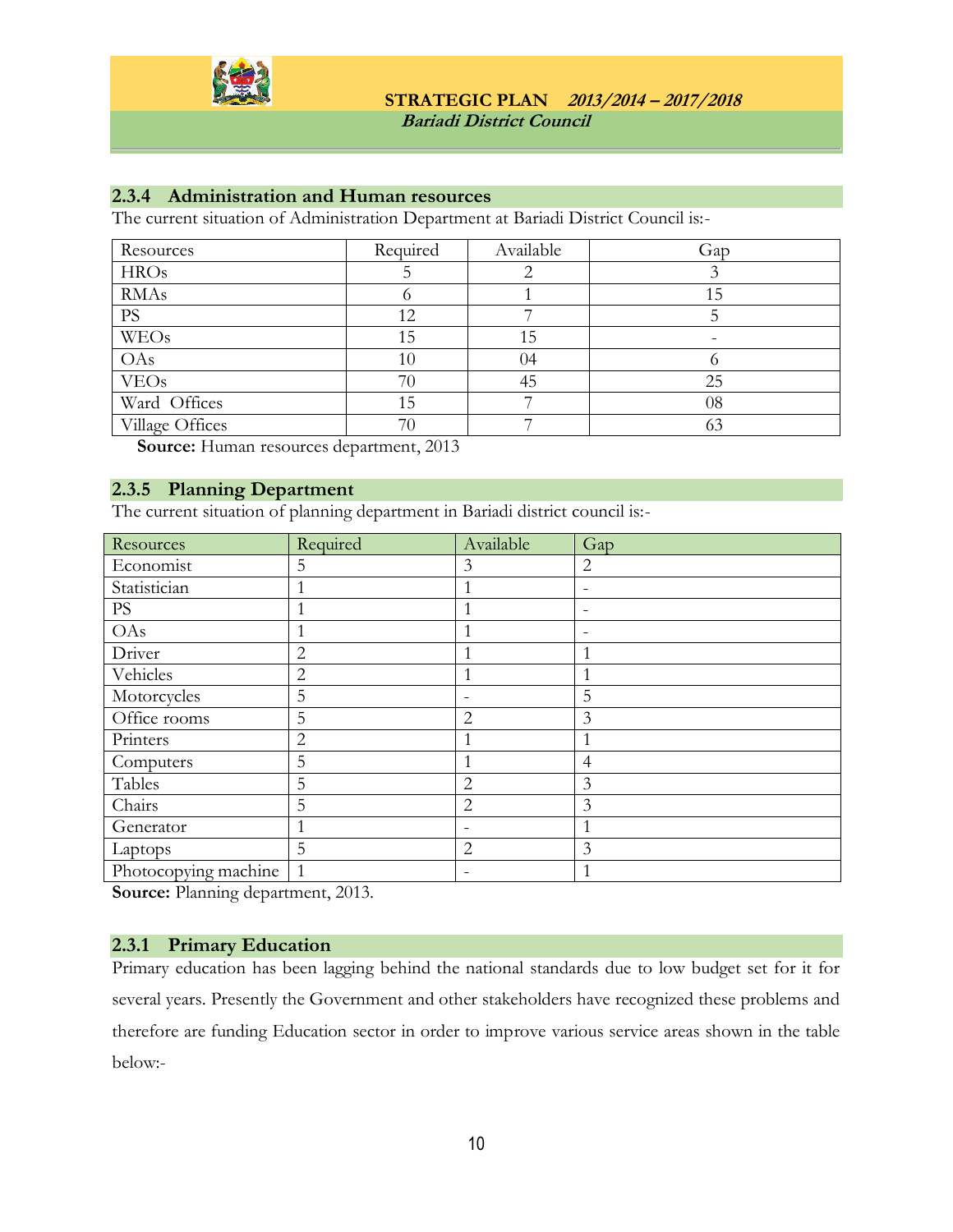

#### **Service Delivery in education sector.**

| Service area                                    | <b>National</b> | Current   | Objective/Targ |
|-------------------------------------------------|-----------------|-----------|----------------|
|                                                 | Standard        | Situation | ets            |
| Enrolment rate for pre-primary<br>school<br>age | 100             | $101\%$   | 100            |
| children                                        |                 |           |                |
| Enrolment rate for primary school age children  | 100             | 124.7%    | 100            |
| Teacher pupil ratio                             | 1:45            | 1:65      | 1:45           |
| Classroom pupil ratio                           | 1:45            | 1:79      | 1:50           |
| School desk pupil ratio                         | 1:3             | 1:4       | 1:3            |
| Book pupil ratio                                | 1:1             | 1:3       | 1:1            |
| Toilet pit pupil ratio (Boys/Girls)             | 1:20/1:25       | 1:57/1:49 | 1:25/1:25      |
| Teacher quarter ratio                           | 1:1             | 1:2       | 1:1            |
| Standard VII pass rate in National Examination  | 65%             | 86%       | 90%            |
| $\Omega$ $D'$ $\Gamma$ $1$ $C1$ $\Omega$ 044    |                 |           |                |

**Source:** Primary Education profile, 2011

In the area of enrolment rate for school age children; the national standard is 19,214 (100%) but those enrolled were 18,638 (97%).This variations between the registered and census are caused by movements of pastoralist families

| Resources                         | Required       | Available | Gap                      |
|-----------------------------------|----------------|-----------|--------------------------|
| District education officer        |                |           |                          |
| Academic officers                 | $\overline{2}$ | 2         |                          |
| Statistics and logistics officers | $\overline{2}$ | 2         |                          |
| Adult education coordinator       | 1              |           |                          |
| Domestic science officer          | 1              |           |                          |
| Technical education officer       | 1              |           |                          |
| Visual education officer          |                |           | $\overline{\phantom{0}}$ |
| Agricultural education officer    | 1              |           |                          |
| Special education officer         | $\mathbf{1}$   |           |                          |
| Sports and Games officer          | $\mathbf{1}$   |           |                          |
| District youth officer            | 1              |           |                          |
| District cultural officer         | 1              |           | 1                        |
| Teachers                          | 2,761          | 1970      | 791                      |
| Classrooms                        | 2,896          | 1,214     | 1,682                    |
| Teachers houses                   | 3,021          | 625       | 2,396                    |
| Toilets                           | 5,185          | 1,161     | 4,024                    |
| Library                           | 80             |           | 80                       |
| Desks                             | 39,315         | 17,431    | 31,884                   |
| Cupboards                         | 3,205          | 359       | 2,846                    |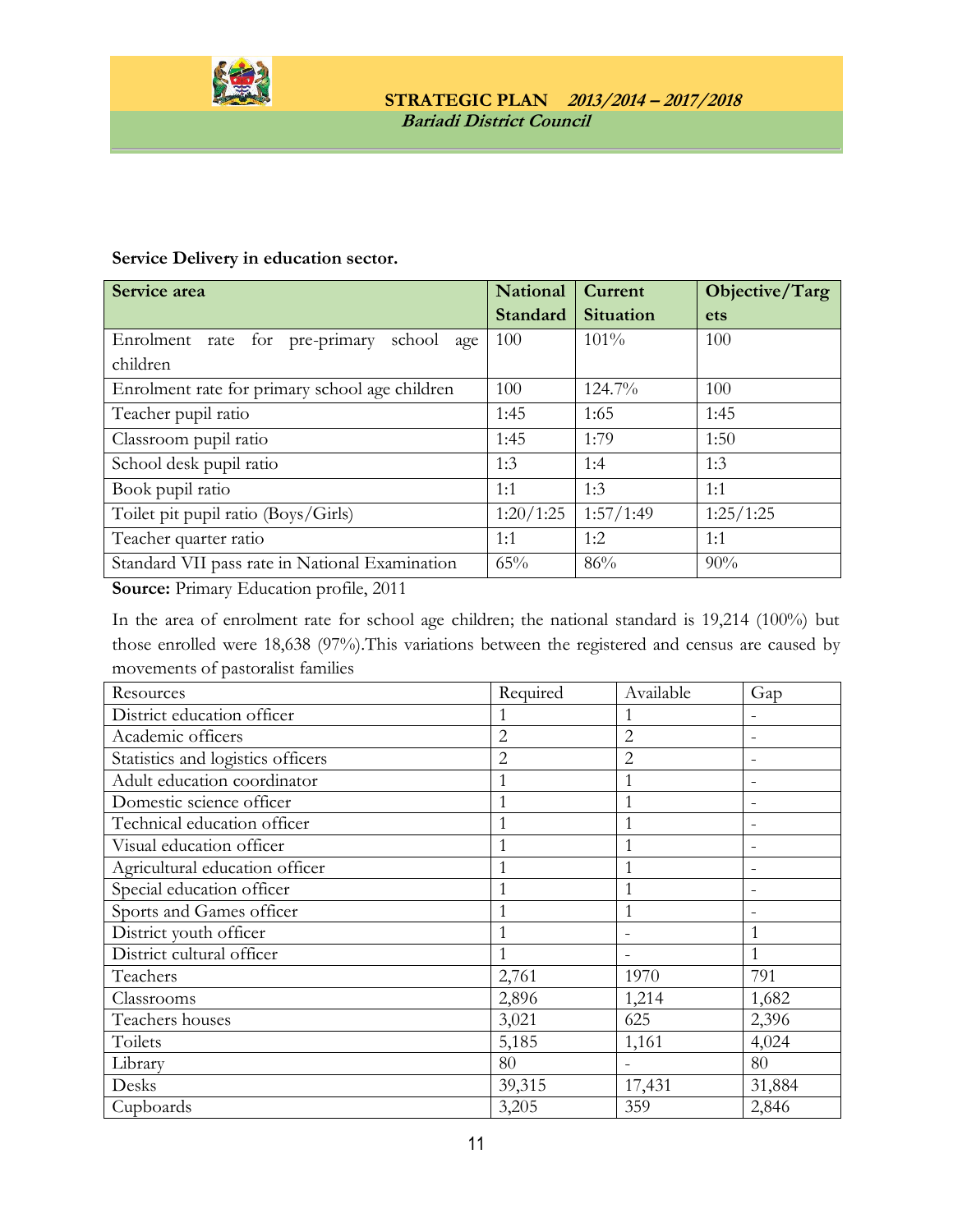

| Chairs      | F A<br><b>J.JIU</b>     | 1,835 | $\sqrt{2}$<br>3.07 |
|-------------|-------------------------|-------|--------------------|
| Tables      | $\Gamma$ 212<br>- 7.717 | 1,431 | 3,882              |
| Water tanks | 339                     | 45    | 294                |

**Source:** Council Profile, 2012

### TRANSPORT FACILITIES

| Items         | Reauired | . .<br>Available | Gap    |
|---------------|----------|------------------|--------|
| Motor vehicle |          |                  |        |
| Motor cycle   | 29       |                  | C<br>_ |

### OFFICE EQUIPMENTS

| Laptops              | 14 |   |
|----------------------|----|---|
| Scanning machines    |    |   |
| Binding machines     |    |   |
| Photocopier machines |    | - |
| Cabinets             |    |   |
| Admin.offices        |    |   |

## <span id="page-11-0"></span>**2.3.2 Secondary Education**

| <b>Resource</b>        | <b>Required</b> | <b>Available</b> | Gap  |
|------------------------|-----------------|------------------|------|
| <b>Teachers</b>        | 293             | 176              | 117  |
| Admin offices          | 22              | 20               | າ    |
| Classroom              | 220             | 138              | 82   |
| <b>Teachers Houses</b> | 252             | 66               | 186  |
| Laboratories           | 66              | 6                | 60   |
| Assembly/Dinning       | 22              |                  | 22   |
| Hostel/Dormitory       | 67              |                  | 60   |
| Library                | 22              |                  | 22   |
| <b>Toilets</b>         | 432             | 97               | 335  |
| Kitchen                | 22              |                  | 22   |
| Play grounds           | 22              | 15               | 7    |
| <b>Desks</b>           | 13575           | 9575             | 4000 |
| Chairs                 | 13575           | 9575             | 4000 |

## <span id="page-11-1"></span>**2.3.3 Agriculture& Livestock department**

| Service area        | <b>Requirement</b> | <b>Current situation</b> | Gap |
|---------------------|--------------------|--------------------------|-----|
| Staff( in villages) | 70                 | 23                       | 47  |
| Staff(at HQ)        | 16                 | 16                       |     |
| Number of cars      |                    |                          |     |
| Motor cycles        | 43                 |                          | 32  |
| Number of chairs    | 26                 |                          | 20  |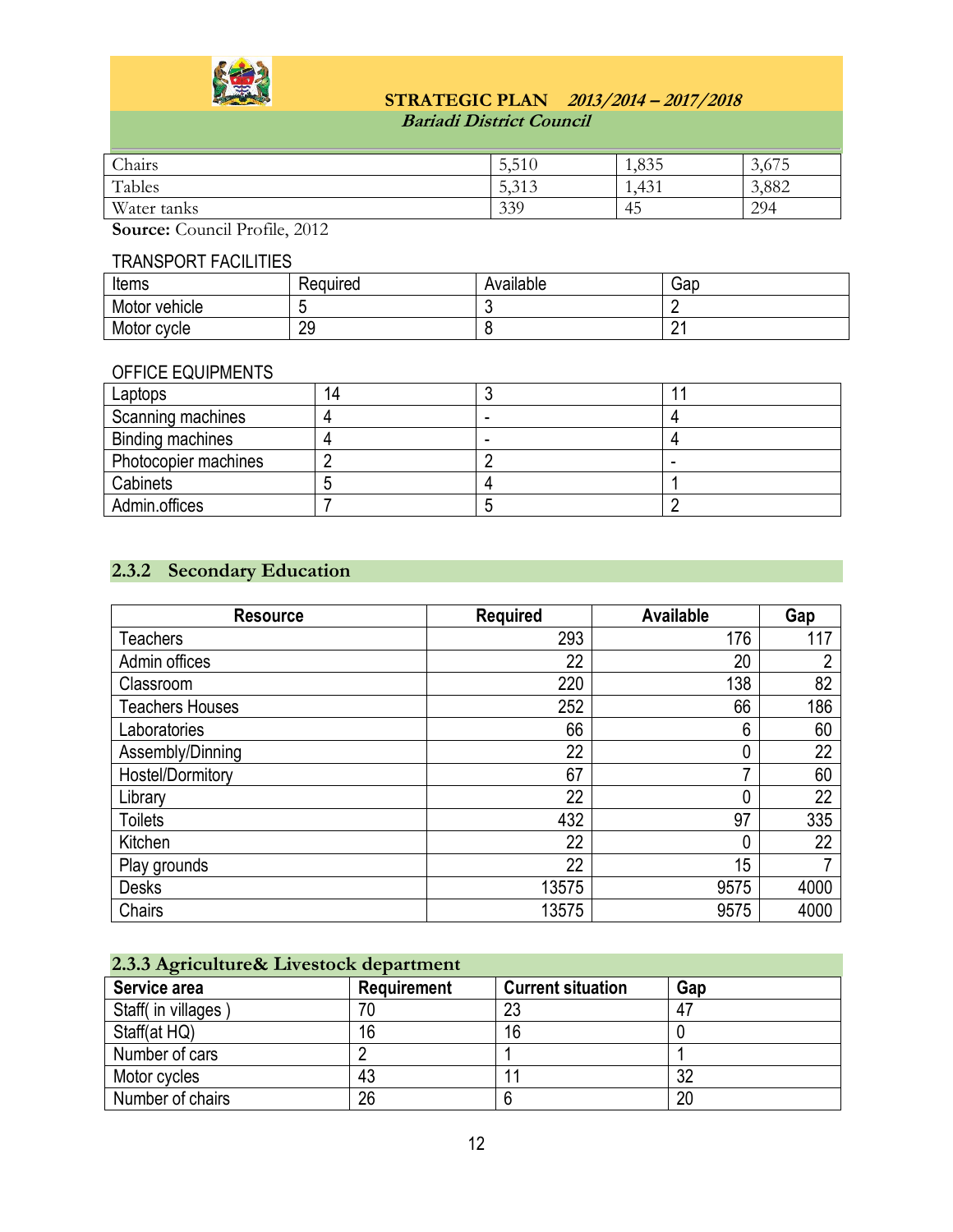

### **STRATEGIC PLAN 2013/2014 – 2017/2018 Bariadi District Council**

| Computer            |                     |  |
|---------------------|---------------------|--|
| Photo copy machine  |                     |  |
| Number of cupboards |                     |  |
| Printing machine    |                     |  |
| Laptop              |                     |  |
|                     | Cooperative sectors |  |

| <b>Cooperative sectors</b> |  |  |  |  |
|----------------------------|--|--|--|--|
| Number of motor cycle      |  |  |  |  |
| Number of staff            |  |  |  |  |
| Number of computer(laptop) |  |  |  |  |
| Number of shelves          |  |  |  |  |
| Number of community Banks  |  |  |  |  |
| Number of cars             |  |  |  |  |
| Number of chairs           |  |  |  |  |
| Number of tables           |  |  |  |  |
| Number of cupboards        |  |  |  |  |

## <span id="page-12-0"></span>**2.3.4 Finance Department**

| $-1$                      |                |                          |                          |
|---------------------------|----------------|--------------------------|--------------------------|
| Resources                 | Required       | Available                | Gap                      |
| Accountant                | 12             | 8                        | $\overline{4}$           |
| <b>Accounts Assistant</b> | 8              | 4                        | $\overline{4}$           |
| $\mathbf{P}\mathbf{S}$    |                |                          |                          |
| OAs                       | $\overline{2}$ |                          | 1                        |
| Driver                    | $\overline{2}$ |                          | 1                        |
| Vehicles                  | $\overline{2}$ |                          | 1                        |
| Motorcycles               | $\overline{4}$ |                          | 4                        |
| Office rooms              | 8              | 6                        | $\overline{2}$           |
| Printers                  | 8              | 3                        | 5                        |
| Computers                 | 8              | $\overline{4}$           | $\overline{4}$           |
| Tables                    | 8              | 6                        | $\overline{2}$           |
| Chairs                    | 30             | 20                       | 10                       |
| Generator                 |                | 1                        | $\overline{\phantom{m}}$ |
| Laptops                   | 8              | 6                        | $\overline{2}$           |
| Photocopying machine      | 1              | $\overline{\phantom{m}}$ | 1                        |

<span id="page-12-1"></span>

| 2.3.4 Water department            |                |
|-----------------------------------|----------------|
| <b>Type of Water Source</b>       | <b>Number</b>  |
| Hand dug wells with hand pumps    | 451            |
| <b>Boreholes</b>                  |                |
| Dams                              | 23             |
| <b>Charco Dams</b>                |                |
| <b>Rainwater Harvesting Tanks</b> | 3 <sup>1</sup> |
|                                   |                |

*Source: Water Department Profile 2013.*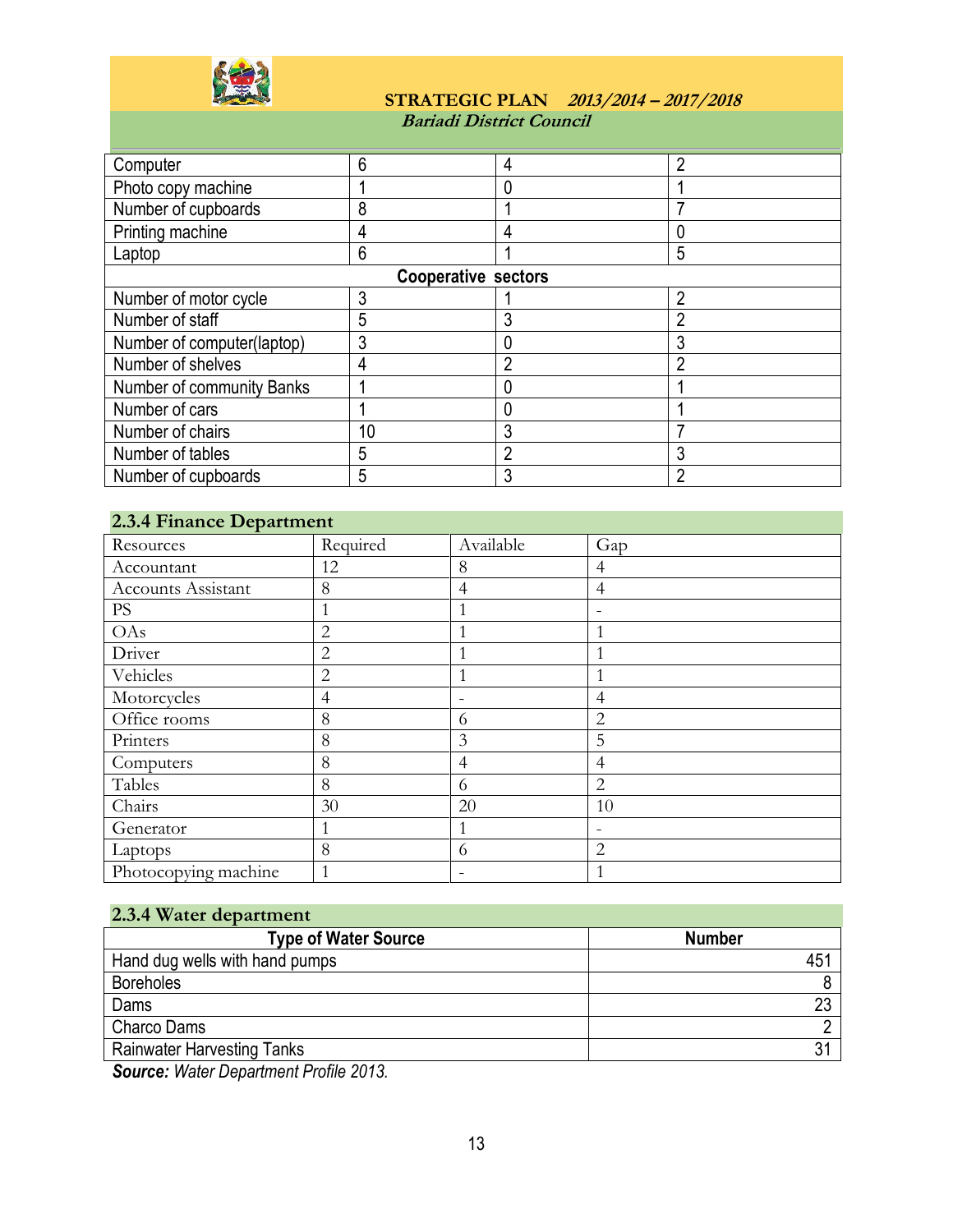

The department has only 6 profession staff as compared to the required number of 27 staff as shown below:

| <b>SN</b>      | <b>PROFESSION</b>                             | <b>Title</b>         | Required       | Available      | Extra/<br><b>Deficit</b> |
|----------------|-----------------------------------------------|----------------------|----------------|----------------|--------------------------|
| 1              | <b>Water Resources Engineer</b>               | Engineer I           | $\overline{2}$ | 1              | 1                        |
| $\overline{2}$ | Civil/Mechanical/Electrical Engineer          | Engineer I           | 1              | $\mathbf{0}$   | 1                        |
| 3              | <b>Environmental Engineer</b>                 | Engineer I           | 1              | $\mathbf{0}$   | 1                        |
| $\overline{4}$ | Water Technician (FTC) with IT Knowledge      | Technician I         | 1              | $\mathbf{0}$   | 1                        |
| 5              | Water Technician (FTC)                        | Technician I         | 5              | 1              | $\overline{4}$           |
| $6\phantom{1}$ | Mechanical Technician (FTC)                   | Technician I         | $\mathbf{1}$   | $\mathbf{0}$   | 1                        |
| $\overline{7}$ | Laboratory Technician (FTC)                   | Technician I         | 1              | $\mathbf{0}$   | 1                        |
| 8              | Electrical Technician (FTC)                   | Technician I         | 1              | $\mathbf{0}$   | 1                        |
| 9              | HG Surveyor Technician (FTC)                  | Technician I         | $\mathbf{1}$   | $\mathbf{0}$   | 1                        |
| 10             | Surveyor Technician (FTC/WRI trade test)      | Technician II        | 1              | $\mathbf 0$    | 1                        |
| 11             | Pump Mech. Technician (FTC/WRI trade<br>test) | Technician II        | 1              | $\mathbf{0}$   | 1                        |
| 12             | Pump Mech. Technician (trade test)            | Technician II        | $\mathbf{1}$   | $\mathbf{0}$   | 1                        |
| 13             | Plumber Technician (FTC/WRI trade test)       | Technician II        | 1              | $\mathbf{0}$   | 1                        |
| 14             | Plumber Technician (trade test)               | Technician II        | 1              | $\mathbf 0$    | 1                        |
| 15             | Masonry Technician (FTC/WRI trade test)       | <b>Technician II</b> | 1              | $\overline{2}$ | 1                        |
| 16             | IT Operator (FTC/WRI trade test)              | <b>Technician II</b> | 1              | $\mathbf{0}$   | 1                        |
| 17             | Hand Pump Technician (Trade test)             | Technician II        | $\mathbf{1}$   | 1              | $\mathbf{0}$             |
| 18             | Electrical Technician (trade test)            | <b>Technician II</b> | $\mathbf{1}$   | $\mathbf{0}$   | 1                        |
| 19             | Drafting Technician (FTC/WRI trade test)      | <b>Technician II</b> | 1              | 1              | $\mathbf{0}$             |
| 20             | Auto Electrician Technician (trade test)      | <b>Technician II</b> | 1              | $\mathbf 0$    | 1                        |
| 21             | Welder Technician (trade test)                | Technician II        | 1              | $\mathbf{0}$   | 1                        |
| 22             | Community Dev. Off. (Diploma)                 | Com. Dev.<br>Officer | 1              | $\mathbf{0}$   | 1                        |
|                | <b>Total</b>                                  |                      | 27             | $6\phantom{1}$ | 21                       |

**Source:** *Water Department Profile 2013.*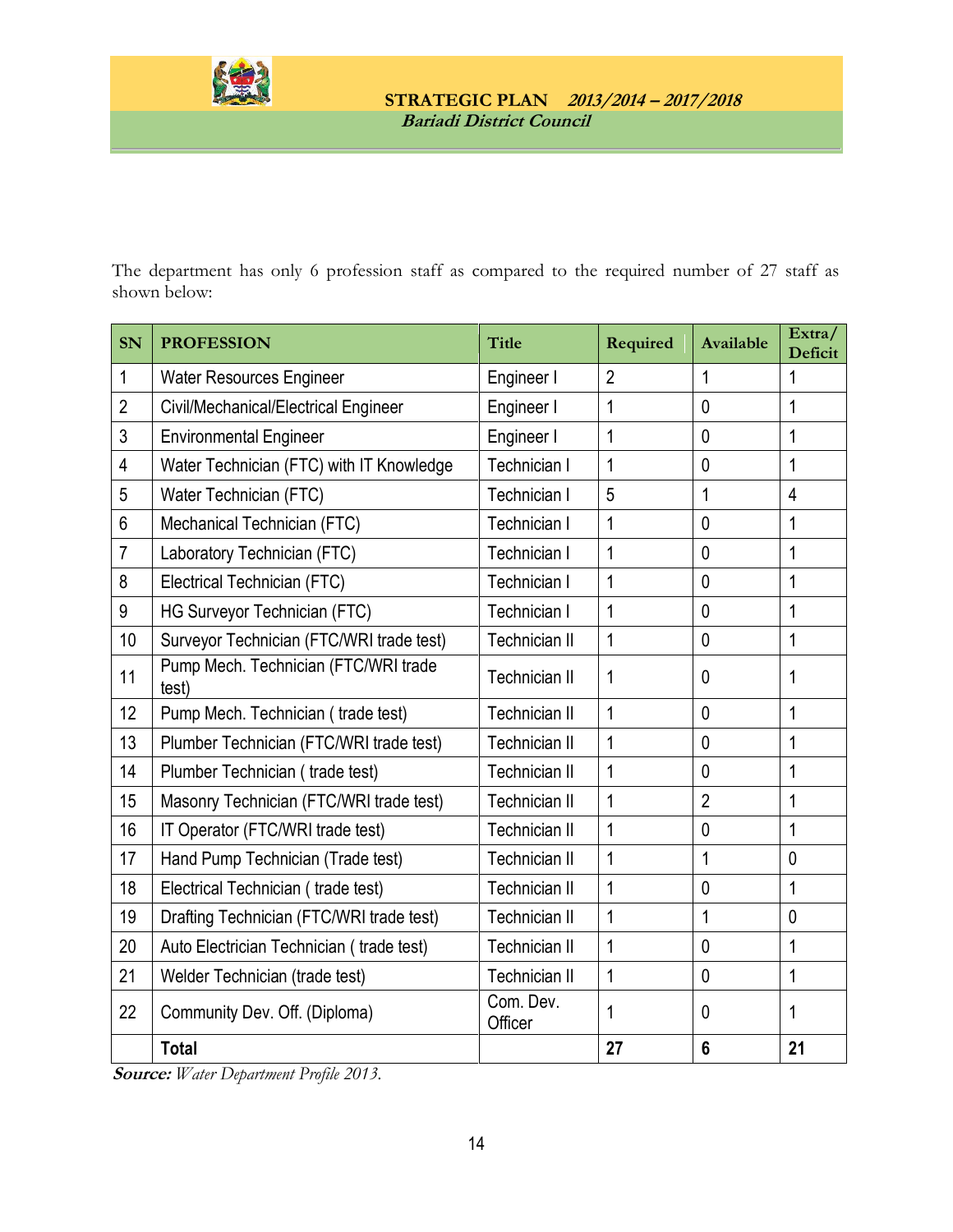

## <span id="page-14-0"></span>**2.3.5 Health Department**

The current situation of Health department in Bariadi district council is:-

| Resources                          | Required       | Available      | Gap            |
|------------------------------------|----------------|----------------|----------------|
| MEDICAL DOCTORS                    | 3              | 1              | $\overline{2}$ |
| Dental Surgeon                     | $\overline{1}$ | $\mathbf{1}$   | $\overline{0}$ |
| Asst. Medical Officer              | 6              | 1              | 5              |
| Asst. Dental Officer               | 1              | 1              | $\theta$       |
| Pharmacist                         | $\mathbf 1$    | $\overline{0}$ | $\mathbf{1}$   |
| Health Secretary                   | $\overline{2}$ | 1              | 1              |
| Social Welfare Officer             | 6              | 1              | 5              |
| Environmental Health Officer       | $\overline{2}$ | $\overline{0}$ | $\overline{2}$ |
| Asst. Environmental Health officer | $\overline{5}$ | 3              | $\overline{2}$ |
| Nursing Officer                    | $\overline{2}$ | $\overline{0}$ | $\overline{2}$ |
| Asst. Nursing Officer              | 20             | 5              | 15             |
| Nurse                              | 40             | 15             | 25             |
| Clinical Officer                   | 27             | 14             | 13             |
| Clinical Asst                      | 25             | 10             | 15             |
| Technologist (Laboratory)          | 5              | 1              | $\overline{4}$ |
| Asst. Laboratory Technologist      | 12             | $\overline{4}$ | 8              |
| Medical Attendants                 | 50             | 20             | 20             |
| <b>PS</b>                          | $\overline{2}$ | 1              | 1              |
| Driver                             | $\overline{5}$ | $\overline{4}$ | $\mathbf{1}$   |
| Motor vehicles                     | $\overline{8}$ | $\overline{5}$ | 3              |
| Computer                           | 25             | 15             | 10             |
| Photocopy machines                 | $\overline{5}$ | $\overline{3}$ | $\overline{2}$ |
| Dispensaries                       | 69             | 22             | 49             |
| <b>Health Centres</b>              | 15             | $\overline{2}$ | 13             |
| Hospital                           | $\mathbf{1}$   | $\overline{0}$ | $\mathbf{1}$   |
| Social Welfare Facilities          | $\overline{4}$ | $\overline{0}$ | $\overline{4}$ |
| CHMT Office                        | $\mathbf 1$    | $\theta$       | 1              |

**Source:** District Health Profile, 2013

<span id="page-14-1"></span>

| 2.3.6 Community Development |          |           |     |  |  |
|-----------------------------|----------|-----------|-----|--|--|
| <b>Resources</b>            | Required | Available | Gap |  |  |
| Community                   | 21       |           | 14  |  |  |
| Development proper          |          |           |     |  |  |
| Community                   | O        |           |     |  |  |
| Development                 |          |           |     |  |  |
| Technicians                 |          |           |     |  |  |
| PS                          |          |           |     |  |  |
| Office Attendant            |          |           |     |  |  |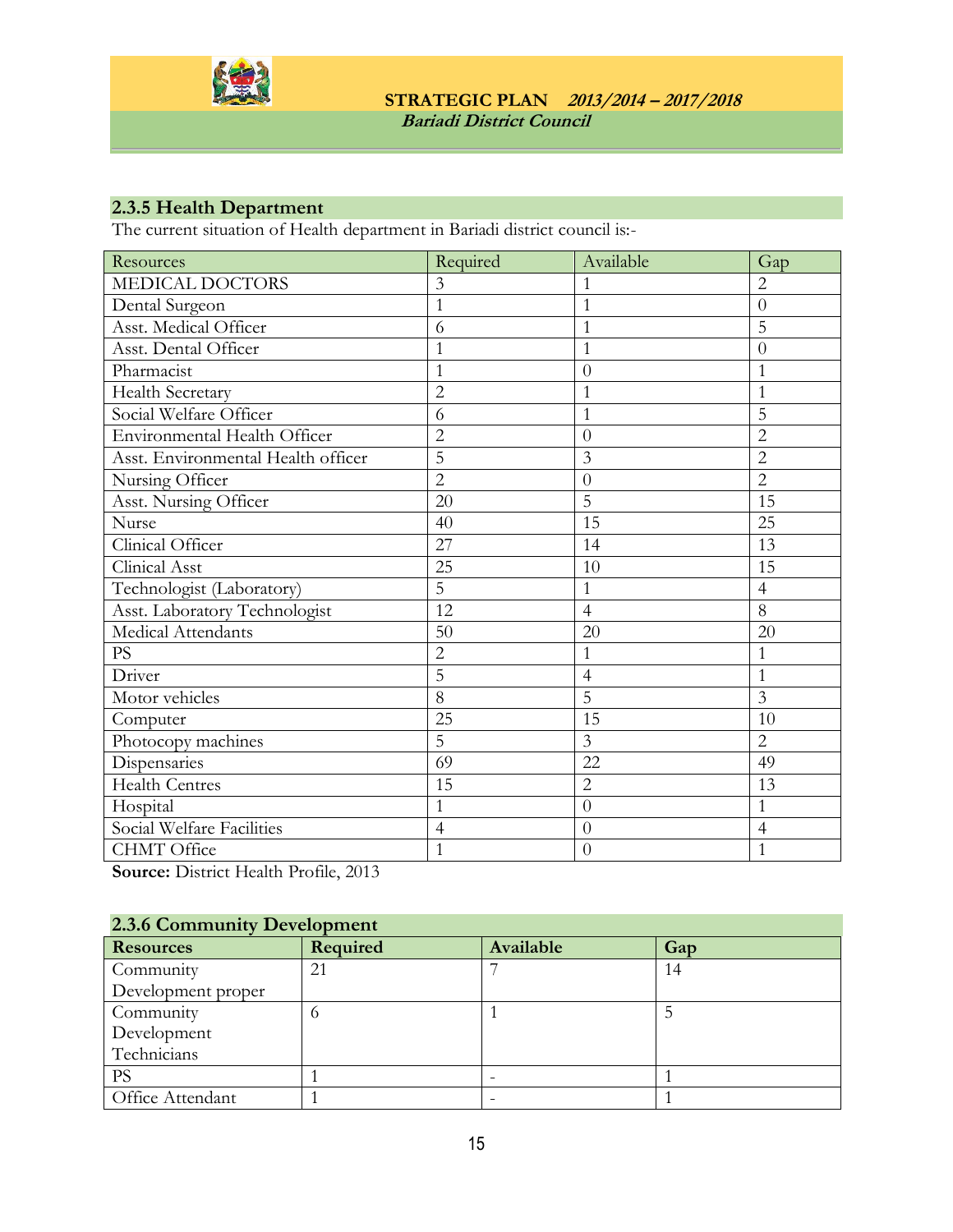

 **Bariadi District Council**

| Driver               | ↑        | -                        | 2  |
|----------------------|----------|--------------------------|----|
| Vehicles             |          | -                        | 2  |
| Motor Vehicles       | 20       | 2                        | 18 |
| Office rooms         | $\theta$ | 2                        | 4  |
| Printers             | 3        | ◠                        |    |
| Computers            | 3        | 2                        |    |
| Tables               | 21       | 6                        | 15 |
| Chairs               | 21       | 5                        | 16 |
| Generator            |          | $\overline{\phantom{0}}$ |    |
| Laptops              | $^{(1)}$ |                          | 5  |
| Photocopying Machine |          | -                        |    |

**Source:** Community Development Department, 2013

## <span id="page-15-0"></span>**2.3.7 Works department**

The current situation of works department in Bariadi district council is:-

| Resources                  | Required       | Available                | Gap            |
|----------------------------|----------------|--------------------------|----------------|
| Road Engineer              |                | 1                        |                |
| <b>Building Engineer</b>   | $\mathbf{1}$   |                          | 1              |
| Mechanical Engineer        | $\equiv$       | $\mathbf{1}$             |                |
| Road Technician            | $\mathbf{1}$   | 4                        | $\mathbf{1}$   |
| <b>Building Technician</b> | $\overline{2}$ | $\overline{2}$           | $\overline{2}$ |
| Architect                  | 1              | $\overline{\phantom{0}}$ | 1              |
| Quantity Surveyor          | 1              | $\overline{\phantom{0}}$ | 1              |
| Draftsman                  | $\mathbf{1}$   | $\overline{\phantom{0}}$ | 1              |
| Electrical Technician      | $\mathbf{1}$   |                          | $\mathbf{1}$   |
| Motorcycles                | 4              | 1                        | 3              |
| Vehicles                   | $\overline{3}$ | $\mathbf{1}$             | $\overline{2}$ |
| Office rooms               | 10             | 5                        | 5              |
| Printers                   | $\overline{2}$ | 1                        |                |
| Computers                  | 3              | $\mathbf{1}$             | $\overline{2}$ |
| Tables                     | 12             | 9                        | 3              |
| Chairs                     | 13             | 11                       | $\overline{2}$ |
| Generator                  | 1              |                          | $\mathbf{1}$   |
| Laptops                    | 3              | 1                        | $\overline{2}$ |
| Photocopying machine       | $\mathbf{1}$   |                          |                |

**Source:** Works department 2013.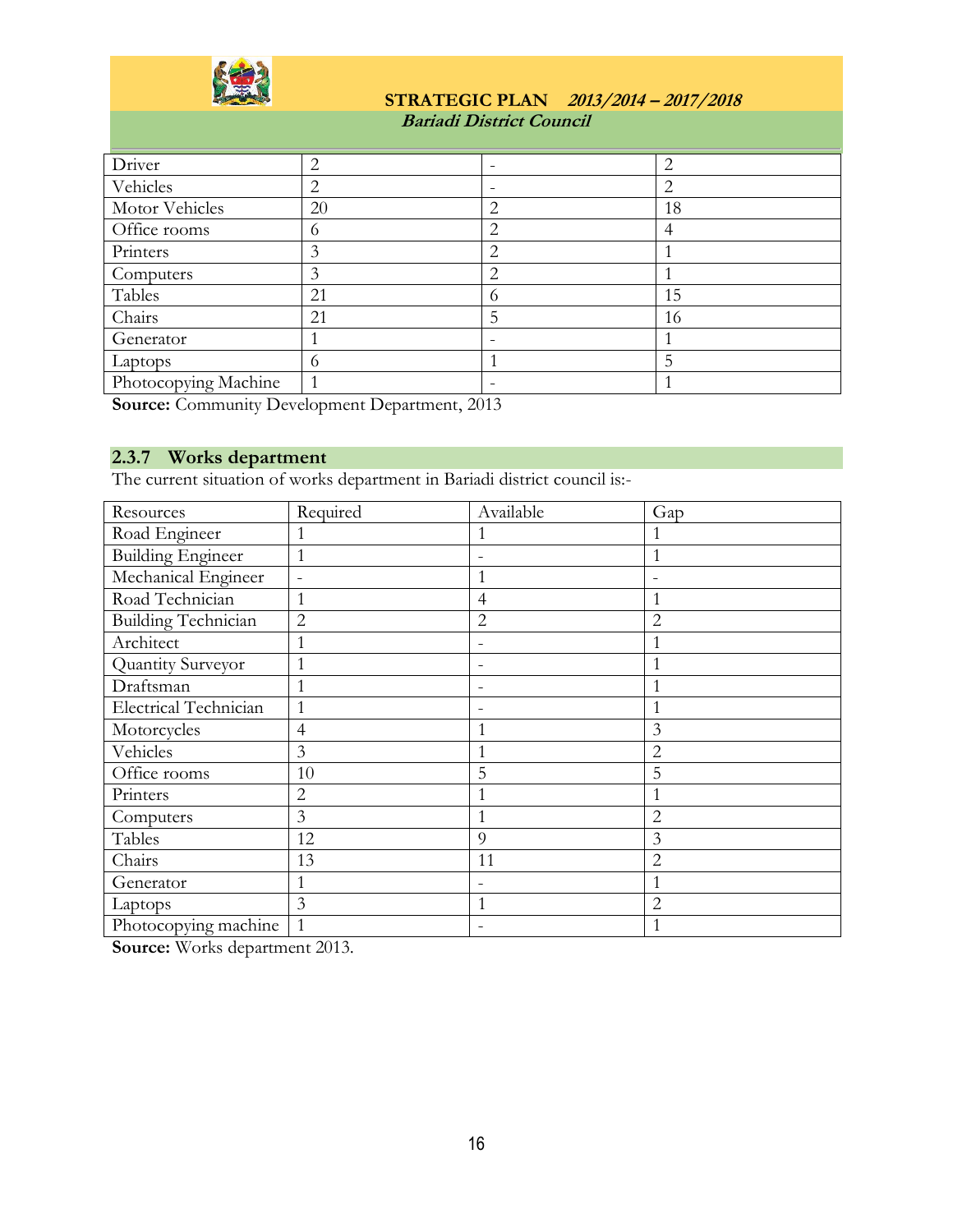

## <span id="page-16-0"></span>**2.3.8 Lands, Natural Resources and Environment**

| <b>Human Resources</b>           | Required | Available | Gap |
|----------------------------------|----------|-----------|-----|
| Town Planning Officers           |          |           |     |
| Land Officer                     |          |           |     |
| Assistant Land Officers          |          |           |     |
| <b>Land Surveyors</b>            |          |           |     |
| Technician Land                  | 3        |           |     |
| Surveyors                        |          |           |     |
| Cartographers                    |          |           | ◠   |
| Land Valuer                      |          |           |     |
| Forest Officer                   |          |           |     |
| <b>Assistant Forest Officers</b> |          |           |     |
| Game Officer                     |          |           |     |
| <b>Assistant Game Officers</b>   |          |           |     |
| Game wardens                     |          |           |     |
| Secretary                        |          |           |     |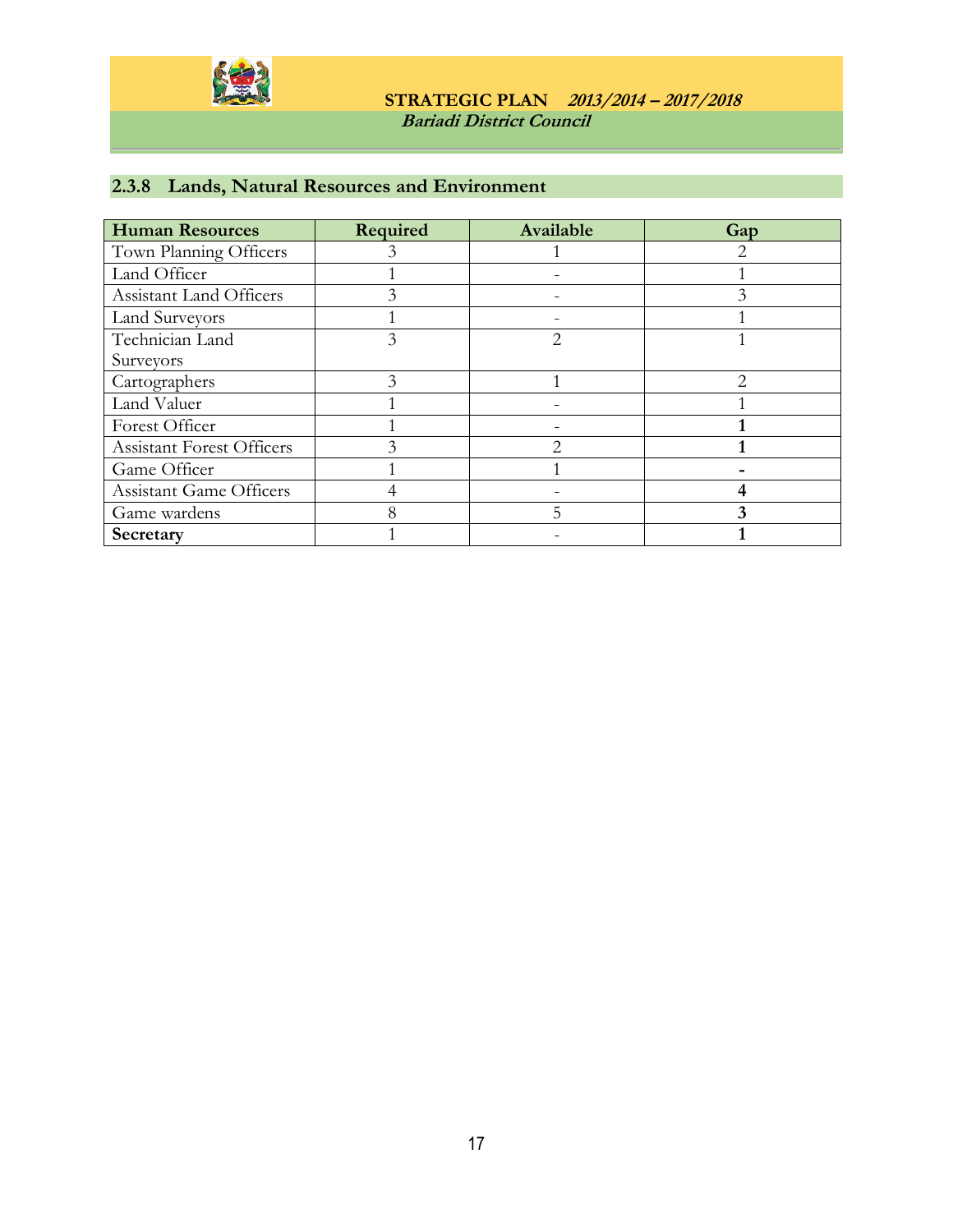

 *Bariadi District Council*

### **CHAPTER THREE**

### <span id="page-17-1"></span><span id="page-17-0"></span>**VISION, MISSION, PHILOSOPHY, VALUES, OBJECTIVES AND FUNCTIONS OF BARIADI DISTRICT COUNCIL**

#### <span id="page-17-2"></span>**3.1 Vision of BDC**

The Bariadi DC Vision statement states that,

*A Council with a community of quality life, motivated, dynamic, with sustainable socio - economic development by 2025"*

#### <span id="page-17-3"></span>**3.2 Mission of BDC**

The Bariadi mission statement states that

*"Provision of quality services to the community through effective and efficient use of resources, capacity building and good governance leading to improved living standards of our people"*

#### <span id="page-17-4"></span>**3.3 BDC Philosophy**

The Bariadi DC mission will be accomplished in a fair and equitable fashion using sciencebased information, open communication, and collaboration. The policies and actions of Bariadi District Council will be developed and carried out to foster the public's trust and respect; and will be implemented in a way that encourages employee's teamwork and partnerships with private sector and non-governmental entities.

#### <span id="page-17-5"></span>**3.4 Core Values**

BARIADI DC's core values are:

**Integrity**: at all times, we act morally, ethically, and with honesty.

**Respect:** we treat stakeholders with patience, politeness, and acknowledge and value their rights and those of the environment

**Equity & Transparency:** This value is paramount in council decisions and processes to ensure fairness to all sectors which we serve.

**Quality:** The council seeks to continuously improve services to create a reputation for excellence within our financial capabilities.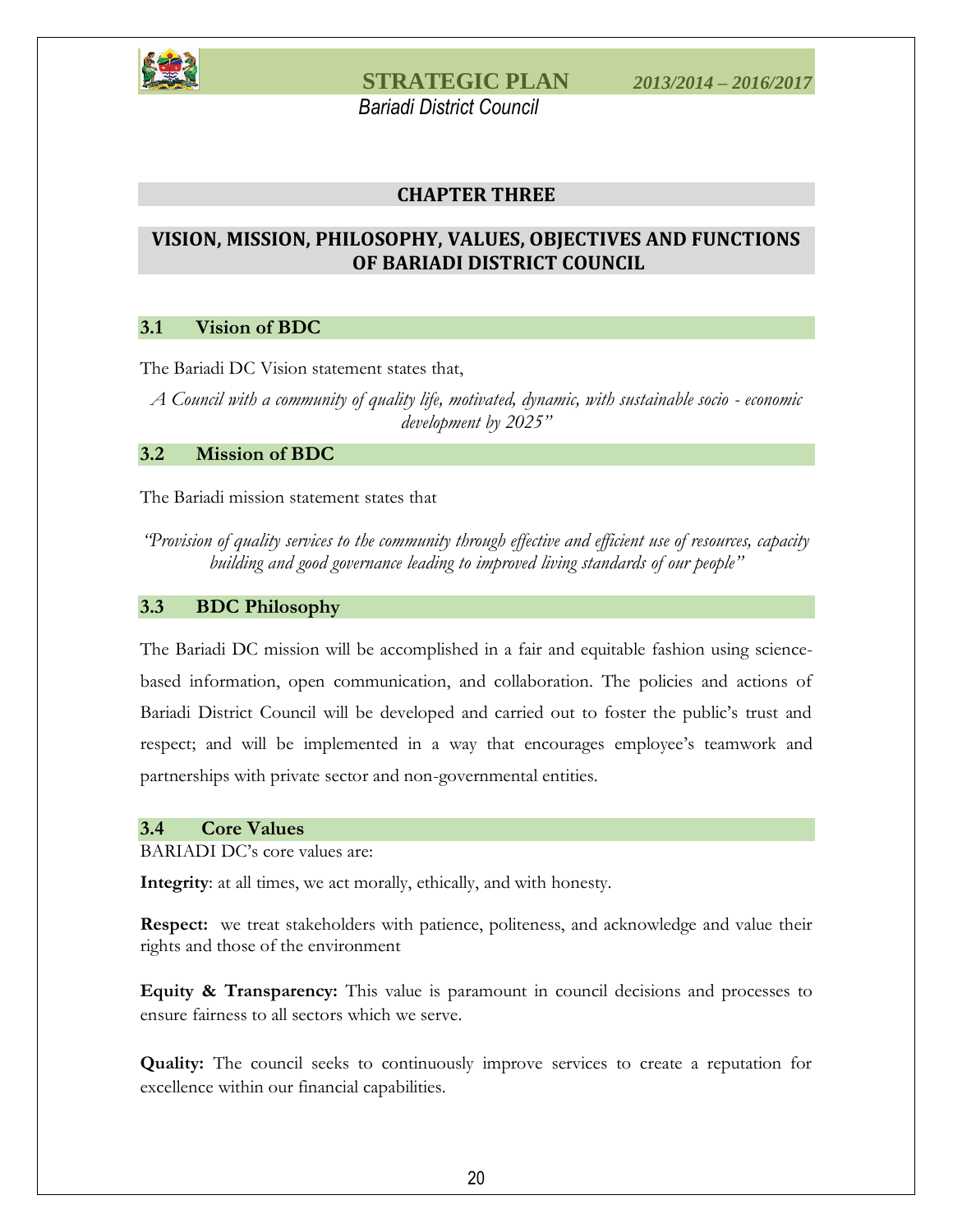

## *Bariadi District Council*

**Responsiveness:** we seek to be responsive to the needs and aspirations of our stakeholder in the Council.

**Explicit:** we will ensure that, as far as possible, our rules & regulations, by-laws, and operational procedures are simple, clear and precise.

**Accountability:** We will not make promises that cannot be kept and will continue to operate prudently within our means to ensure our on-going financial sustainability. We will involve stakeholder in the organisation's activities with a culture of openness and are answerable for the outcome of our actions and activities.

**Team Work**: Working together to achieve our vision through goals.

**Innovation:** An adaptable organisation that embraces the culture of creativity and learning.

**Excellence**: We are a progressive organisation applying best practices to achieve the highest quality and standards.

**Commitment**: At all times we undertake our activities with passion, loyalty and dedication.

**Productivity**: We undertake to produce results timely, efficiently and effectively.

## <span id="page-18-0"></span>**3.5 OBJECTIVES OF BARIADI COUNCIL**

The strategic objectives of council include the following:

#### <span id="page-18-1"></span>**3.5.1 Improve services and reduce HIV/AIDS infection**

The council need to continue fighting with HIV/AIDS pandemic in the district which is a threat to socio-economic development of the district.

### <span id="page-18-2"></span>**3.5.2 Enhance, sustain and effective implementation of the National Antcorruption strategy;**

The council will ensure fighting against corruption is sustainable in all sectors in order to make sure services is offered to citizens fairly without any element of corruption.

#### <span id="page-18-3"></span>**3.5.3 Improve access, quality and equitable social services delivery**

To council will ensure citizens in the district have access to quality and equitable social service in the district, such as health, education and water.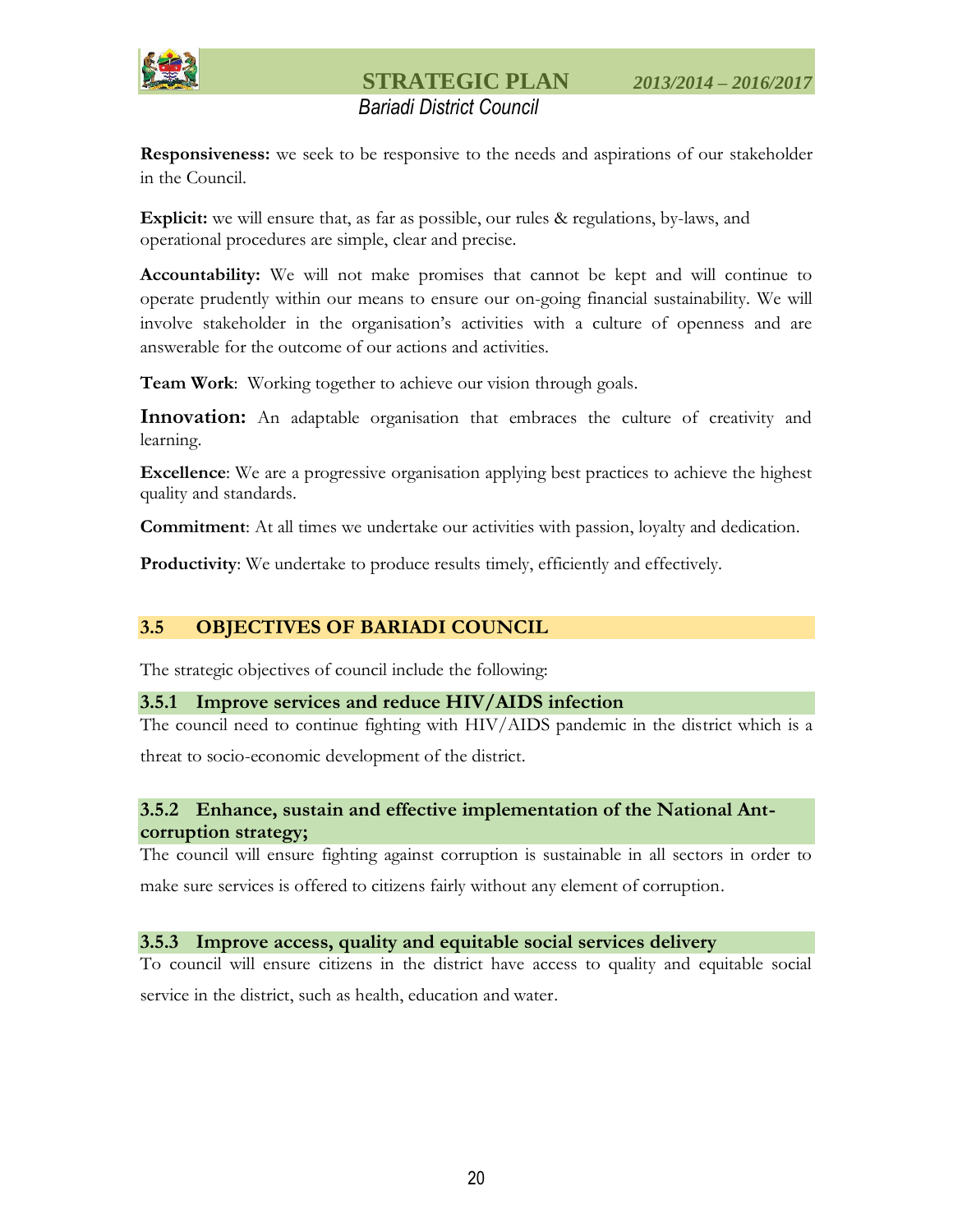

 *Bariadi District Council*

#### <span id="page-19-0"></span>**3.5.4 Increase Quantity and Quality of social services and infrastructure.**

The council will ensure in five years to come there is increase in quantity and quality of social

service and infrastructures such as roads in the district.

#### <span id="page-19-1"></span>**3.5.5 Enhance Good Governance and Administrative services.**

The council will ensure the delivery of social services in the district follows the principles of

good governance.

#### <span id="page-19-2"></span>**3.5.6 Improve social welfare, gender and community empowerment.**

The council will ensure in coming five years there is improvement in social welfare, gender

and community empowerment in the district.

#### <span id="page-19-3"></span>**3.5.7 Improve Emergence and Disaster Management**

The council will ensure the presence of emergence and disaster management in the district in

order to deal with unforeseen calamities in the district.

#### <span id="page-19-4"></span>**3.5.8 Diversify sources of revenue through expanded investment opportunities.**

In order to have strong financial base in the district, the council will ensure it diversify its sources of revenues by expanding investment opportunities in the district.

### <span id="page-19-5"></span>**3.6 FUNCTIONS OF COUNCIL**

The BDC functions as provided the Local Government Act No act No. 7 of 1982 are:

- *To maintain and facilitate the maintenance of peace, order and good government within its area of jurisdiction;*
- *To promote the social welfare and economic well-being for all persons within its area of jurisdiction;*
- *Subject to the national policy and plans for rural and urban development; to further the social and economic development of its area of jurisdiction*
- *To take necessary measures to protect and enhance the environment in order to promote sustainable development;*
- *To give effective and meaningful decentralization in political, financial and administrative matters relating to the functions, powers, responsibilities and services of all levels of local government authorities;*
- *To promote and ensure democratic participation and control of decision making by people concerned; and*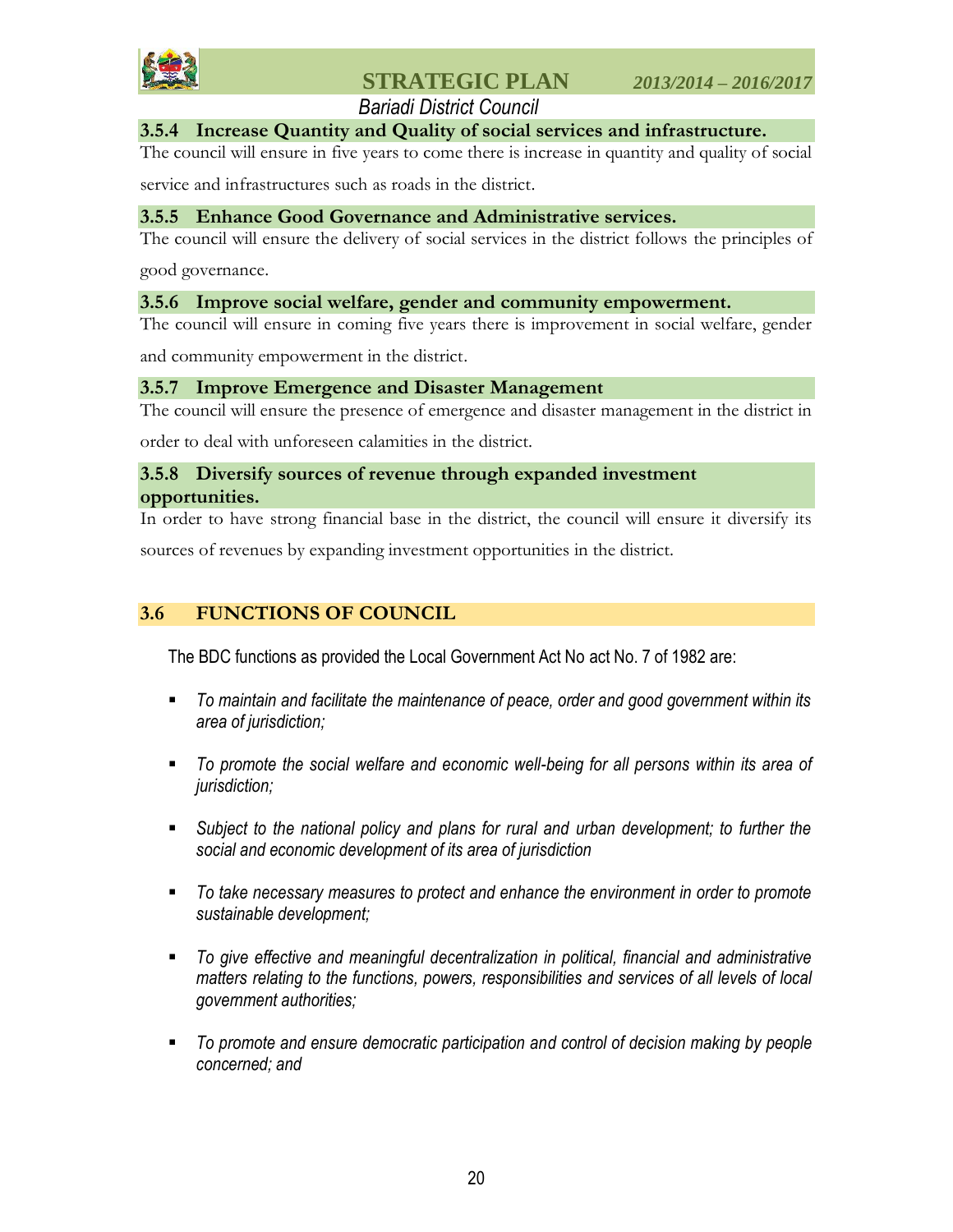

## *Bariadi District Council*

- *To establish and maintain reliable sources of revenue and other resources enabling local government authorities to perform other functions effectively and to enhance financial accountability of local government authorities, their members and employees.*
- *And all other functions as provided for in the Local Government Authorities.*

### <span id="page-20-0"></span>**3.7 COUNCIL MANAGEMENT STRUCTURE**

As government department at the district level, the Council shall be headed by the District Executive reporting to the BDC Full Council. The revised structure shall thus have eight (8) sections headed by Assistant Administrative Secretaries and shall have five Units as shown in the Organisation Structure – see Appendix i

### <span id="page-20-1"></span>**3.7.1 BDC Full Council**

This in the top decision organ in the district with chairmanship of the council chairman, and District executive Director is the secretary to this organ. This organ comprise of councillors and technical team. Also, the council has four standing committees which work on behalf of the full council. These committees are set in respect to different development sectors. These Outstanding committees include:-

- Finance/Planning and administration Committee
- Education, Health and Water Committee
- Economic, Works and Environment Committee
- Integrity Committee
- HIV and HIV/AIDS Committee
- Workers Committee/Meeting

### <span id="page-20-2"></span>**3.7.2 District Executive Director**

The District Executive Director (DED) of BDC is the Chief Executive Officer (CEO) of BDC and the Secretary to the BDC Full Council. The DED has the powers to exercise supervision and control over all activities of the Council. Moreover, DED is the Accounting Officer of the Council.

## <span id="page-20-3"></span>**3.7.3 Head of Departments & Units**

These heads different departments in the district such as education, human resources, economics & planning, finance, community development, Auditing and law unit. The heads of these departments held DED in carrying out the core functions of the council in making sure socio-economic development is attained in the district.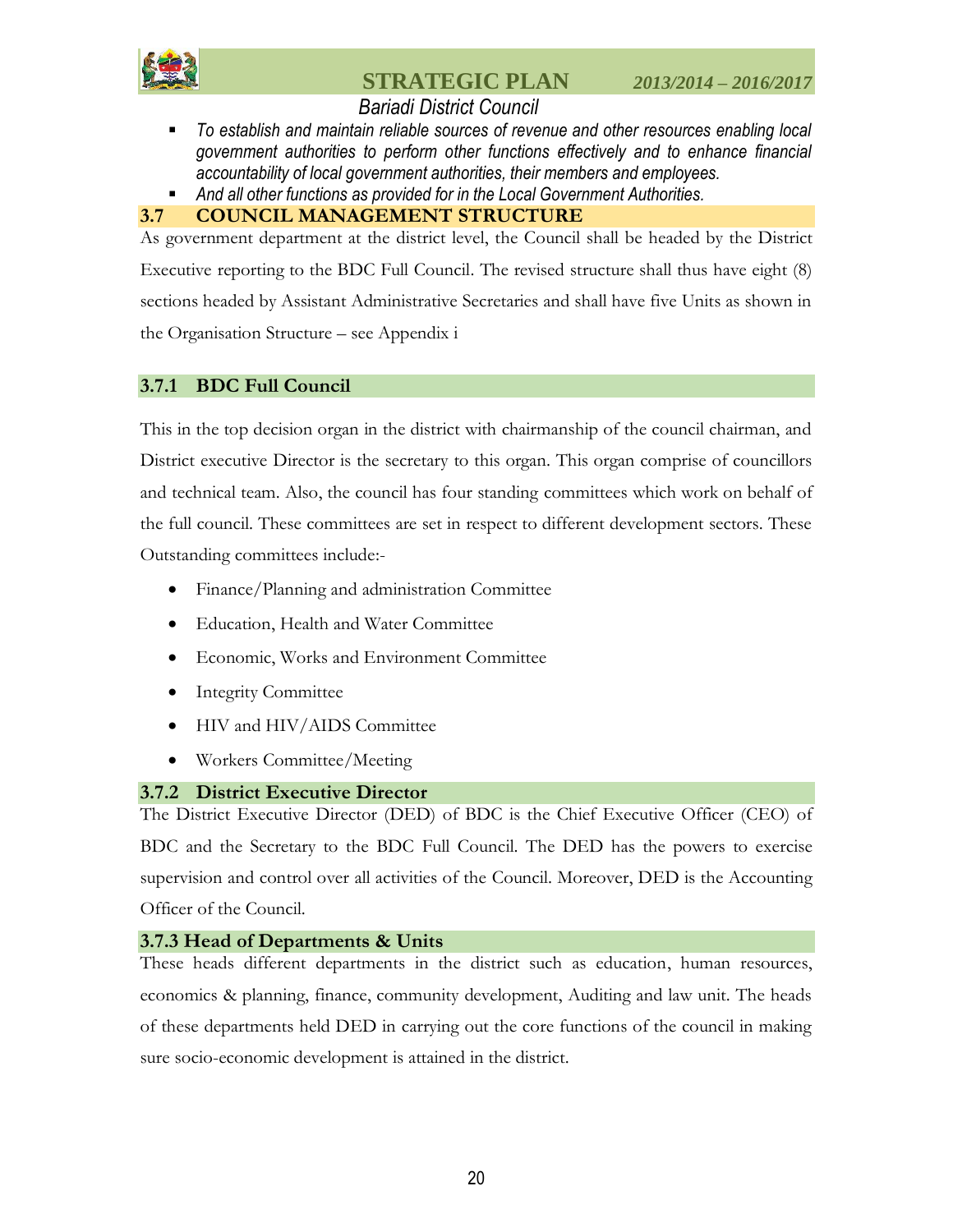

 *Bariadi District Council*

## **CHAPTER FOUR**

## **OBJECTIVES, STRATEGIES & TARGETS**

## **4.1 OBJECTIVE A: improve service and reduce HIV/AIDS infection.**

The council need to continue fighting with HIV/AIDS pandemic in the district which is a threat to socio-economic development of the district.

## **4.1.1 SERVICE AREA, STRATEGIES, TARGETS, COSTS & INDICATORS**

<span id="page-21-1"></span><span id="page-21-0"></span>

| <b>Service Area</b>      | <b>Strategies</b>                                                                                           | Targets                                                                                                                                                                                                     | Cost in '000' | <b>Indicators</b>                                                                                     |
|--------------------------|-------------------------------------------------------------------------------------------------------------|-------------------------------------------------------------------------------------------------------------------------------------------------------------------------------------------------------------|---------------|-------------------------------------------------------------------------------------------------------|
| Community<br>development | Reduce the HIV/AIDS<br>Prevalence to in and out<br>school children<br>Capacity Building to<br>WMAC and VMAC | Training and club formation to 20<br>selected primary schools and 20<br>Secondary schools on related<br>HIV/ADS<br>To facilitate 15 WMAC to address<br>HIV/ AIDS and their responsibility<br>by June $2018$ | 82,097        | Number WMAC and<br>VMAC facilitated<br>Number of schools<br>trained<br>club<br>Number<br>Ωt<br>formed |

<span id="page-21-2"></span>

| <b>Service Area</b> | <b>Strategies</b>           | Targets                          | Costs in '000' | <b>Indicators</b>                |
|---------------------|-----------------------------|----------------------------------|----------------|----------------------------------|
| <b>HEALTH</b>       | Accelerate the access and   | HIV/AIDS prevalence rate reduced | 750,000        | Number<br>$\circ$ f <sup>1</sup> |
| <b>DEPARTM</b>      | utilization of HIV/AIDS     | from 5.1 to 3.5 by June 2018     |                | HIV/AIDS<br>patients             |
| <b>ENT</b>          | care and treatment services |                                  |                | received<br>care and             |
|                     | by June $2018$              |                                  |                | treatment services               |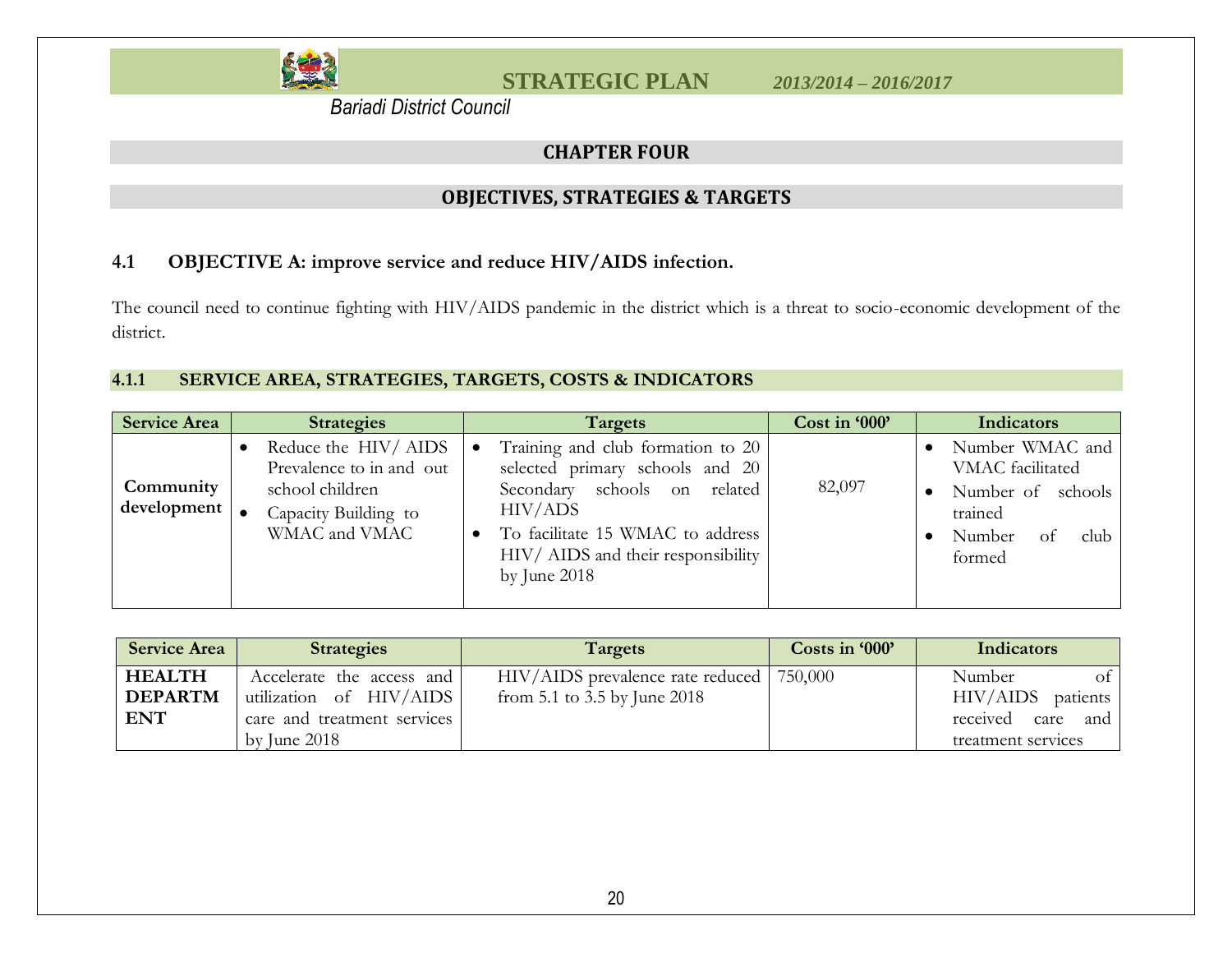

 *Bariadi District Council*

#### **4.2 OBJECTIVE B: Enhance, sustain and effective implementation of the National Ant-corruption strategy;**

The council will ensure fighting against corruption is sustainable in all sectors in order to make sure services is offered to citizens fairly without any element of corruption.

### **4.2.1 SERVICE AREA, STRATEGIES, TARGETS, COSTS & INDICATORS**

<span id="page-22-0"></span>

| <b>Service Area</b>          | <b>Strategies</b>                                                                                               | Targets                                                                                                                                 | Cost in '000' | Indicators                                                                                                      |
|------------------------------|-----------------------------------------------------------------------------------------------------------------|-----------------------------------------------------------------------------------------------------------------------------------------|---------------|-----------------------------------------------------------------------------------------------------------------|
| Administration<br>Department | Reduce the corruption<br>in the delivery public<br>service<br>Create awareness to fight  <br>against corruption | To reduce corruption in delivery<br>of public service by 70%<br>To promote awareness on the<br>fight against corruption by June<br>2018 | 25,000        | $\sigma f$<br>Reduction<br>corruption cases<br>$\circ$ f $\prime$<br>Increase<br>awareness<br>on<br>corruption. |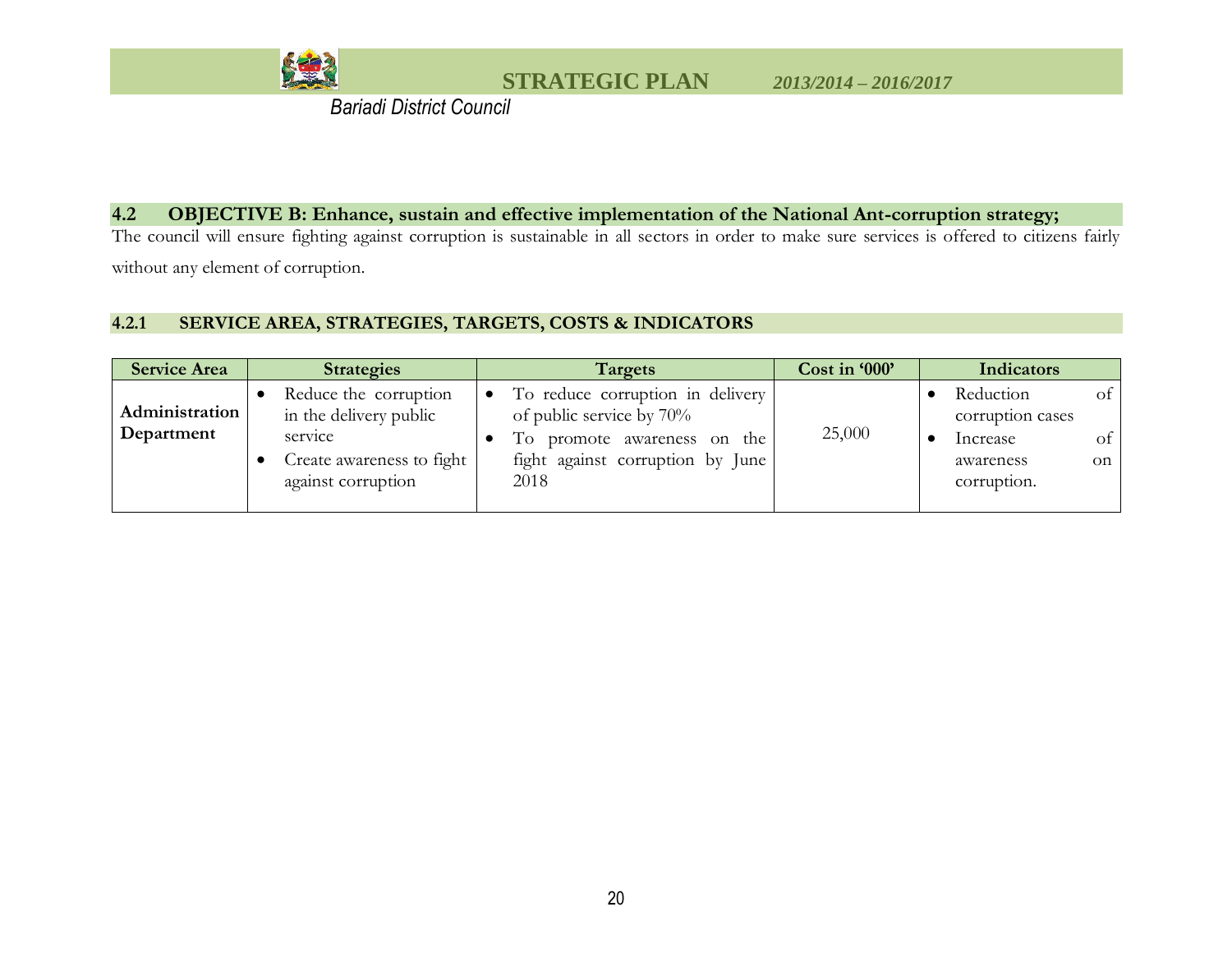

 *Bariadi District Council*

### **4.3 OBJECTIVE C: Improve access, quality and equitable social services delivery**

To council will ensure citizens in the district have access to quality and equitable social service in the district, such as health, education and

water.

### **4.3.1 SERVICE AREA, STRATEGIES, TARGETS, COSTS & INDICATORS**

<span id="page-23-0"></span>

| <b>Service Area</b>      |                      | <b>Strategies</b> |             | <b>Targets</b>                                                                                                                                 | Cost in '000' | <b>Indicators</b>                                                 |
|--------------------------|----------------------|-------------------|-------------|------------------------------------------------------------------------------------------------------------------------------------------------|---------------|-------------------------------------------------------------------|
|                          |                      |                   |             |                                                                                                                                                |               |                                                                   |
| Community<br>Development | Capacity<br>Artisans | building          | local<br>to | Training 140 local Artisans in 70   33,880<br>villages on carpentry and Masonry<br>skills by June 2018<br>To establish 10 Building brigades in |               | Number<br>Artisans<br>ot<br>trained<br>Number of Building         |
|                          |                      |                   |             | 10 wards and supply tools for work<br>by June $2018$                                                                                           |               | brigades formed.<br>kits<br>Number<br>of<br>procured and supplied |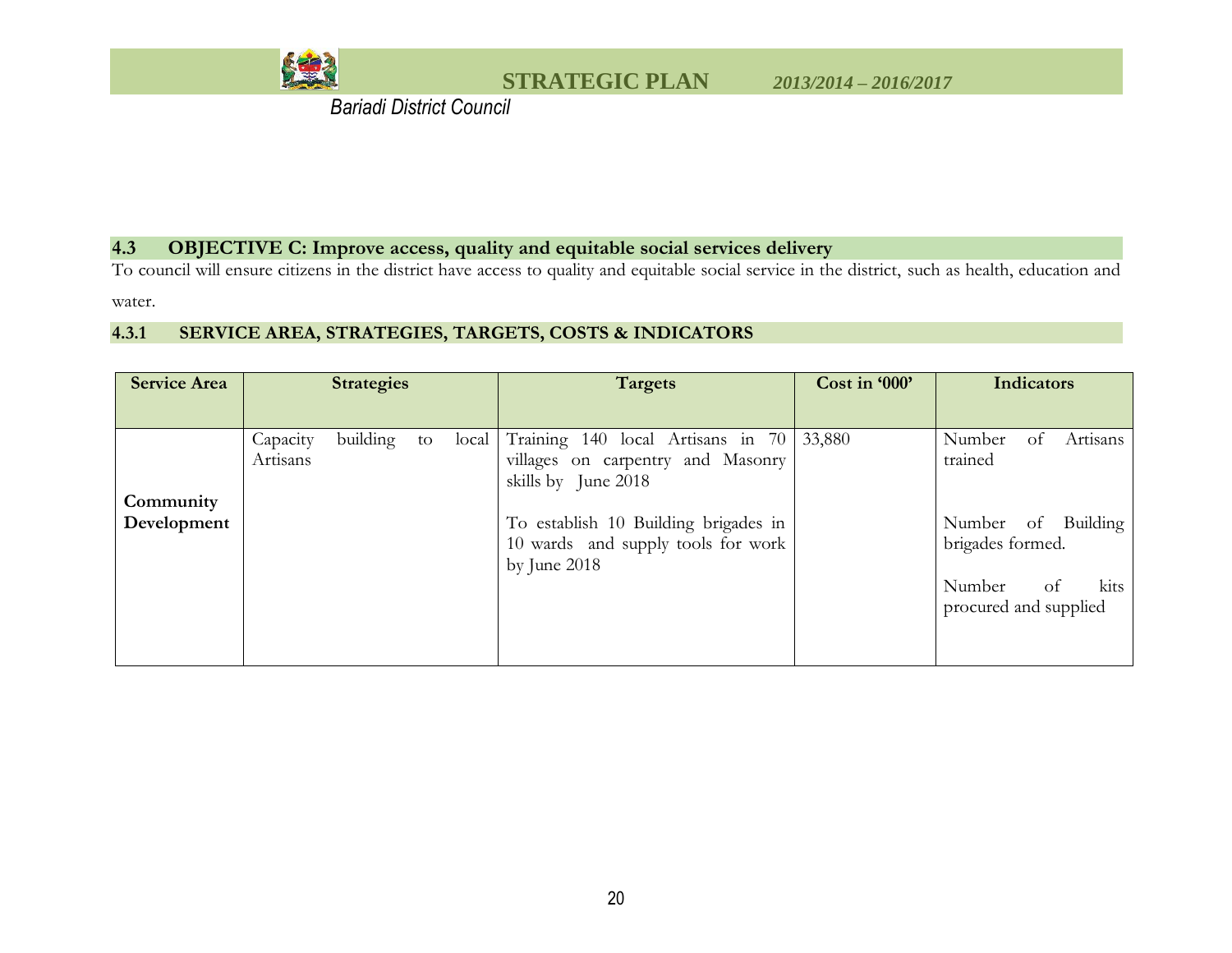

|                                                                                             | Capacity building to staff and<br>ward level                                                                                                                                                                                                    | To orient 15 Community staff on<br>food and nutrition status by June 2018<br>15<br>Training<br>development<br>ward<br>Committee members<br>on targeted<br>nutrition behavioral change by June<br>2018 | 26,625                   | Number of staff trained<br><b>WDC</b><br>Number<br>of<br>members trained                                                                           |
|---------------------------------------------------------------------------------------------|-------------------------------------------------------------------------------------------------------------------------------------------------------------------------------------------------------------------------------------------------|-------------------------------------------------------------------------------------------------------------------------------------------------------------------------------------------------------|--------------------------|----------------------------------------------------------------------------------------------------------------------------------------------------|
| Service area                                                                                | <b>Strategies</b>                                                                                                                                                                                                                               | <b>Targets</b>                                                                                                                                                                                        | Costs in '000'           | <b>Indicators</b>                                                                                                                                  |
| Land<br>Administration,<br>Town<br>Planning,<br>Survey and<br>Mapping and<br>Land valuation | Encourage individual<br>landholders to contribute<br>financially in the exercise.<br>Involve NGOs and other key<br>stakeholders such as the<br>Ministry of Lands, Housing<br>and Human Settlements<br>Development in financing the<br>exercise. | Survey 4,000 individual land parcels<br>in 25 Villages surveyed by 2018.<br>4,000 CCROs in 25 villages<br>prepared by 2018.                                                                           | 89,000,000<br>25,000,000 | Number of Villages<br>Number of surveyed<br>parcels.<br>Number of Villages<br>Number of CCROs<br>prepared.<br>Number of Village Land<br>Use Plans. |
|                                                                                             |                                                                                                                                                                                                                                                 | 31 Village Land Use Plans prepared<br>by June 2018.                                                                                                                                                   | 232,500,000              |                                                                                                                                                    |
|                                                                                             | Educate through monthly<br>village Councils meetings and<br>quarterly village assemblies.<br>Seek finance from external<br>sources e.g. NGOs                                                                                                    | Awareness of Village Land Laws<br>created in 70 Villages by 2018.                                                                                                                                     | 4,800,000                | Number of Villages.                                                                                                                                |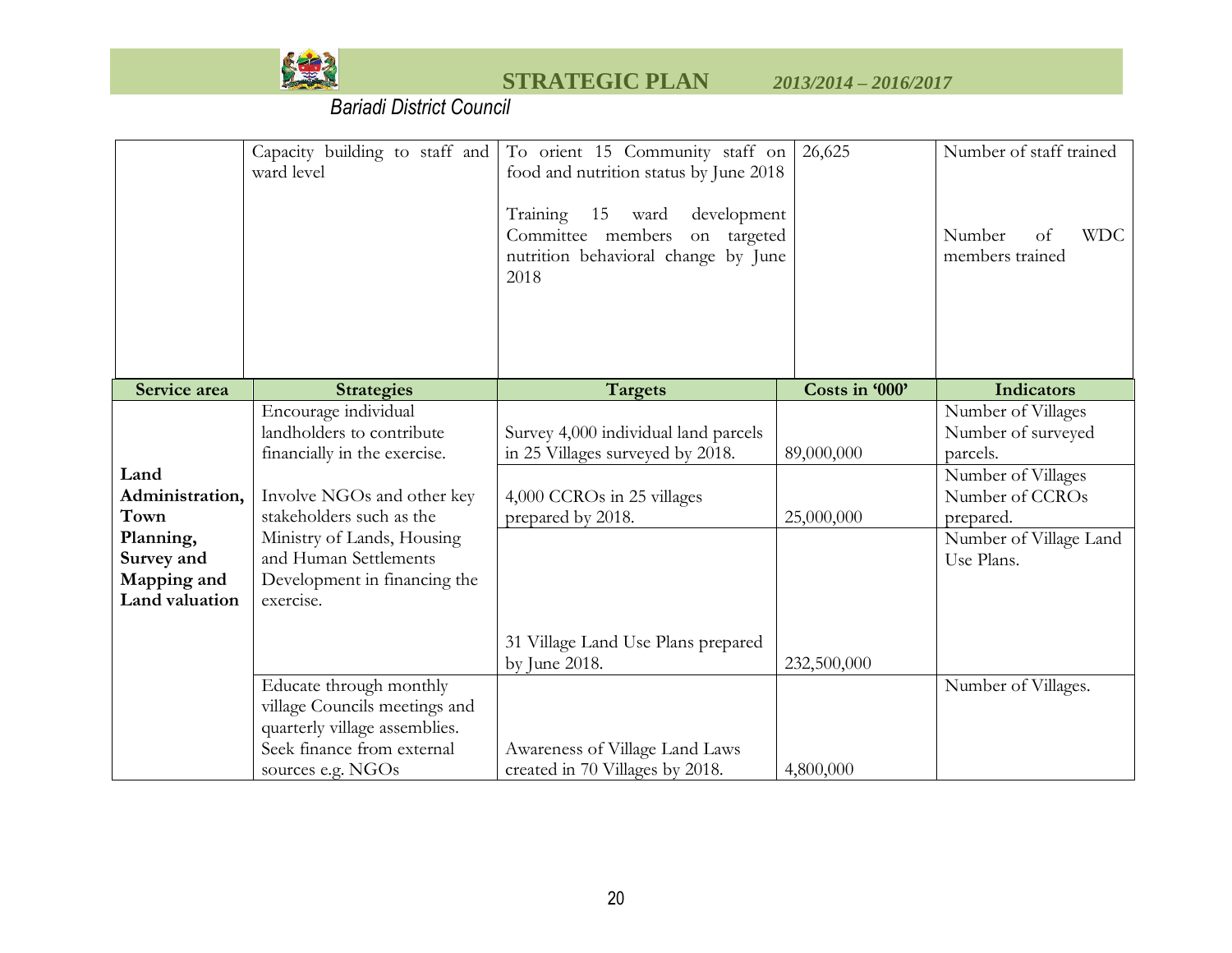

| Service area    | <b>Strategies</b>               | <b>Targets</b>                      | Costs in '000' | <b>Indicators</b>       |
|-----------------|---------------------------------|-------------------------------------|----------------|-------------------------|
|                 | Involve MLHHSD for              | Village Land Certificates for 14    |                | Number of villages.     |
|                 | surveying boundaries of the     | newly established Villages prepared |                |                         |
|                 | newly established villages.     | and registered by June 2014.        | 50,000         |                         |
|                 | Solicite funds from external    | 10 Village Land Registries          |                | Number of land          |
|                 | sources.                        | constructed by June 2013.           | 60,000         | registries constructed. |
|                 |                                 | Rehabilitation of a District Land   |                | Number of office        |
|                 |                                 | Registry.                           | 40,000         | rehabilitated.          |
|                 | Use mass media campaigns to     | Tshs. 120,000,000/- land rents      |                | Amount of land rent     |
|                 | encourage landowners to pay     | collected by 2018.                  | 1,200          | collected.              |
|                 | rend rents, building permit fee | Tshs. 20,000,000/- building permit  |                | Amount of land permit   |
|                 | voluntarily.                    | fee collected by 2018.              | 1,200          | fee collected.          |
| Land            |                                 | 3000 land properties in Dutwa,      | 1,500          | Number of properties    |
| Administration, |                                 | Nkololo and Ngulyati urban centres  |                | inspected               |
| Town            | Involve landowners.             | inspected by June 2018.             |                |                         |
| Planning,       |                                 | 750 Certificates of Occupancy in    |                | Number of CoO           |
| Survey and      |                                 | Dutwa, Nkololo and Ngulyati urban   |                | prepared.               |
| Mapping and     |                                 | centres prepared by June 2018       | 13,000         |                         |
| Land valuation  | Consultancy service is required | Geographic Information System       |                | GIS and LIS in place    |
|                 | from the MLHHSD and             | and Land Information System         | 15,000         |                         |
|                 | private companies.              | established by June 2018            |                |                         |
|                 |                                 | Awareness to public on Land Act     |                | Number of awareness     |
|                 | Radio and TV programmes         | No. 4 of 1999 created by June 2018. | 6,000          | programmes aired.       |
|                 | Involve key stakeholders:       | 3000 plots in 3 urban centres of    |                | Number of plots         |
|                 | landowners, Plot Development    | Dutwa, Nkololo and Ngulyati         | 450,000        |                         |
|                 | Revolving Fund, Private         | surveyed by June 2018.              |                |                         |
|                 | Sector, and students from       | Survey of 14 newly established      |                | Number of villages      |
|                 | Ardhi University, Morogoro      | village boundaries.                 | 50,000         |                         |
|                 | and tabora Ardhi Institutes,    | 20 control points in Dutwa,         |                | Number of control       |
|                 | MLHHSD.                         | Nkololo and Ngulyati urban centres  | 55,000         | points established      |
|                 |                                 | established by June 2018.           |                |                         |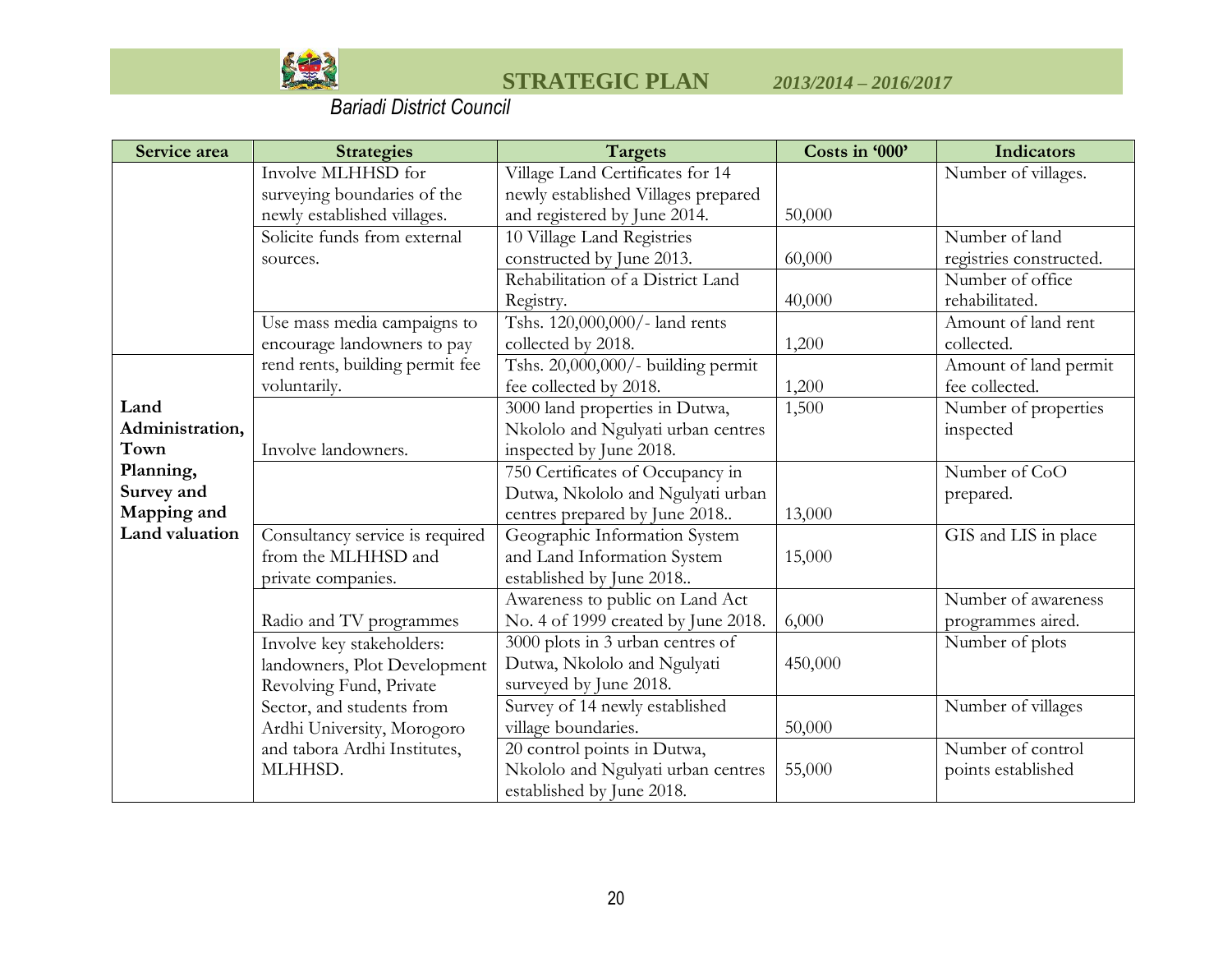

| Service area  | <b>Strategies</b>            | <b>Targets</b>                       | Costs in '000' | Indicators                   |
|---------------|------------------------------|--------------------------------------|----------------|------------------------------|
|               |                              | Interim Land Use Plans for Dutwa,    |                | Documents of ILUPs           |
|               |                              | Nkololo and Ngulyati urban centres   |                | for urban centres.           |
|               |                              | prepared by June 2018.               | 30,000         |                              |
|               |                              | 30 Town Planning Drawings for        |                | Number of TP                 |
|               |                              | Dutwa (10), Nkololo (10) and         |                | Drawings prepared.           |
|               |                              | Ngulyati (10) urban centres prepare  | 30,000         |                              |
|               | Using students from Ardhi    | by June 2018                         |                |                              |
|               | University, Morogoro and     | 2000 building plans in 3 urban       |                |                              |
|               | Tabora Ardhi Institutes.     | centres certified by June 2018       | 7,500          |                              |
|               |                              | District Environmental Profile       |                | A document of District       |
|               |                              | prepared by June 2018                | 8,000          | <b>Environmental Profile</b> |
|               |                              | Awareness to 15 Ward Councillors     |                | Number of Ward               |
|               |                              | and CMT Members on Urban             |                | Councillors and CMT          |
|               |                              | Planning Act No. 7 of 2007 and       | 15,000         | Members.                     |
|               |                              | Land Use Planning Act No. 8 of       |                |                              |
|               |                              | 2007 created by June 2018.           |                |                              |
|               | Using students from Ardhi    |                                      |                | Valuation Reports and        |
|               | University, Morogoro and     | Valuation of 3000 land properties in | 7,500          | Schedules                    |
|               | Tabora Ardhi Institutes.     | the District done by June 2018.      |                |                              |
|               |                              | Capacity building for 4 Land Sector  |                | Number of staff trained      |
|               |                              | Staff effected by June, 2018.        | 4,800          |                              |
|               |                              |                                      |                |                              |
|               |                              | Awareness to 70 village              |                | Number of villages           |
| Natural       | Involve village communities, | communities on sustainable forest    |                | sensitized.                  |
| Resources and | schools, and individual      | management created by June 2018.     | 15,000         |                              |
| Environmental | landowners during the        | All BDC Forest reserves identified,  |                | Number of surveyed           |
| Management    | exercise.                    | surveyed and registered by 2018.     | 7,500          | forest reserves.             |
|               |                              | 1,800,000 seedlings in 90 school     |                | Number of seedlings.         |
|               |                              | nurseries in the District raised by  |                | Number of nurseries.         |
|               |                              | 2018.                                | 9,000          |                              |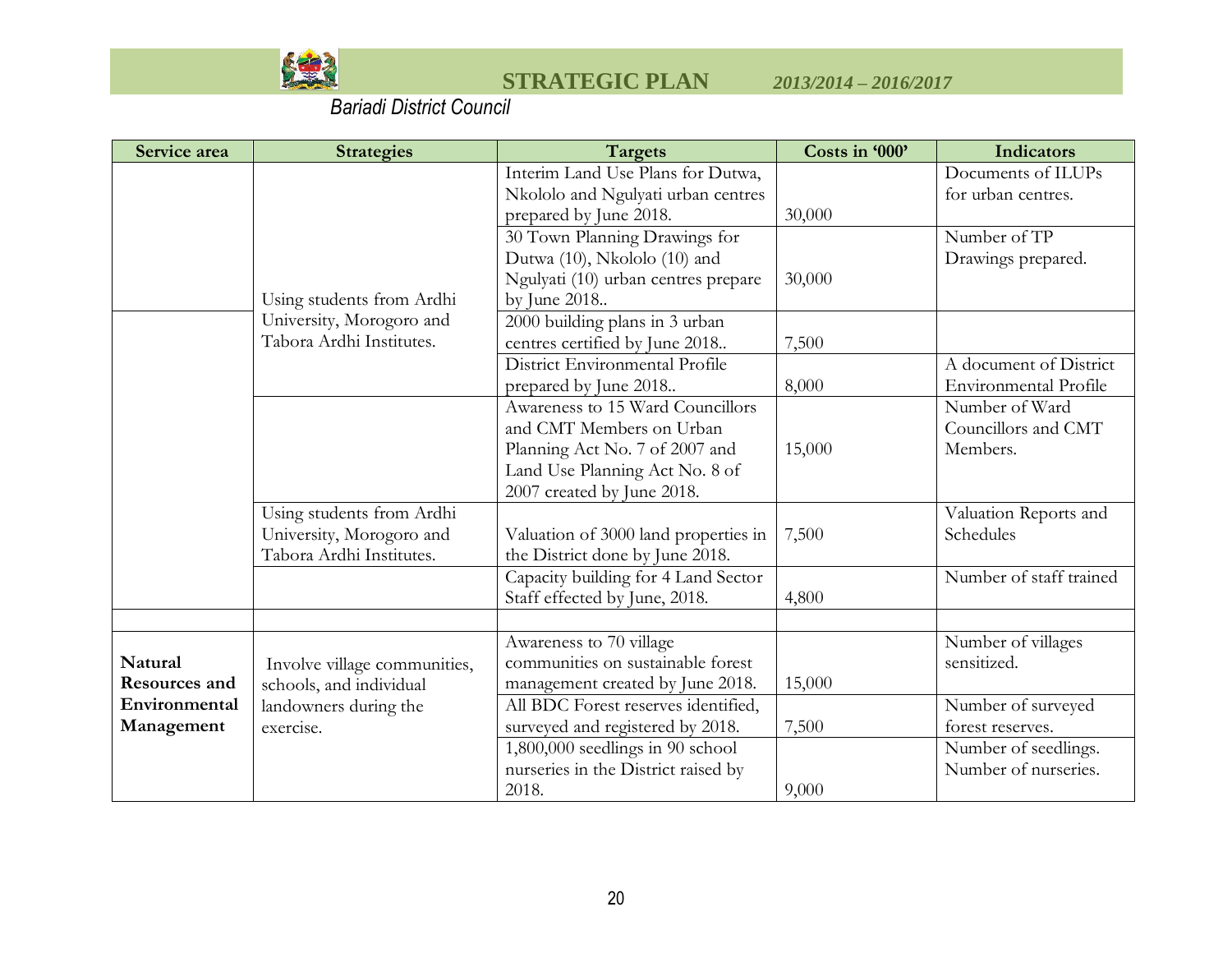

| Service area   | <b>Strategies</b>              | Targets                               | Costs in '000' | <b>Indicators</b>        |
|----------------|--------------------------------|---------------------------------------|----------------|--------------------------|
|                |                                | 7,500,000 trees planted by 2018       |                | Number of planted        |
|                |                                |                                       | 2,000          | trees.                   |
|                | Sensitize women in targeted    | 200 women groups trained on           |                | Number of trained        |
|                | villages to form group's prior | sustainable use of firewood,          |                | women groups             |
|                | training.                      | collection of materials for           |                |                          |
|                |                                | fabrication of energy-serving         |                |                          |
|                |                                | cooking stoves by June 2018.          | 15,000         |                          |
|                |                                | 60 samples of bee products for        |                | No. of collected bee     |
|                |                                | laboratory testing collected by June  |                | products samples.        |
|                | Insist quality of bee products | 2018.                                 |                | No. of groups involved   |
|                | to all beekeeping groups.      |                                       | 1,500          | in bee keeping           |
|                |                                | Awareness on importance of            |                | Number of groups         |
|                | Involve TFS in provision of    | appropriate beekeeping technology     |                | involved in bee keeping. |
|                | modern beehives.               | targeting 13 groups in 5 villages     |                | Number of villages.      |
|                |                                | created by June 2018.                 | 1,500          |                          |
|                |                                | Sensitize and create awareness on     |                | Amount of hectares for   |
|                |                                | planting for bees and 100 Ha. ngitiri |                | ngitiri conservation.    |
| <b>Natural</b> |                                | conservation.                         |                |                          |
| Resources and  |                                | Facilitate participatory village land |                | Number of villages.      |
| Environmental  |                                | use planning in 9 Villages along the  |                | Meeting minutes.         |
| Management     |                                | wildlife conservation areas of        |                |                          |
|                | Solicit funds and expertise    | Serengeti National Park (SNP) and     |                |                          |
|                | from the Serengeti National    | Maswa Game Reserve (MGR)              |                |                          |
|                | Park (SNP) and Maswa Game      | facilitated by June 2018.             | 120,000        |                          |
|                | Reserve (MGR) Authorities,     | 10 Wildlife Management Areas          |                | Number of demarcated     |
|                | World Wildlife Fund (WWF),     | (WMAs) in 9 Villages along the        |                | farms.                   |
|                | and TANAPA.                    | SNP and MGR boundaries are            |                | Number of villages       |
|                |                                | identified, demarcated and gazetted   |                |                          |
|                |                                | by June 2018.                         | 15,000         |                          |
|                |                                | Held 9 public meetings and created    | 2,500          | Number of villages and   |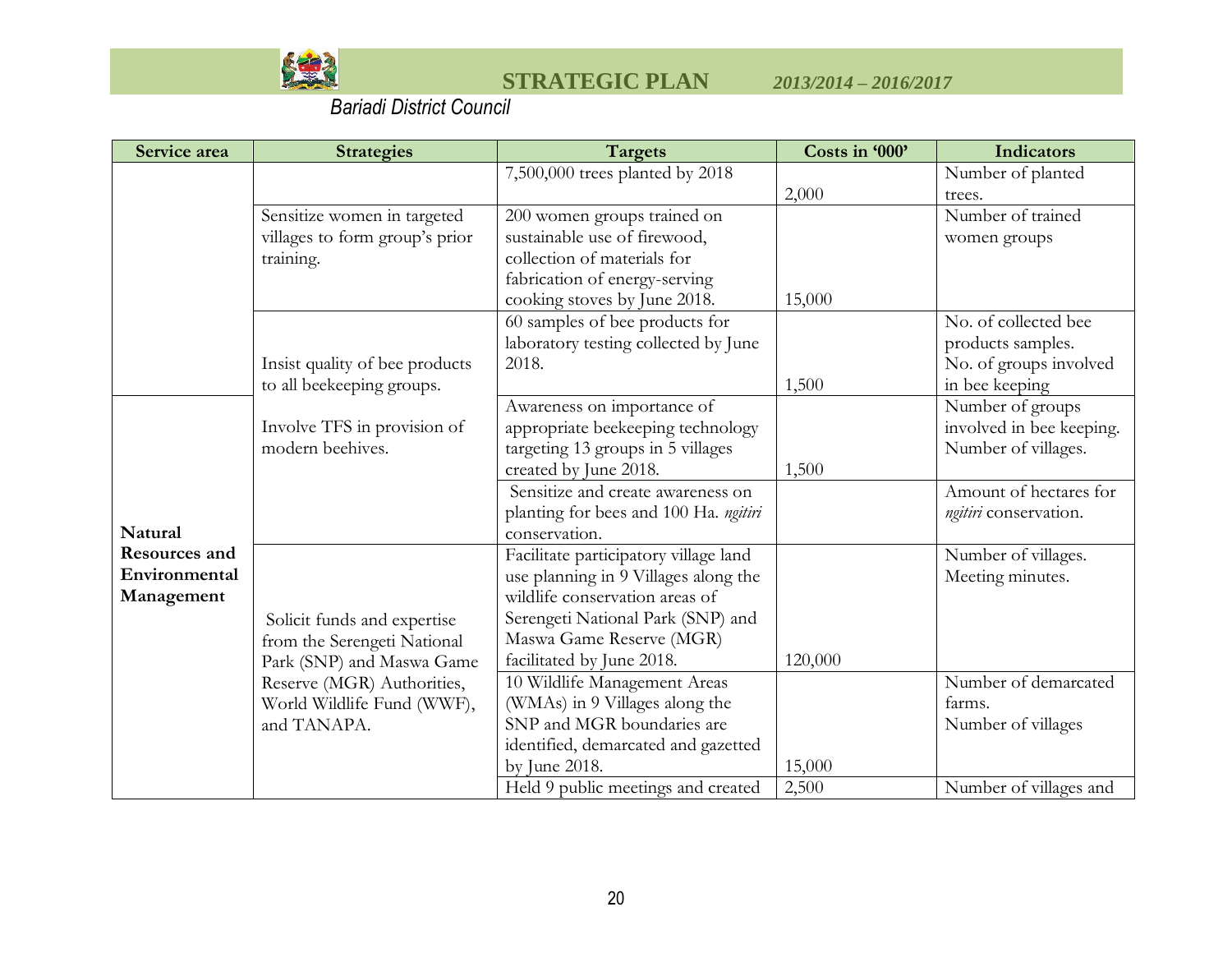

| Service area  | <b>Strategies</b>                | <b>Targets</b>                       | Costs in '000' | Indicators               |
|---------------|----------------------------------|--------------------------------------|----------------|--------------------------|
|               |                                  | awareness on wildlife management     |                | participants.            |
|               |                                  | policies, laws and regulations by    |                |                          |
|               |                                  | June 2018.                           |                |                          |
|               |                                  | 4 Wildlife Camps along the SNP       |                | Number of camps          |
|               |                                  | and MGR boundaries constructed       |                | constructed and          |
|               |                                  | and equipped by June 2018.           | 28,000         | equipped.                |
|               | Involve NEMC and other           | Awareness on Environmental           |                | Number of sensitized     |
|               | environmental concerned          | Management Act of 2004 to 15         |                | Ward Councillors.        |
|               | NGO in providing training        | Ward Councillors and CMT             | 15,000         |                          |
|               | and funding the exercise.        | members created by June 2013.        |                |                          |
|               |                                  | Ward Extension Officers sensitized   | 8,000          | Number of sensitized     |
|               |                                  | on the Environmental Management      |                | Ward Councillors.        |
|               |                                  | Act of 2004 by June 2018.            |                |                          |
|               |                                  | 12 Sub-project Management            | 2,000          | Number of trained Sub-   |
|               |                                  | Committee members trained on         |                | project Management       |
|               |                                  | Project management skills (PMC)      |                | committee members.       |
|               |                                  | 45 Village Councils @ 26 members     |                | Number of Village        |
| Natural       |                                  | and Village Environmental            |                | Council and Village      |
| Resources and |                                  | Committees with 10 members           |                | Environment              |
| Environmental |                                  | sensitized on Environmental          | 2,5000         | Committee members        |
| Management    |                                  | Management Act of 2004.              |                | trained.                 |
|               |                                  | Community sensitization through      |                | Number of communities    |
|               |                                  | 45 meetings (village assemblies).    | 2,500          | sensitized.              |
|               |                                  |                                      |                |                          |
| Lake Victoria | Conduct baseline survey in 34    | Awareness to 34 village consultative |                | Number of villages.      |
| Environmental | villages and prioritize villages | meetings on formation of WUAs        |                | Number of WUAs           |
| Management    | to establish WUAs.               | created by June 2018.                | 2,500          | established.             |
| (LVEMP II)    |                                  | 34 PRA workshops on WUA              |                | Number of workshops      |
|               |                                  | formulation (members and             |                | and participants, number |
|               | Multiple villages form a WUA.    | leadership) and draft WUA            | 8,000          | of WUAs constitutions    |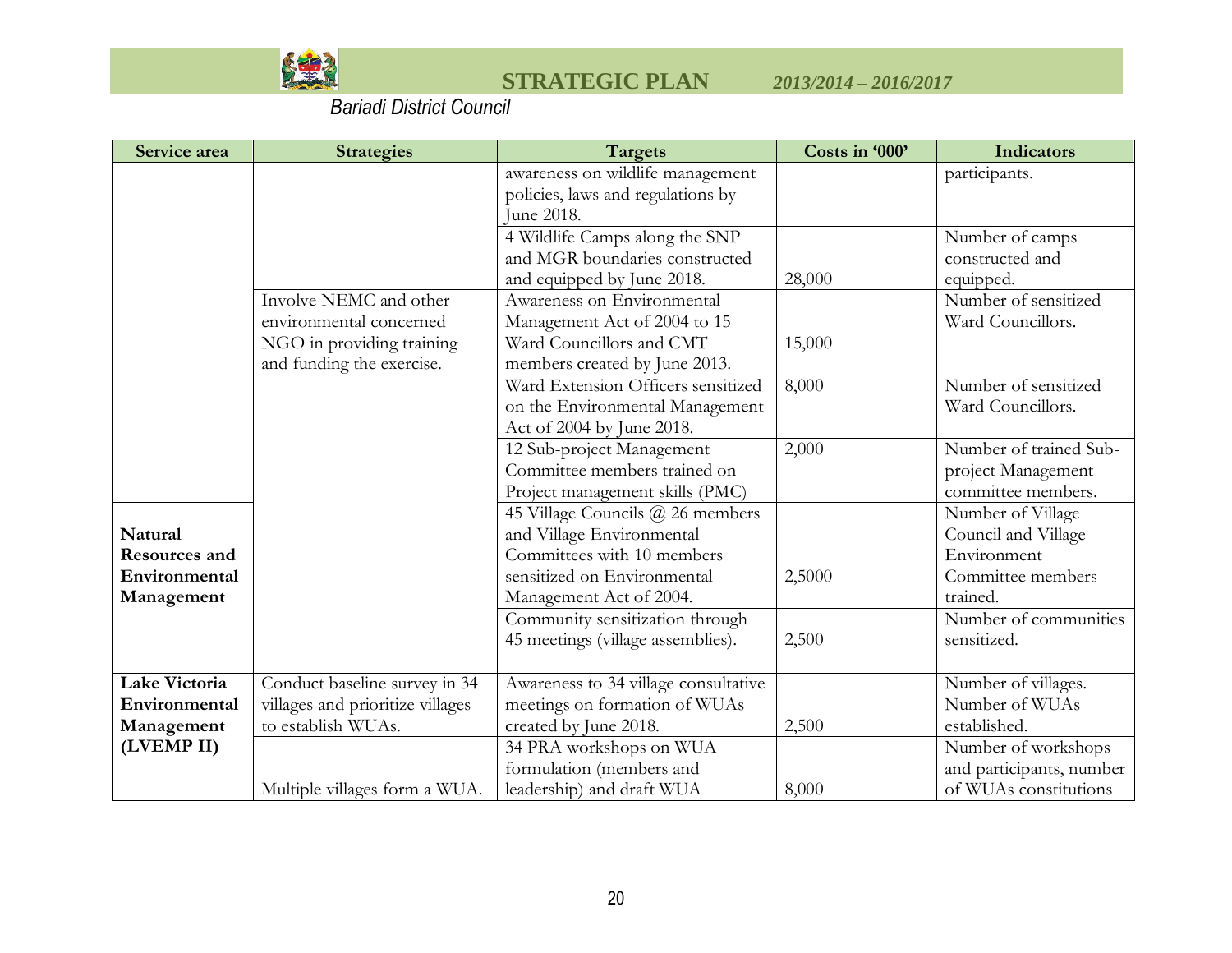

| Service area  | <b>Strategies</b>                | <b>Targets</b>                       | Costs in '000' | <b>Indicators</b>       |
|---------------|----------------------------------|--------------------------------------|----------------|-------------------------|
|               |                                  | constitution created by June 2018.   |                | formulated.             |
|               |                                  | 3 water user associations (WUAs) in  |                | Number of WUAs          |
|               |                                  | 34 villages formed and trained by    |                | established.            |
|               |                                  | June 2018.                           | 3,000,000      |                         |
|               |                                  | 360,000 tree seedlings from          |                | Number of tree          |
|               |                                  | individual groups nurseries          | 850,000        | seedlings purchased.    |
|               |                                  | purchase by June 2018.               |                |                         |
|               |                                  | Trees and elephant grasses in 813    |                | Number of planted       |
|               |                                  | Hectares of conserved land along     |                | trees.                  |
|               |                                  | 189 Kms of Simiyu and Duma           |                |                         |
|               |                                  | rivers within catchments area        |                |                         |
|               | Solicit funds from NGOs.         | planted by June 2018.                | 6,500          |                         |
|               |                                  | Awareness and sensitization of the   |                | Number of sensitization |
|               |                                  | village community on the             |                | meetings.               |
|               | Involve Ngulyati Dam water       | importance of cleaning and           |                |                         |
|               | users to voluntarily clean the   | removing water hyathinth from        |                |                         |
|               | dam.                             | Ngulyati Dam created by June 2018.   | 3,500          |                         |
|               | Involve pastoralists in planning | 9 cattle troughs on the existing     |                | Number of constructed   |
| Lake Victoria | and constructing water           | charco dams constructed by June      | 5,000          | water troughs.          |
| Environmental | troughs.                         | 2018.                                |                |                         |
| Management    |                                  | Spill way at Nanga earth dam         |                | Completion reports.     |
| (LVEMP II)    |                                  | rehabilitated by June 2018.          | 5,000          |                         |
|               | Involve village communities to   | 15,000 line meters affected by gully |                | Line meters of          |
|               | participate voluntarily.         | erosion in 30 villages rehabilitated |                | rehabilitated gully     |
|               |                                  | by June 2018.                        | 8,000          | eroded areas.           |
|               | Community-demand-driven          |                                      |                |                         |
|               | <b>Sub-Projects</b>              |                                      |                |                         |
|               | Financed by LVEMP II             | 360,000 tree seedlings from          |                | Number of purchased     |
|               |                                  | individual groups nurseries          | 4,000          | tree seedlings.         |
|               |                                  | purchased by June 2018.              |                |                         |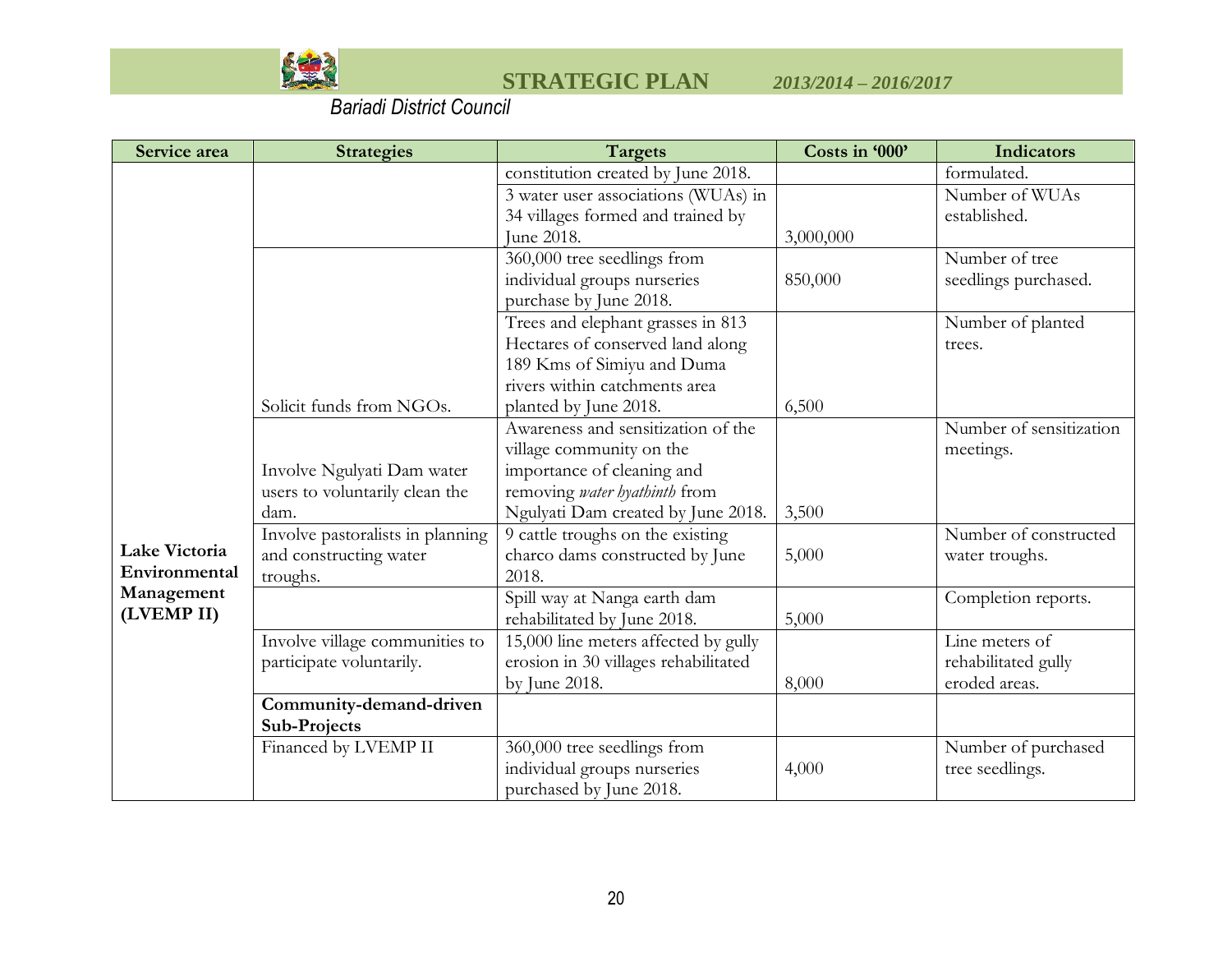

| Service area         | <b>Strategies</b>                                 | <b>Targets</b>                                        | Costs in '000' | <b>Indicators</b>              |
|----------------------|---------------------------------------------------|-------------------------------------------------------|----------------|--------------------------------|
|                      |                                                   | 1500 beehives and 15 beekeeping                       |                | Number of constructed          |
|                      |                                                   | groups in 15 villages construct by                    | 30,000         | beehives.                      |
|                      |                                                   | June 2018.                                            |                |                                |
|                      |                                                   | 2 tractors for two modern                             |                | Number of procured             |
|                      |                                                   | agricultural groups and 1 tractor for                 |                | tractors and power             |
|                      |                                                   | community, 3 power tillers for 1                      |                | tillers.                       |
|                      |                                                   | group procure by June 2018.                           | 150,000        |                                |
|                      |                                                   | 2 maize milling and 2 rice husking                    |                | Number of procured             |
|                      |                                                   | machines for two groups from                          |                | maize and husking<br>machines. |
|                      |                                                   | Mkuyuni and Gambosi procured by<br>June 2018.         | 50,000         |                                |
| <b>Service Area</b>  |                                                   |                                                       | Costs in '000' | <b>Indicators</b>              |
|                      | <b>Strategies</b>                                 | <b>Targets</b>                                        | 552,475        | of<br>Presence                 |
| Primary<br>Education | Improve education standard in<br>primary schools. | Recruiting 2,250 new IIIA primary<br>school teachers. |                | new<br>recruited teachers.     |
| Department           |                                                   |                                                       |                |                                |
|                      |                                                   | To conduct workshop for topics                        | 75,000         | Availability of workshop       |
|                      |                                                   | with difficulties to 1000 primary                     |                | reports.                       |
|                      |                                                   | school teachers.                                      |                | PSLE results pass rate         |
|                      |                                                   |                                                       |                | increased.                     |
|                      |                                                   | To increase pass rate of the PSLE                     | 700,000        |                                |
|                      |                                                   | from $51\%$ to 90% by conducting 5                    |                |                                |
|                      |                                                   | standard IV National Examination                      |                |                                |
|                      |                                                   | and 5 National Examination for                        |                | Grade IIIB/C teachers          |
|                      |                                                   | standard VII.                                         |                | finished.                      |
|                      |                                                   |                                                       | 127,500        |                                |
|                      |                                                   | Encourage in-service training for 20                  |                |                                |
|                      |                                                   | primary school teachers<br>from                       |                |                                |
|                      |                                                   | IIIC/IIIB to IIIA and 300 IIIA                        |                |                                |
|                      |                                                   | teachers to diploma and Degree.                       | 37,650         | Presence of workshop           |
|                      |                                                   |                                                       |                | reports.                       |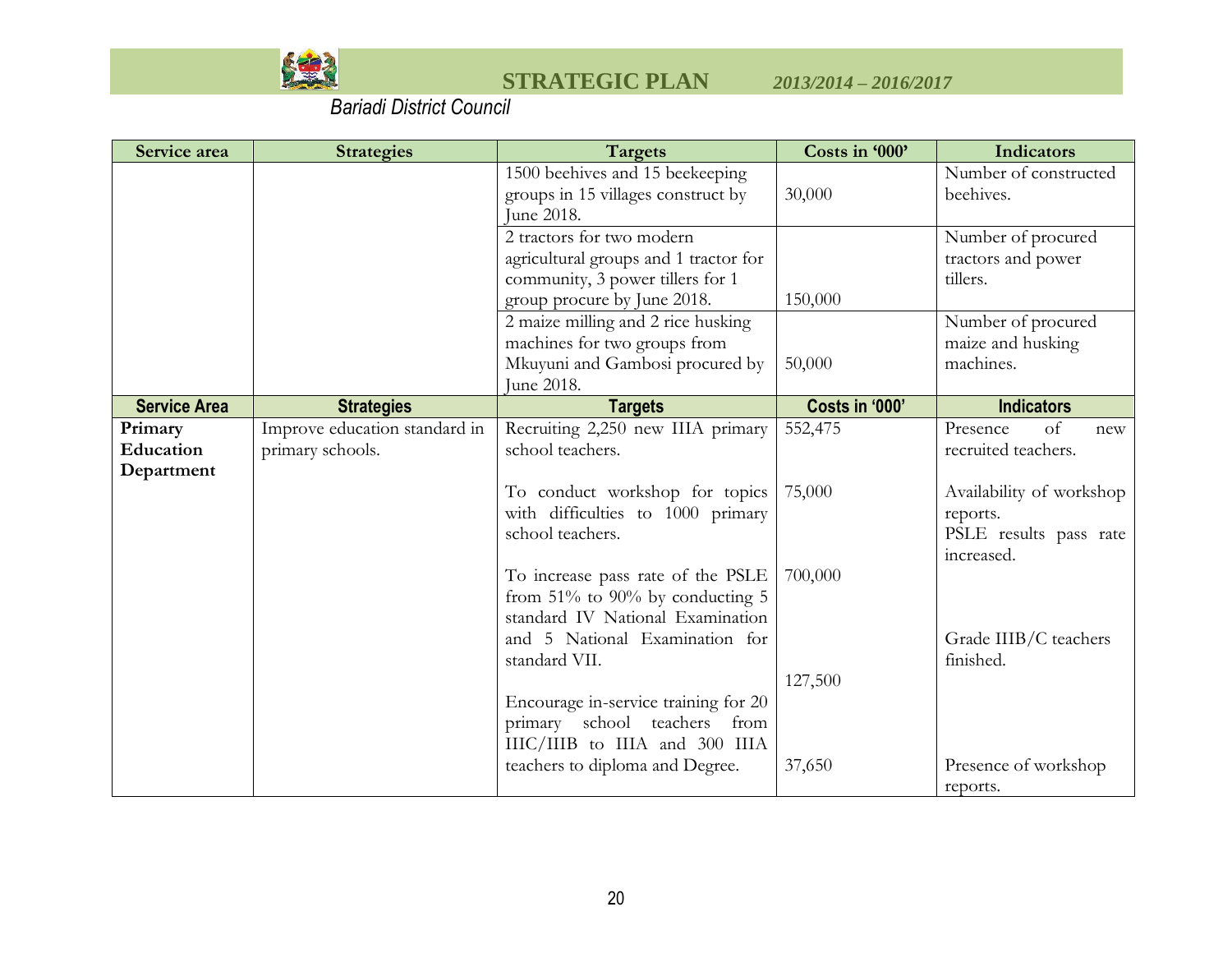

| Service area         | <b>Strategies</b>                               | <b>Targets</b>                                                                                                                                                     | Costs in '000'    | <b>Indicators</b>                                          |
|----------------------|-------------------------------------------------|--------------------------------------------------------------------------------------------------------------------------------------------------------------------|-------------------|------------------------------------------------------------|
|                      |                                                 | To conduct 2 workshops to 15<br>coordinators,<br>Ward<br>education<br>80headteachers, and 200 adult<br>education facilitators.                                     | 240,000           |                                                            |
|                      |                                                 | To revive 3 vocational Training<br>Centres at Igaganulwa, Nkololo and<br>Ngulyati primary schools.                                                                 | 12,000<br>300,000 | Availability of vocation<br>training centers.              |
|                      |                                                 | To train 200 teachers on groups<br>with special education needs.<br>To introduce lunch services for                                                                | 720,000           | Presence of trained<br>teachers<br>Availability of food at |
|                      |                                                 | $60,000$ pupils in 80 schools.<br>To<br>strengthen<br>Integrated<br>Community<br>Basic<br>Education<br>(ICBAE) and COBET classes to 80<br>Adult education centers. | 25,000            | schools.<br>Number of illiterate<br>people decreased.      |
|                      |                                                 | conduct census<br>adult<br>Tо<br>on<br>education illiteracy.<br>To enroll illiterate adult education<br>learners to 70 villages.                                   |                   | Number of adults<br>enrolled.                              |
|                      |                                                 | To mobilize the community in<br>standard one enrolment                                                                                                             |                   |                                                            |
| Primary<br>Education | Improving learning and<br>teaching environment. | Construction of 11 new primary<br>schools.                                                                                                                         | 600,000           | Number<br>of<br>primary<br>schools increased.              |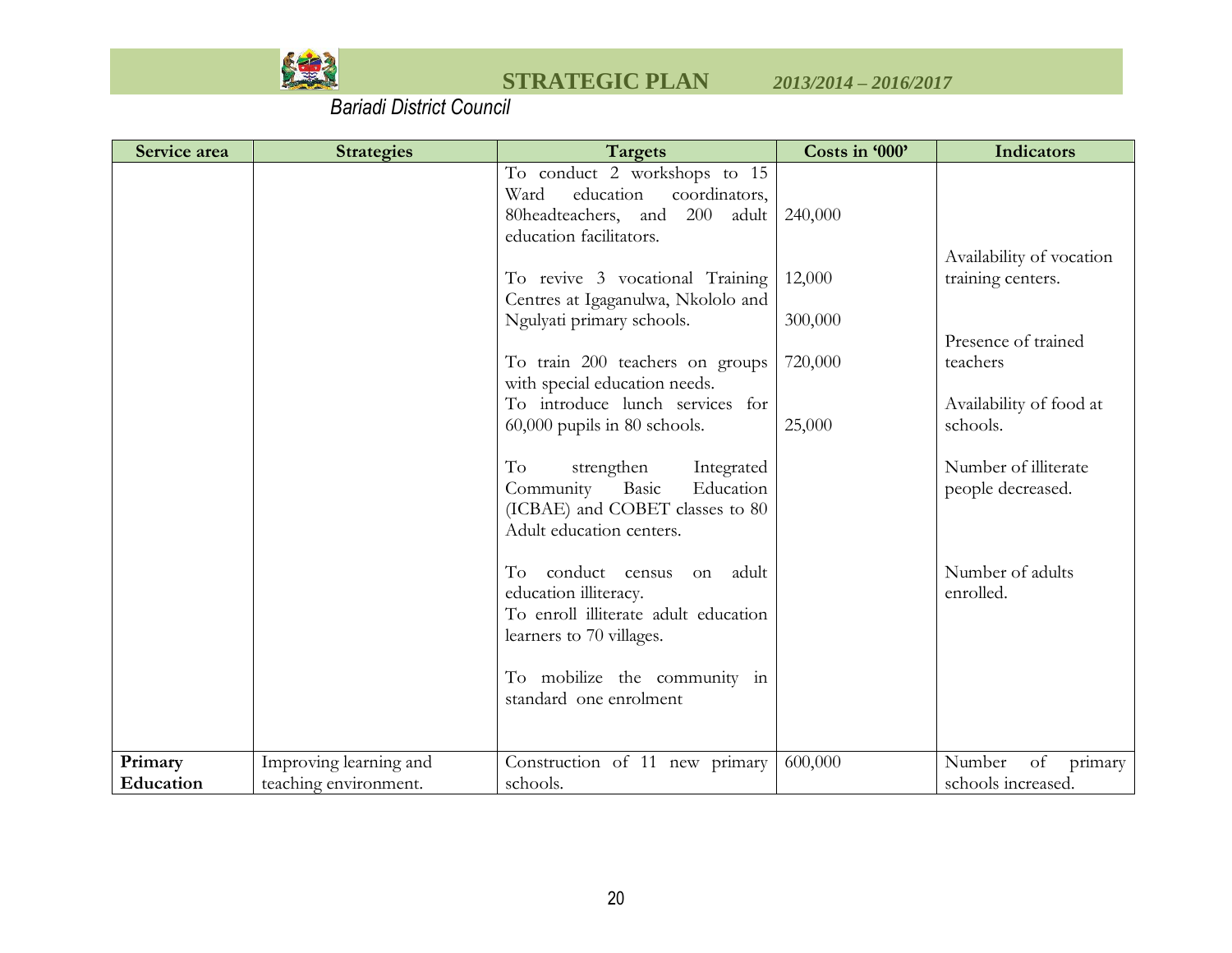

| Service area | <b>Strategies</b>                                                | <b>Targets</b>                                                                       | Costs in '000' | Indicators                              |
|--------------|------------------------------------------------------------------|--------------------------------------------------------------------------------------|----------------|-----------------------------------------|
| Department   |                                                                  | Construction of 800 pit latrines at                                                  | 560,000        |                                         |
|              |                                                                  | 80 primary schools.                                                                  |                | Number of pit latrines                  |
|              |                                                                  |                                                                                      | 480,000,000    | increased.                              |
|              |                                                                  | To complete 80 teacher's houses                                                      |                |                                         |
|              |                                                                  | for 80 primary school.                                                               | 332,500,000    | Number of teacher's<br>houses increased |
|              |                                                                  | primary<br>To manufacture<br>3500                                                    |                |                                         |
|              |                                                                  | school desks.                                                                        | 90,000,000     | Number<br>of<br>desks<br>increased.     |
|              |                                                                  | To introduce lunch services to                                                       |                |                                         |
|              |                                                                  | 20,000 pre-primary schools at 80<br>schools.                                         | 15,000,000     | Availability of food at<br>schools.     |
|              |                                                                  | Survey and demarcation of 80<br>school boundaries.                                   | 1,600,000      | school<br>Presence<br>of<br>boundaries. |
|              |                                                                  | Sensitizing 80 school committees<br>on school forestation.                           |                | Presence of forestation<br>at schools.  |
|              | Improving milk production                                        | (a)T o purchase 25 Boran Bulls by                                                    | 25,000         | Boran<br>of<br>$(a)$ Number             |
|              | from 1 litre per cow per day to<br>4 litres per cow by year 2010 | 2018.                                                                                |                | purchased                               |
|              |                                                                  | (b)To train 100 livestock keepers on<br>preservation of crop residues.               | 7,000          | b)Crop<br>residues<br>preserved         |
|              |                                                                  | To provide animal health<br>(c <sub>1</sub> )<br>services by vaccination and dipping | 625,000        | c)Number of                             |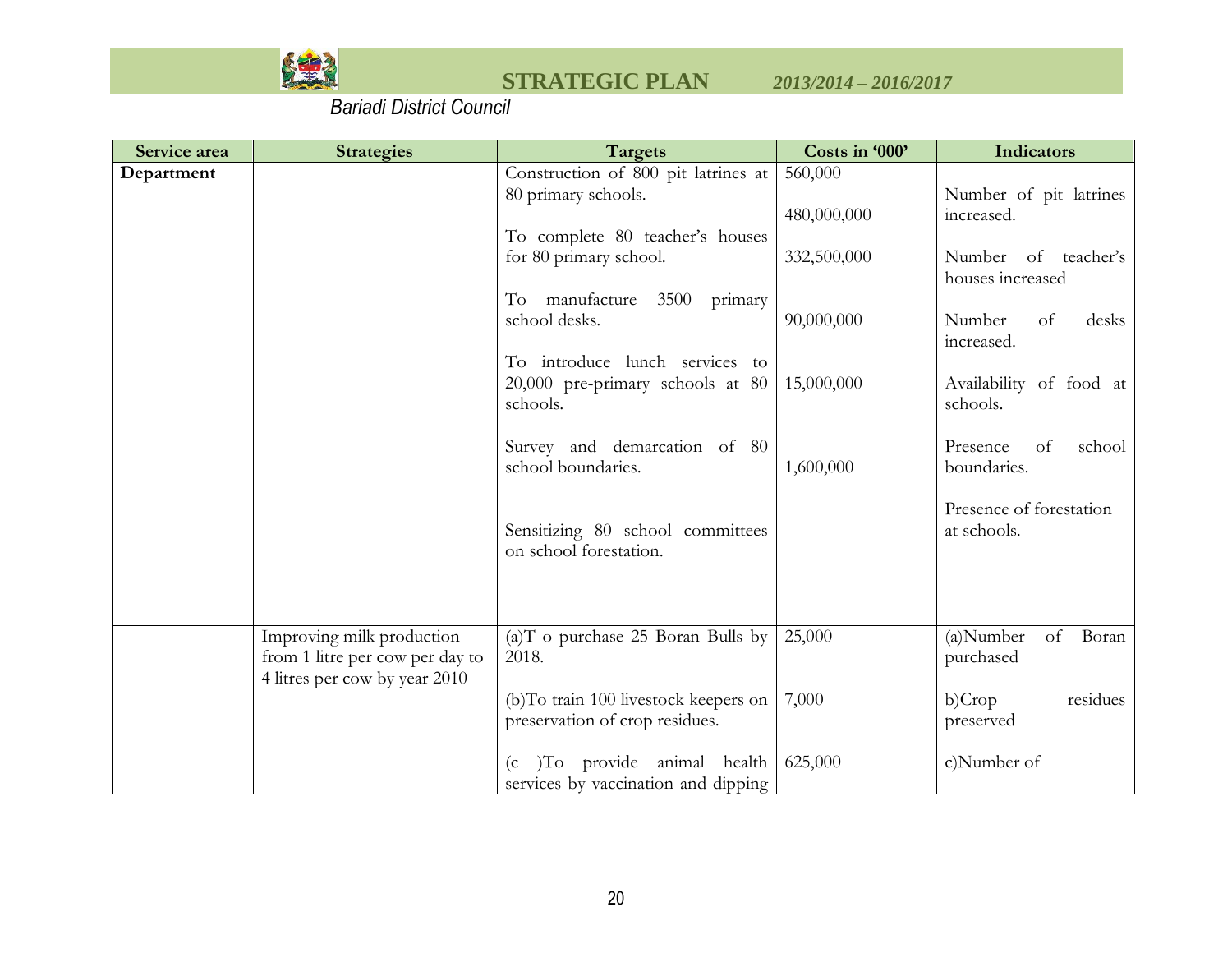

| Service area | <b>Strategies</b>                                         | <b>Targets</b>                                                           | Costs in '000' | Indicators                 |
|--------------|-----------------------------------------------------------|--------------------------------------------------------------------------|----------------|----------------------------|
|              |                                                           | 510,000 livestock.                                                       |                | animals vaccinated         |
| Livestock    |                                                           | (d) Pasture improvement by training                                      | 25,000         |                            |
| department   |                                                           | 35 livestock keepers on the use and                                      |                |                            |
|              |                                                           | preservation of crop residues                                            |                | (d)Number<br>of            |
|              |                                                           |                                                                          |                | indigenous<br>cattle       |
|              |                                                           | e) Animal health improved by                                             |                | inseminated                |
|              |                                                           | vaccinating 424,862 against CBPP                                         |                |                            |
|              |                                                           | which<br>equivalent<br>is<br>to                                          |                |                            |
|              |                                                           | 76%.Livestock dipping of 458,404                                         |                |                            |
|              |                                                           | which is 82% of the total number                                         |                |                            |
|              |                                                           | of cattle                                                                |                |                            |
|              |                                                           | (f) To inseminate 2,000 Indigenous                                       |                |                            |
|              |                                                           | cattle                                                                   |                |                            |
|              | (2) Reducing livestock pasture                            | (a )To ensure sustainability of                                          | 15,000         | (a) Number hectors of      |
|              | shortage from 3 months per<br>year to 1 month per year by | pasture throughout dry season by<br>increasing 80 tones of crop residues |                | pasture(ngitiri) preserved |
|              | year 2018                                                 | and conserved areas (Ngitiri)                                            |                |                            |
|              |                                                           |                                                                          |                | Number<br>of<br>storage    |
|              |                                                           | (b)Construction of 25 sheds for                                          |                | shades                     |
|              |                                                           | storing livestock feeds in 15 wards.                                     |                |                            |
|              |                                                           |                                                                          | 40,000         |                            |
|              |                                                           |                                                                          |                | Constructed                |
|              | (3) Reduce mortality rate of                              | (a) To rehabilitate eight (8)                                            | 100,000        | <b>LDC</b><br>Number<br>of |
|              | livestock from 99,297 to                                  | Livestock<br>development                                                 |                | rehabilitated              |
|              | 49,649 by 2018.                                           | $centers(\text{LDC})$                                                    |                |                            |
|              |                                                           |                                                                          |                | Number of cattle dip       |
|              |                                                           | (b)To rehabilitate eight (8) cattle                                      | 40,000         | rehabilitated              |
|              |                                                           | dips.                                                                    |                |                            |
|              |                                                           |                                                                          |                |                            |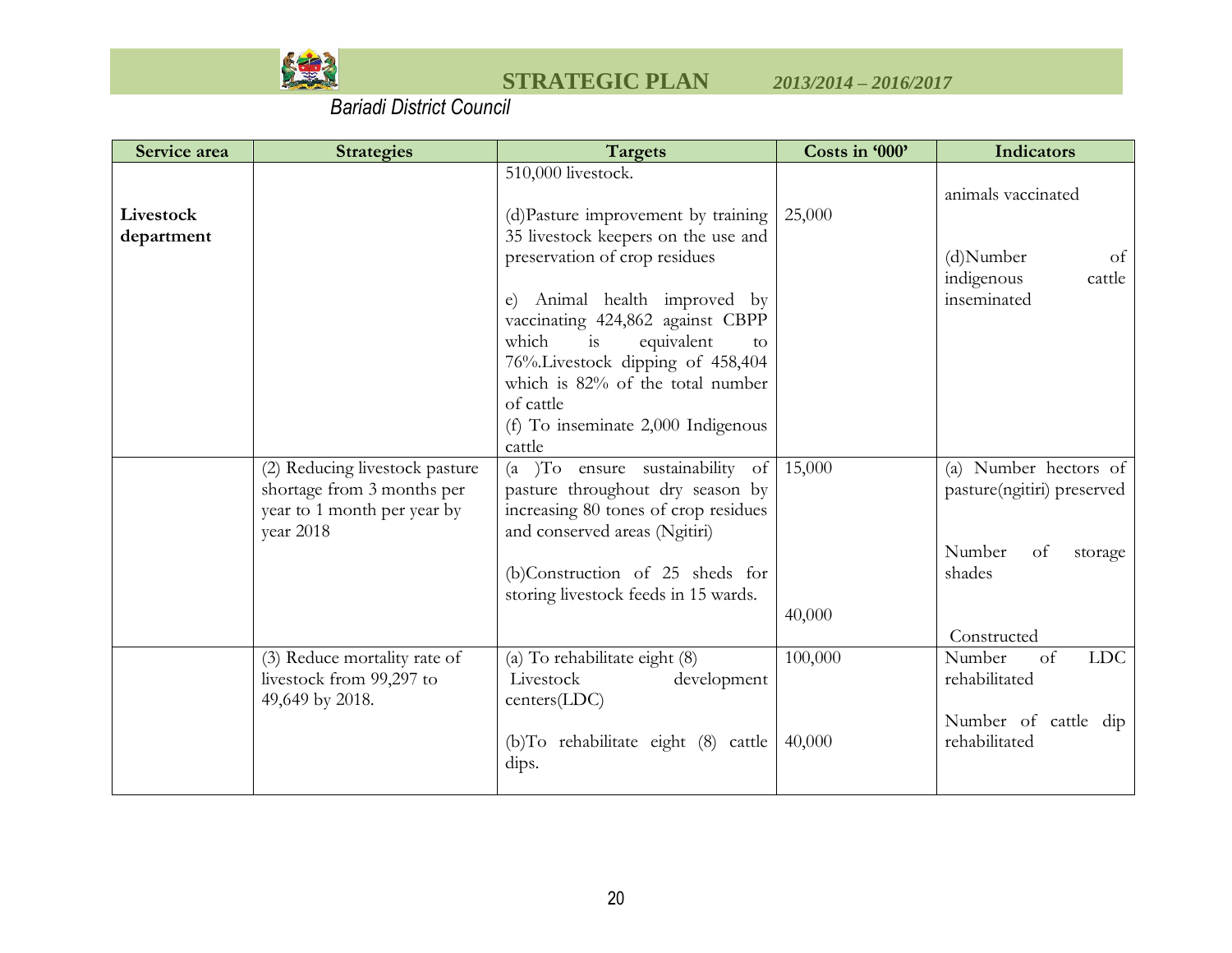

| Service area | <b>Strategies</b>                                                                        | <b>Targets</b>                                                                    | Costs in '000' | Indicators                                     |
|--------------|------------------------------------------------------------------------------------------|-----------------------------------------------------------------------------------|----------------|------------------------------------------------|
|              | (4) Improvement of local<br>chicken breed by introducing<br>improved cocks, to 750       | (a) To train 250 poultry keepers on<br>the sustainable use of improved<br>cocks.  | 18,000         | Number<br>of<br>poultry<br>keepers trained     |
|              | keepers by 2018                                                                          | (b) To purchase 500 improved<br>cocks                                             | 7,000          | Number of improved<br>cocks purchased          |
|              | (5) Reducing shortage of water<br>by rehabilitating19 charcoal<br>dams dams by year 2010 | To rehabilitate 13 charcoal dams.                                                 | 910,000        | Number<br>of<br>charcoal<br>dams rehabilitated |
|              | (6) Improving quality of hides<br>and skins from 250 to 1400<br>skins by 2018.           | 5 hides and skin sheds will be<br>constructed.                                    | 50,000         | Number of hides and<br>skin sheds constructed  |
|              | (7) Improving Goat milk<br>production from 0 litre per<br>goat per day to 1 litres per   | (a)T o purchase 100 improved<br>bucks by 2018.                                    | 100,000        | (a)Number<br>of<br>bucks<br>purchased          |
|              | goat par day by year 2010                                                                | (b)To train 100 livestock keepers on<br>goat management                           | 25,000         | (b)Number of Livestock<br>keepers trained      |
|              |                                                                                          | (c) To provide animal health services<br>by vaccination and dipping 400,000       |                | $(c)$ Number<br>of<br>goats<br>vaccinated      |
|              |                                                                                          | goats                                                                             | 15,000         |                                                |
|              | (1) To increase cotton                                                                   | (a) To train 1248 farmers on cotton<br>producion                                  | 25,000         | (a)Number of kgs of                            |
|              | production per acre from<br>500Kg to 1200Kg by year 2018                                 |                                                                                   |                | cotton produced per<br>acre                    |
|              |                                                                                          | (b) To sensitize community in 15<br>wards on various ways of cotton<br>production | 16,000         | (b) Number of meeting<br>performed             |
|              | (2) To increase area of cassava                                                          | (a)To sensitize farmers in 15 wards                                               | 16,000         | (a) Number of meeting                          |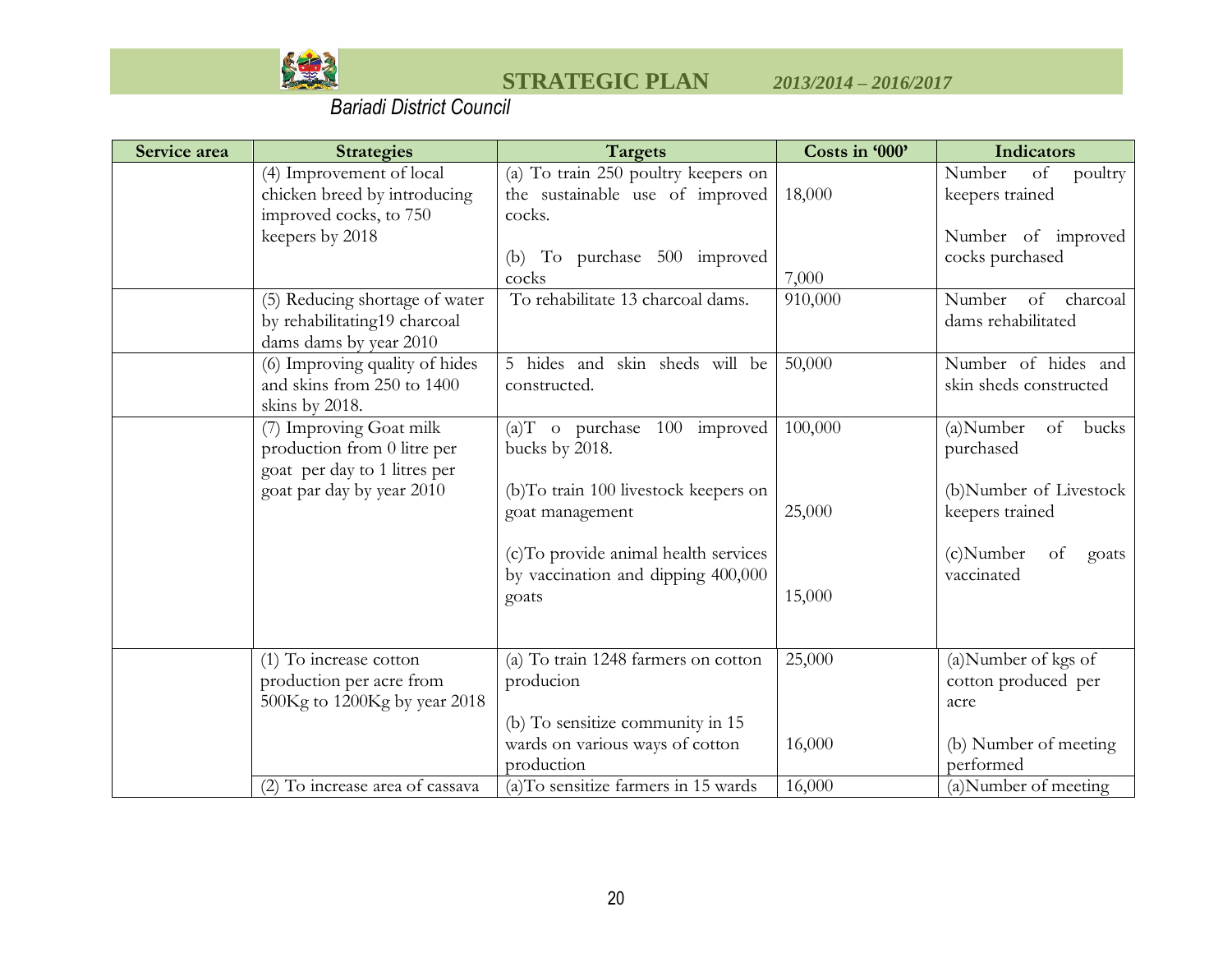

| Service area              | <b>Strategies</b>                                                                               | <b>Targets</b>                                                                       | Costs in '000' | <b>Indicators</b>                                                    |
|---------------------------|-------------------------------------------------------------------------------------------------|--------------------------------------------------------------------------------------|----------------|----------------------------------------------------------------------|
| Agriculture<br>Department | production from 720 acres. To<br>1000 acres by 2018                                             | on cassava growing                                                                   |                | performed on cassava<br>production                                   |
|                           |                                                                                                 | (b) Purchase of cassava cuttings<br>Distribution of cassava cuttings to<br>farmers   | 8,400          | (b) Amount of cassava<br>cuttings purchased                          |
|                           |                                                                                                 | (b) training of farmers on better<br>cassava production and processing<br>techniques | 17,000         | (c)Number of farmers<br>trained                                      |
|                           | (3) To establish irrigation areas<br>from 0 ha. to 2500 ha by year<br>2018.                     | $(a)$ 2500 ha to be under irrigation by<br>2018                                      | 4,510,000      | (a)Number of ha. under<br>irrigation                                 |
|                           |                                                                                                 | (b) (To educate 40 groups of<br>farmers for irrigation                               | 120,000        | (b) number of farmer<br>groups formed                                |
|                           | (4) To increase area of<br>Horticultural crops from 573<br>acres to 1700 acres by year<br>2018. | To train 24 groups of farmers for<br>Horticultural crops                             | 10,000         | (a) number of<br>horticultural groups<br>trained                     |
|                           |                                                                                                 |                                                                                      | 15,000         | (b)Number of<br>horticultural acres<br>cultivated                    |
|                           | (5) Establishment of food<br>security Committee to 15<br>wards by 2018.                         | Empowerment of 15 food security<br>committees by 2018.                               | 8,800          | Number of food<br>security committees<br>empowered                   |
|                           | (6) Food processing and<br>preservation in 15 wards<br>ensured by 2018.                         | 15 wards to be trained on food<br>processing and preservation by<br>2018.            | 150,000        | Number of wards<br>trained on food<br>processing and<br>preservation |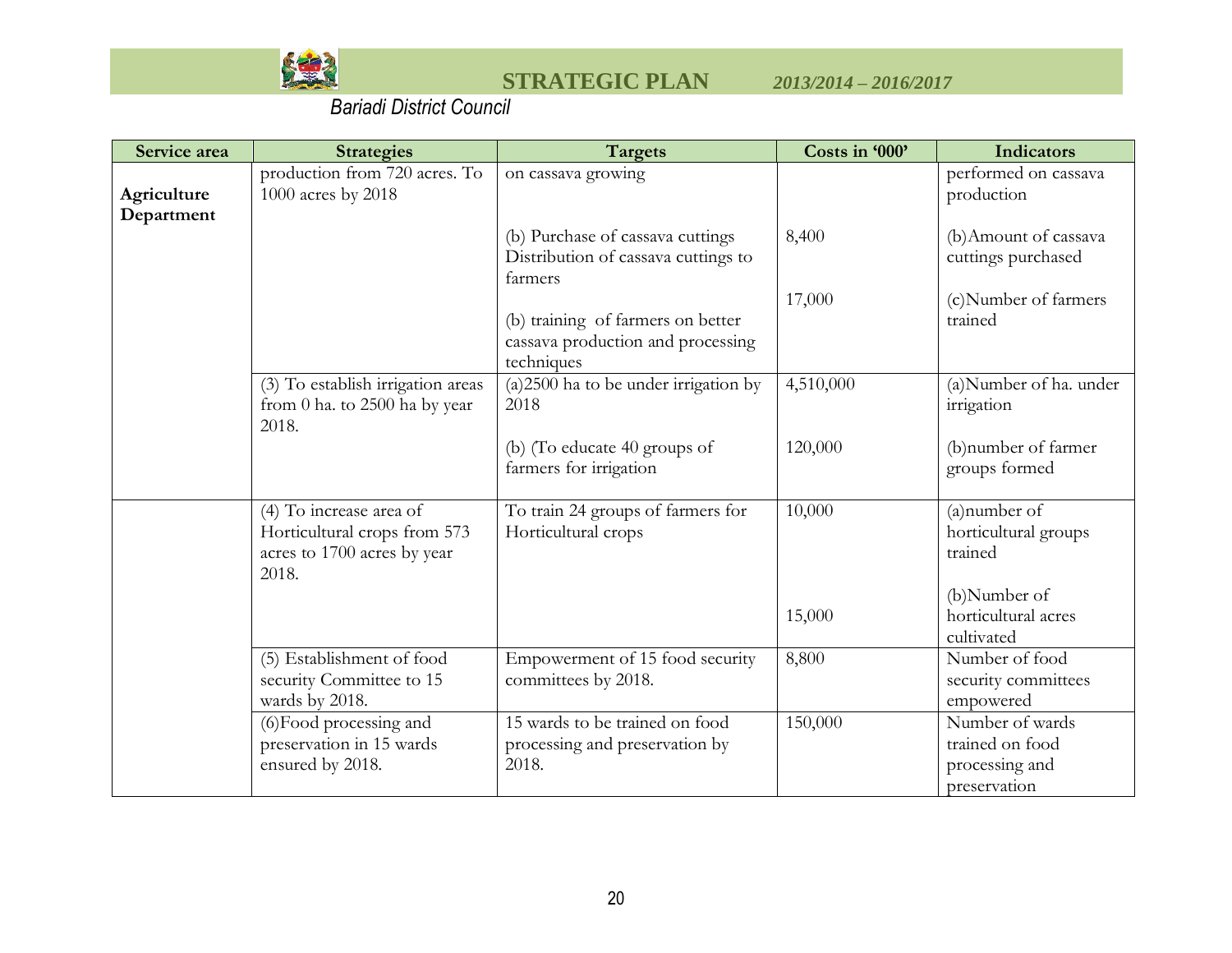

| Service area     | <b>Strategies</b>                 | <b>Targets</b>                           | Costs in '000' | <b>Indicators</b>        |
|------------------|-----------------------------------|------------------------------------------|----------------|--------------------------|
|                  | (7) To reduce post-harvest loss   | To train farmers on the use of           | 225,000        | Number of local storage  |
|                  | to maximize food stock and        | locally available storage facilities, in |                | facilities used          |
|                  | their availability throughout the | 15 wards.                                |                |                          |
|                  | year in 15 wards by 2018.         |                                          |                |                          |
|                  | (8) Conservation of soil from     | (a) Sensitization of 250 farmers on      | 75,000         | (a) Number of farmers    |
|                  | 50 Ha to 400 Ha by year 2018      | soil conservation practices              |                | practice on soil         |
|                  |                                   |                                          |                | conservation             |
|                  |                                   | (b)Construction of conservation          |                |                          |
|                  |                                   | structures g. Terraces                   | 225,000        | (b)Soil conservation     |
|                  |                                   |                                          |                | structures constructed   |
|                  | $(9)$ To increase production of   |                                          | 16,000         | (a)Sensitization meeting |
|                  | sorghum from 300 kg o 600 kg      | (a)To sensitize farmers in 15 wards      |                | performed                |
|                  | per acre by 2018                  | on the use of improved varieties of      |                |                          |
|                  |                                   | sorghum                                  |                |                          |
|                  |                                   |                                          |                | (b) Kg produced per acre |
|                  |                                   | (b)To purchase 10 tons of improved       | 16,000         |                          |
|                  |                                   | varieties of sorghum seeds               |                |                          |
|                  |                                   |                                          |                |                          |
| <b>FISHERIES</b> | (9) Planting 20,000 fingerlings   | 15,000 fingerlings (young fishes) to     | 15,000         | Number of fingelings     |
| <b>DEPARTMEN</b> | (young fishes) in 4 dams by       | be planted to 3 dams by 2018.            |                | planted                  |
| т                | 2018.                             |                                          |                |                          |
|                  | <b>COOPERATIVE SECTOR</b>         |                                          |                |                          |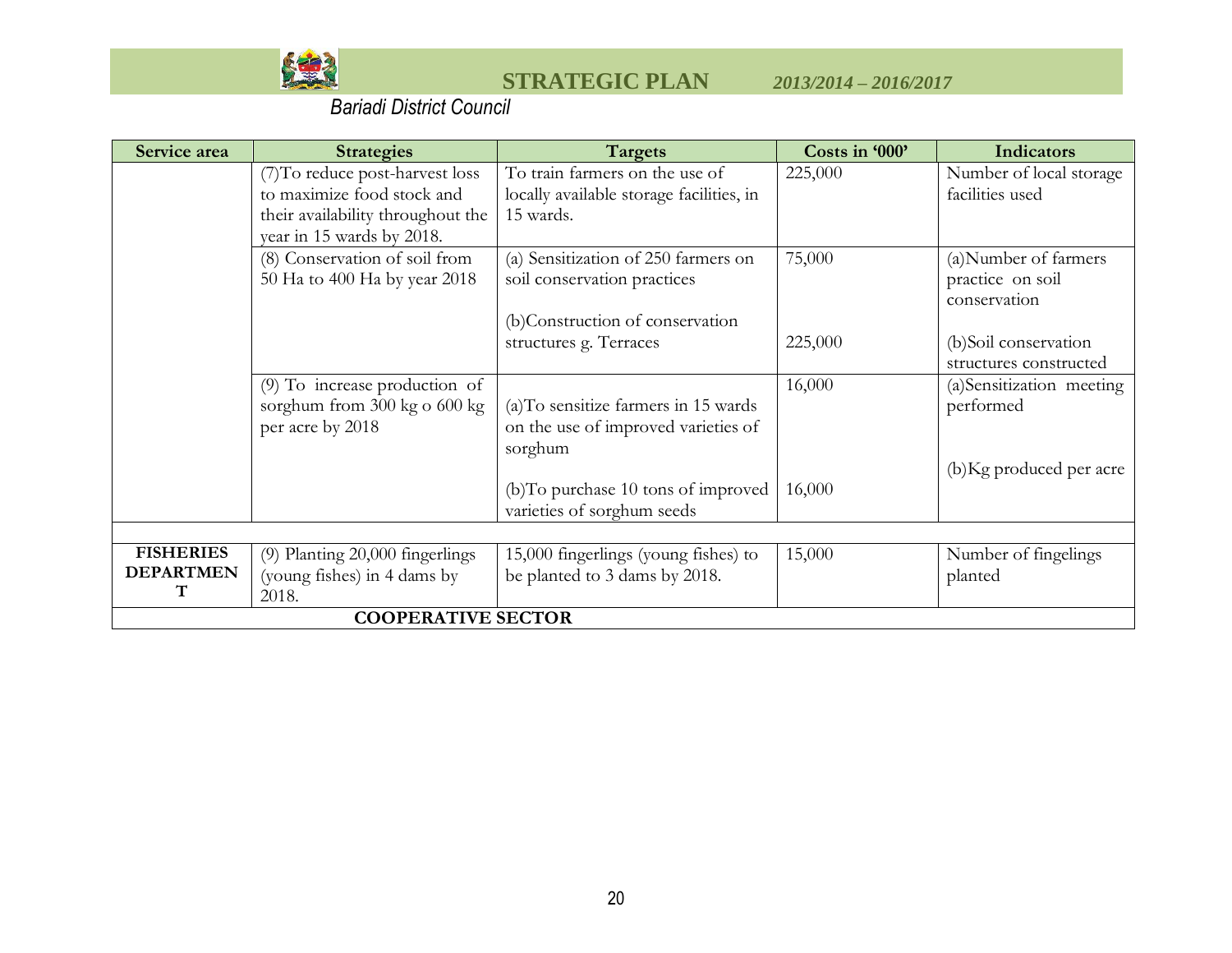

| <b>Targets</b>                      | Costs in '000'                                                                                                                                                                                                                                                                                                                                                                                                                                                | Indicators                         |
|-------------------------------------|---------------------------------------------------------------------------------------------------------------------------------------------------------------------------------------------------------------------------------------------------------------------------------------------------------------------------------------------------------------------------------------------------------------------------------------------------------------|------------------------------------|
| a) To conduct general meetings in 8 | 10,000                                                                                                                                                                                                                                                                                                                                                                                                                                                        | (a) Number of meetings             |
| wards.                              |                                                                                                                                                                                                                                                                                                                                                                                                                                                               | conducted                          |
|                                     |                                                                                                                                                                                                                                                                                                                                                                                                                                                               |                                    |
|                                     |                                                                                                                                                                                                                                                                                                                                                                                                                                                               | (b)Number of members               |
|                                     |                                                                                                                                                                                                                                                                                                                                                                                                                                                               | trained                            |
|                                     |                                                                                                                                                                                                                                                                                                                                                                                                                                                               |                                    |
|                                     |                                                                                                                                                                                                                                                                                                                                                                                                                                                               | (c)Number of                       |
|                                     |                                                                                                                                                                                                                                                                                                                                                                                                                                                               | cooperative societies              |
|                                     |                                                                                                                                                                                                                                                                                                                                                                                                                                                               | registered                         |
|                                     |                                                                                                                                                                                                                                                                                                                                                                                                                                                               |                                    |
|                                     |                                                                                                                                                                                                                                                                                                                                                                                                                                                               |                                    |
|                                     |                                                                                                                                                                                                                                                                                                                                                                                                                                                               | (d) Number of active               |
|                                     |                                                                                                                                                                                                                                                                                                                                                                                                                                                               | cooperative societies              |
|                                     |                                                                                                                                                                                                                                                                                                                                                                                                                                                               | increased                          |
|                                     |                                                                                                                                                                                                                                                                                                                                                                                                                                                               | (e)Number of de                    |
|                                     |                                                                                                                                                                                                                                                                                                                                                                                                                                                               | registered societies               |
|                                     |                                                                                                                                                                                                                                                                                                                                                                                                                                                               |                                    |
|                                     |                                                                                                                                                                                                                                                                                                                                                                                                                                                               |                                    |
|                                     |                                                                                                                                                                                                                                                                                                                                                                                                                                                               |                                    |
|                                     |                                                                                                                                                                                                                                                                                                                                                                                                                                                               |                                    |
|                                     | b) To provide cooperative<br>education in 15 wards and different<br>financial sectors.<br>c)To increase the number of<br>cooperative societies from 102 to<br>110.<br>d) To reactivate dormant<br>cooperative societies and to<br>strengthen existing cooperatives in<br>order to fulfil members need.<br>e) To prepare strategies for<br>deregistration of dormant<br>cooperatives that do not operate<br>according to cooperative societies<br>Act of 2003. | 25,000<br>8,000<br>15,000<br>5,000 |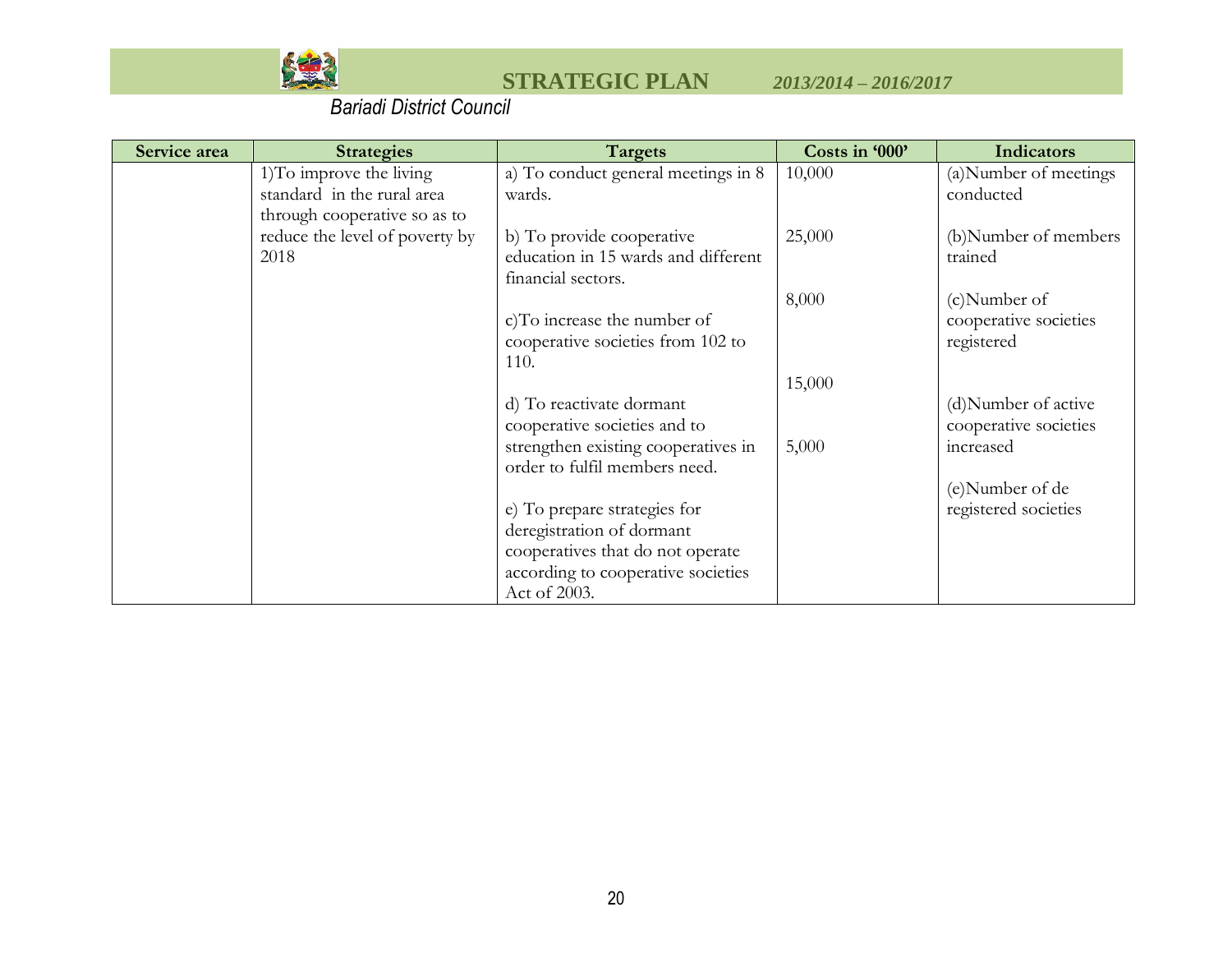

| Service area | <b>Strategies</b>                                                                                                          | Targets                                                                                                                                                                                                                                                                                                                                                 | Costs in '000'            | <b>Indicators</b>                                                                                                                        |
|--------------|----------------------------------------------------------------------------------------------------------------------------|---------------------------------------------------------------------------------------------------------------------------------------------------------------------------------------------------------------------------------------------------------------------------------------------------------------------------------------------------------|---------------------------|------------------------------------------------------------------------------------------------------------------------------------------|
|              | 2) Inspection of accounts of<br>cooperative societies                                                                      | a)To inspect all cooperative<br>societies in 15 wards and to<br>provide education by strengthening<br>cooperative staffs.<br>b) To meet with board members to<br>discuss inspection reports and<br>present these reports in the general<br>meetings.<br>c) To provide advice and training to<br>board members and staff in the<br>cooperative societies | 30,000<br>5,000<br>25,000 | (a)Number of<br>cooperatives inspected<br>(b) Number of board<br>members meetings<br>(c)Number of board<br>members and staffs<br>trained |
|              | 3) To provide training on<br>entrepreneurial skills to board<br>members, staff and members<br>in the cooperative societies | To instruct cooperatives to provide<br>services or products so as to<br>improve various services to<br>cooperative members and<br>communities in order to ensure that<br>they operate throughout the year.                                                                                                                                              | 20,000                    | Number of products<br>increased                                                                                                          |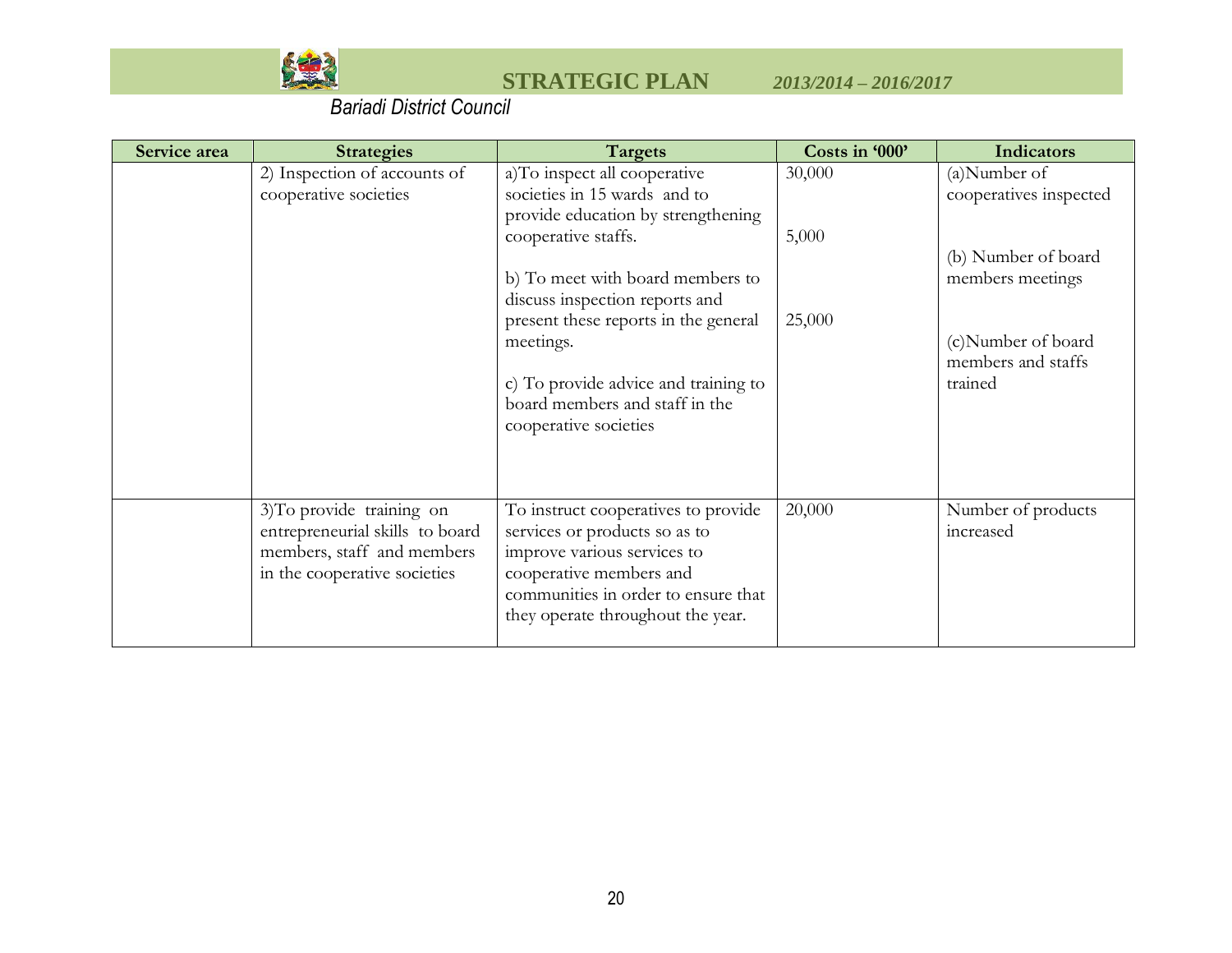

| <b>Service Area</b>             | <b>Strategies</b>                                                                                                                          | <b>Targets</b>                                                                                                                          | Costs in '000' | <b>Indicators</b>                                                                  |
|---------------------------------|--------------------------------------------------------------------------------------------------------------------------------------------|-----------------------------------------------------------------------------------------------------------------------------------------|----------------|------------------------------------------------------------------------------------|
|                                 | Increase access to Maternal,<br>Newborn and Child Health<br>(MNCH) services by June<br>2018                                                | Maternal Mortality rate reduced<br>from $54/100,000$ to $44/100,000$<br>by June 2018                                                    | 1,573,000      | Number<br>of<br>maternal/and<br>new<br>born<br>death<br>reported                   |
|                                 |                                                                                                                                            | Health facilities delivery increased<br>from $30\%$ to $60\%$ by June 2018                                                              | 500,000        | Number<br>of<br>mothers<br>pregnant<br>delivered<br>at<br>the<br>health facilities |
|                                 |                                                                                                                                            | Immunization coverage for under<br>five children increased from 87%<br>to 90% by June 2018                                              | 1,500,000      | Number<br>of<br>children Vaccinated                                                |
| <b>HEALTH</b><br><b>DEPARTM</b> |                                                                                                                                            | Increased modern contraceptives<br>prevalence rate from 20% to 60%<br>by June 2018                                                      | 450,000        | Number of clients<br>received<br>Modern<br>contraceptives                          |
| <b>ENT</b>                      | Effective<br>coordination,<br>monitoring and supervision<br>at all health facilities<br>June<br>2018                                       | Supportive supervision to<br>all<br>health facilities improved by June<br>2018                                                          | 200,000        | Number<br>of<br>supervision routes<br>conducted                                    |
|                                 | malaria<br>Strengthen<br>case<br>management, treatment and<br>diagnostic equipment at 23<br>HF by June 2018                                | Malaria prevalence reduced from<br>21% to 8% by June 2013                                                                               | 4,450,000      | Number of malaria<br>diagnosed<br>cases<br>and treated                             |
|                                 | accessibility<br>of<br>Ensure<br>pharmaceutical,<br>medical<br>supplies and equipment at all<br>level of health facilities by<br>June 2018 | Availability of medicine, medical<br>equipment, diagnostic equipment<br>and Hospital supplies increased<br>from 60% to 90% by June 2018 | 7,500,000      | Number of kits and<br>equipment<br>procured                                        |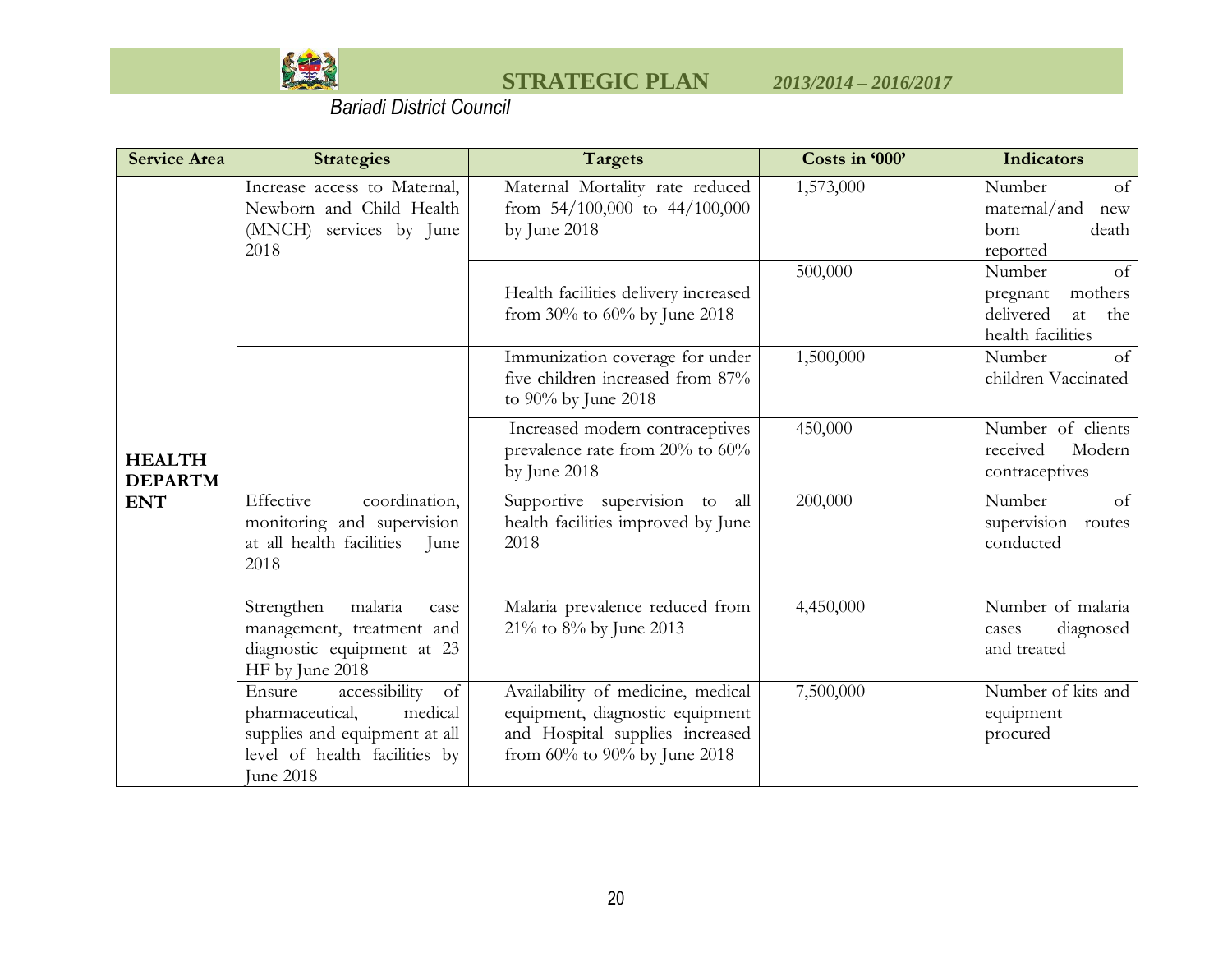

| Strengthen HRH Planning                                                                                                               | planning and<br>HRH<br>Human<br>resources Information System<br>(HRIS) improved and updated<br>by June 2018 | 3,750,000 | Number of HRH<br>plans in the district<br>and Hospital.<br>$\sigma$ f<br>Availability<br>HRIS information.<br>Number<br>of<br>employees recruited |
|---------------------------------------------------------------------------------------------------------------------------------------|-------------------------------------------------------------------------------------------------------------|-----------|---------------------------------------------------------------------------------------------------------------------------------------------------|
| maximize<br>To<br>effective<br>utilization of HRH                                                                                     | Incentive packages to attract and<br>retain health staffs developed by<br>June 2018                         | 300,000   | Number of Labor<br>turnover                                                                                                                       |
| Strengthen<br>complementary<br>sources of financing in the<br>provision of health<br>care<br>services at the district by<br>June 2018 | Coverage of pre prepayment<br>schemes, with CHF increased<br>from 20% to 40% by June 2018.                  | 250,000   | of<br>Number<br>Households<br>enrolled                                                                                                            |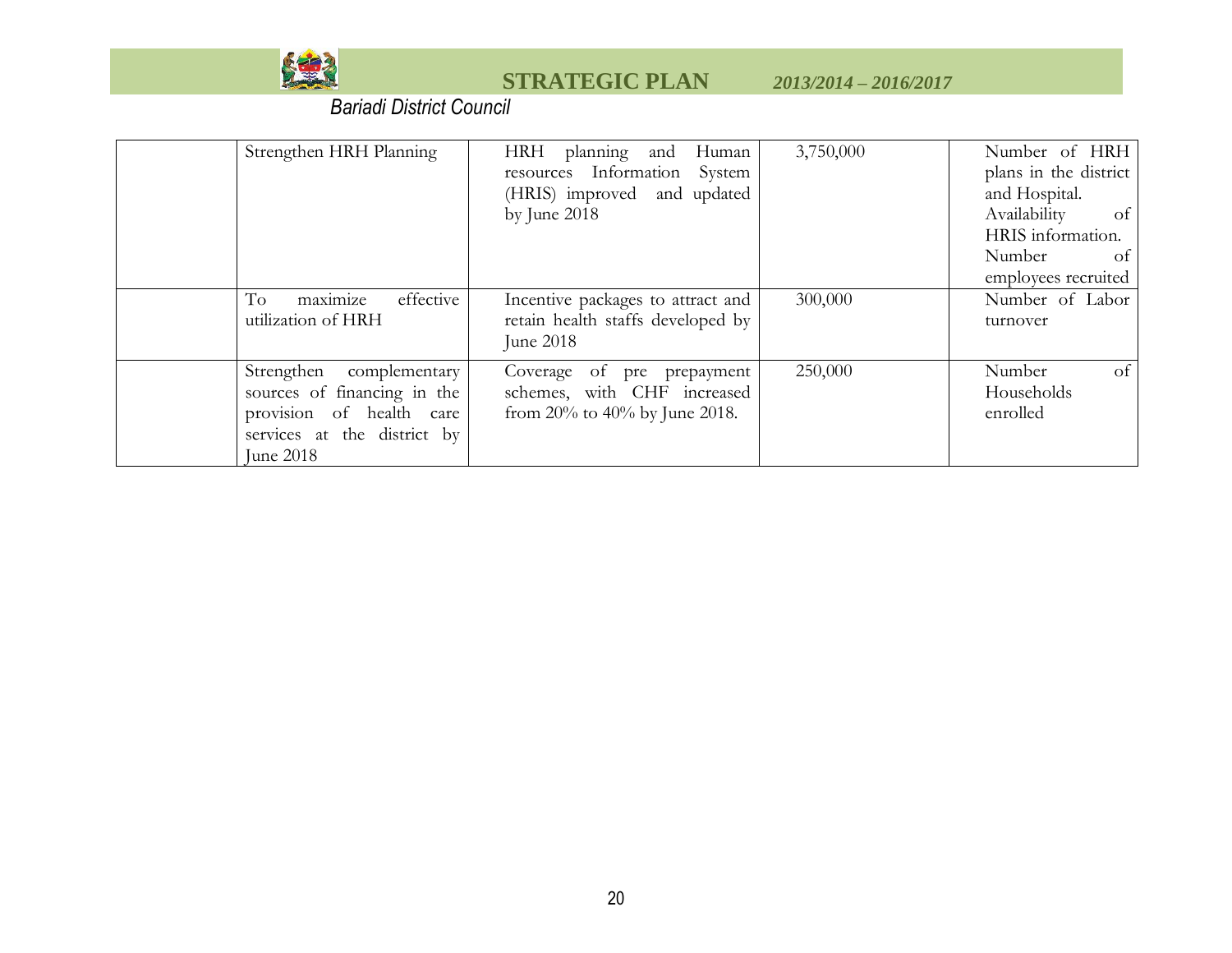

### **4.3 OBJECTIVE D: Increase Quantity and Quality of social services and infrastructure.**

The council will ensure in five years to come there is increase in quantity and quality of social service and infrastructures such as roads in

the district.

### **4.3.1 SERVICE AREA, STRATEGIES, TARGETS, COSTS & INDICATORS**

The council needs to increase coordination, monitoring and supervision of 187 planned activities by 30 June 2018

<span id="page-41-0"></span>

| <b>Service</b>         | <b>Strategies</b>                                                                                     | Targets                                                                       | <b>Costs</b> | <b>Indicators</b>                                            |
|------------------------|-------------------------------------------------------------------------------------------------------|-------------------------------------------------------------------------------|--------------|--------------------------------------------------------------|
| Area                   |                                                                                                       |                                                                               |              |                                                              |
|                        | Effective coordination,<br>monitoring and supervision of<br>187 planned activities by 30 June<br>2018 | 187 planned activities effectively coordinated<br>by 30 June 2018             | 96,000,000   | Number of project<br>coordinated                             |
| Planning<br>Department | Ensure involvement of relevant<br>stakeholders in budget plan and<br>preparation                      | Annual budgets and mid-year review timely<br>conducted                        | 35,000,000   | Availability of budget<br>documents                          |
|                        | Ensure reliability of correct and<br>accurate statistics/data                                         | Timely preparation of LDMG enhanced<br>Timely preparation of district profile | 20,000,000   | Availability of<br>LDMG documents                            |
|                        |                                                                                                       | enhanced                                                                      | 51,500,000   |                                                              |
|                        |                                                                                                       | Timely preparation of quarterly and annual                                    |              | Availability of district<br>profile                          |
|                        |                                                                                                       | reports of all programs ensured.                                              | 15,000,000   | Availability of<br>quarterly and annual<br>reports documents |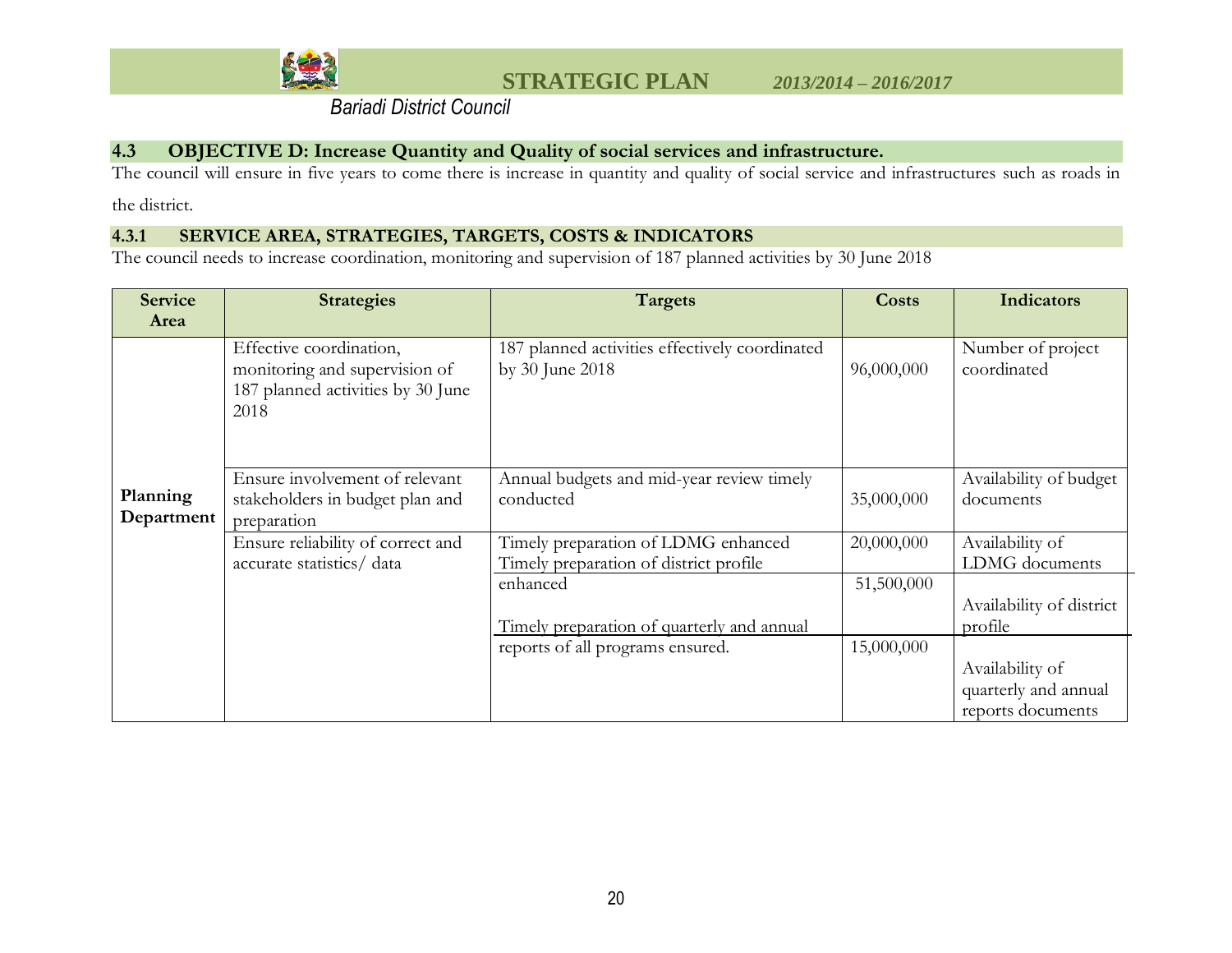

| <b>Service Area</b>               | <b>Strategies</b>                                                                            | <b>Targets</b>                                                                                                                                                                         | Cost in '000'                | <b>Indicators</b>                                                |
|-----------------------------------|----------------------------------------------------------------------------------------------|----------------------------------------------------------------------------------------------------------------------------------------------------------------------------------------|------------------------------|------------------------------------------------------------------|
|                                   | Routine maintenance for<br>1)<br>600kms roads<br>Spot improvement for<br>2)<br>566 kms roads | To ensure 600kms roads are fully maintained<br>and accessible throughout the year<br>To ensure 566 kms roads for spot<br>improvement carried out are accessible<br>throughout the year | 1,440,000.00<br>1,698,000.00 | Accessibility of roads<br>Accessibility of roads                 |
| Works<br>Department               | Periodic maintenance for<br>3)<br>243 kms roads                                              | To ensure that 243 roads for periodic<br>maintenance are implemented and<br>completed timely                                                                                           | 1,093,500.00                 | Accessibility of roads                                           |
|                                   | Construction of thirty<br>4)<br>(30) culverts (900 mmQ                                       | To ensure that 30 culverts (900mmQ)<br>constructed as per required specifications<br>and standards                                                                                     | 210,000.00                   | Number of culverts<br>constructed                                |
|                                   | Improvement of roars<br>5)<br>Gravel roads 167kms                                            | To ensure 167 kms (gravel roads) are<br>improved and accessible throughout the year                                                                                                    | 835,000.00                   | 167 kms of gravel<br>maintained                                  |
| <b>Service Area</b>               | <b>Strategies</b>                                                                            | <b>Targets</b>                                                                                                                                                                         | <b>Costs</b>                 | <b>Indicators</b>                                                |
| Procurement<br>Management<br>Unit | To enhance electronic<br>procurement by 30 June<br>2018                                      | The procurement procedures adhered and<br>executed timely by 30 June 2018                                                                                                              | 11,050,000                   | Value for Money<br>procurement<br>Increased services<br>delivery |
|                                   | Capacity building on the use<br>of the new Public<br>procurement Act                         | To attend PPRA workshops                                                                                                                                                               | 11,050,000                   | Low lead time                                                    |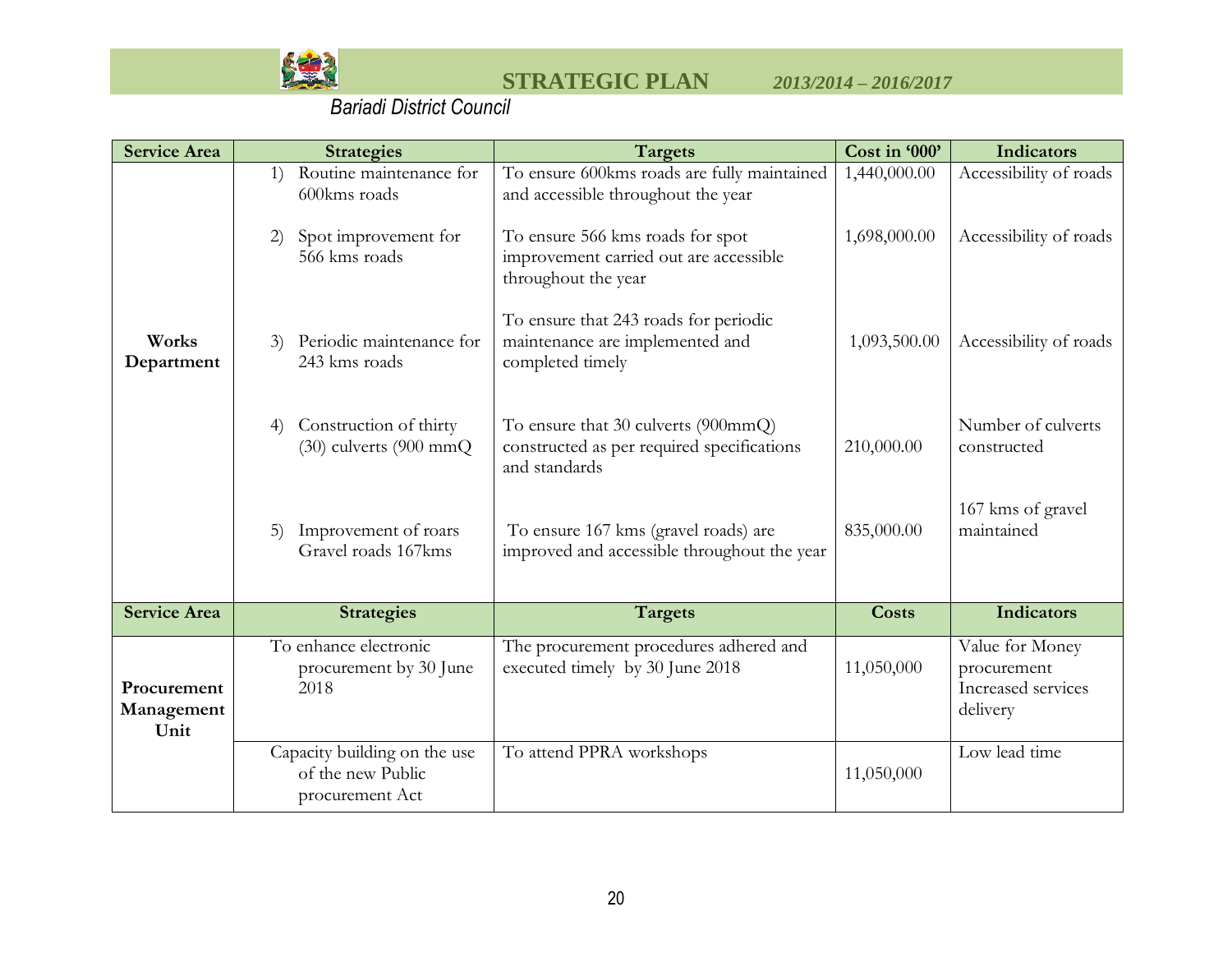

| <b>Service Area</b> | <b>Strategies</b>                 | Targets                                | Costs in '000' | <b>Indicators</b>            |
|---------------------|-----------------------------------|----------------------------------------|----------------|------------------------------|
|                     |                                   | Health related infrastructure          | 750,000        | of<br>Number                 |
|                     | Maintain and improving the        | rehabilitated from $70\%$ to $90\%$ by |                | infrastructures              |
|                     | existing health infrastructure,   | June 2018                              |                | rehabilitated                |
|                     | equipment and means of            | At least 90% of vehicles, equipment    | 430,000        | Functioning<br><sub>of</sub> |
|                     | transport to meet the demands     | and office machines are maintained     |                | vehicles,<br>office          |
| <b>HEALTH</b>       | for service delivery by June 2018 | by June $2018$                         |                | machines,<br>and             |
| Department          |                                   |                                        |                | equipment                    |
|                     | Increase access to patients in    | Referral system improved at all level  | 1,000,000      | Number<br>accessed           |
|                     | need of advanced medical care     | of Health facilities by June 2018      |                | medical<br>advanced          |
|                     | by June $2018$                    |                                        |                | care                         |
|                     | Expand the health infrastructure  | At least 2 new building are            | 5,000,000      | Number of<br>new             |
|                     | network based on the MMAM         | constructed at every year by June      |                | infrastructures              |
|                     |                                   | 2018                                   |                | constructed                  |

| <b>Service Area</b> | <b>Strategies</b>                                                          | Targets                            | $000$ '<br>Costs in | <b>Indicators</b>     |
|---------------------|----------------------------------------------------------------------------|------------------------------------|---------------------|-----------------------|
|                     |                                                                            |                                    |                     |                       |
|                     | Population with access to clean,                                           | 30 boreholes drilled by June 2018  | 495,000             | Number of people with |
| Water               | affordable and safe<br>water<br>increased from 55.6 to 75% by<br>June 2018 |                                    |                     | access to water       |
| Department          |                                                                            | Water supply infrastructure        | 6,750,000           | Number of people with |
|                     |                                                                            | constructed in 10 villages by June |                     | access to water       |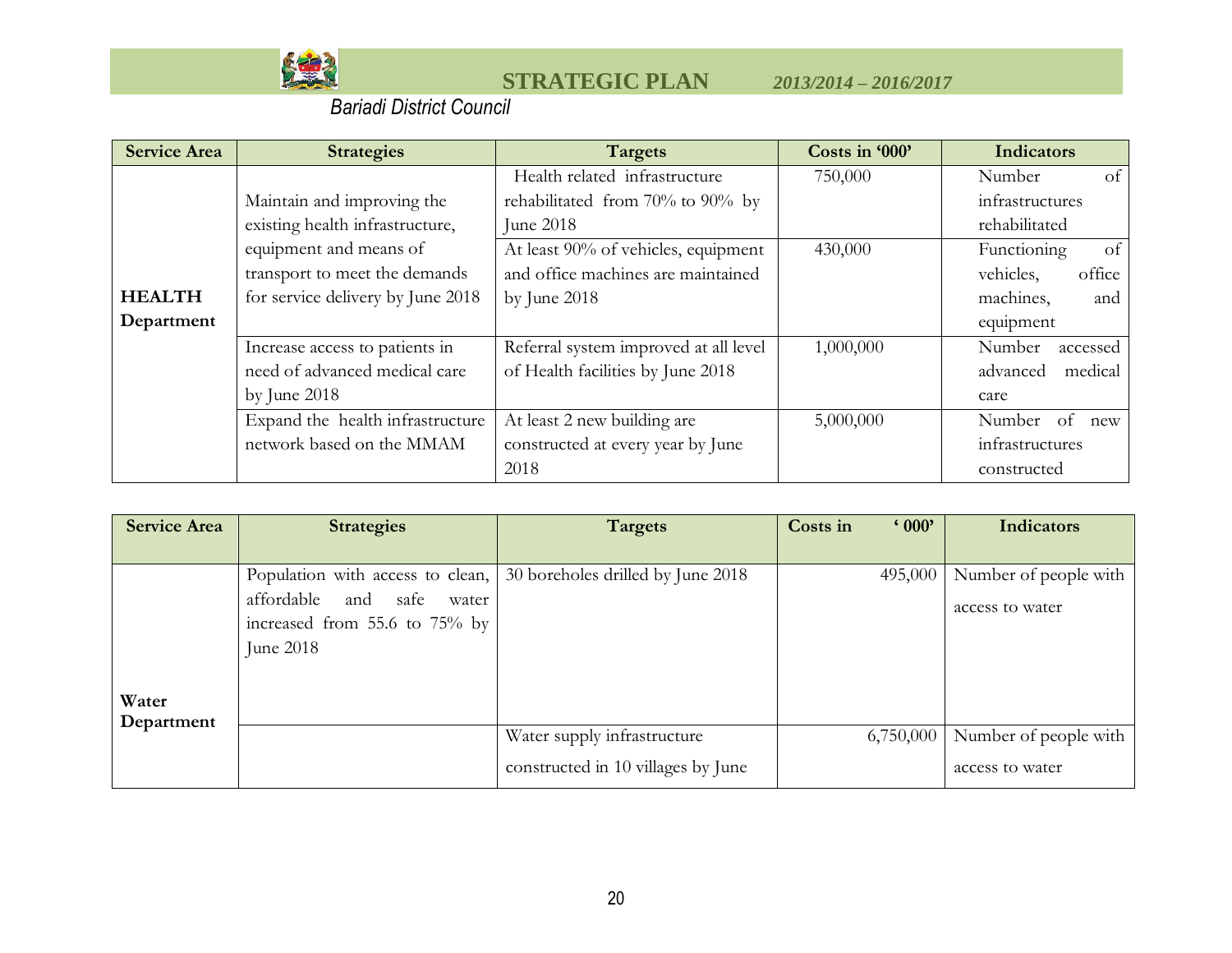

|  | 2018                              |           |                       |
|--|-----------------------------------|-----------|-----------------------|
|  | 75 hand dug wells installed with  | 412,500   | Number of people with |
|  | hand pumps constructed by June    |           | access to water       |
|  | 2018                              |           |                       |
|  | 2 dams constructed by June 2018   | 2,500,000 | Number of dams        |
|  |                                   |           | constructed           |
|  | 5 charco dams constructed by June | 475,000   | Number of charco      |
|  | 2018                              |           | dams constructed      |
|  | 25 COWSOs established to all      | 31,250    | Number of COWSOs      |
|  | constructed water supply projects |           | established           |
|  | 8 water experts employed by June  | 12,000    | Number of staff       |
|  | 2018                              |           | employed              |
|  | 1 vehicle for supervision and     | 120,000   | Number of vehicles    |
|  | monitoring purchased by June 2018 |           | purchased             |
|  | 4 motorcycles for supervision and | 18,000    | Number of             |
|  | monitoring purchased by June 2018 |           | motorcycles purchased |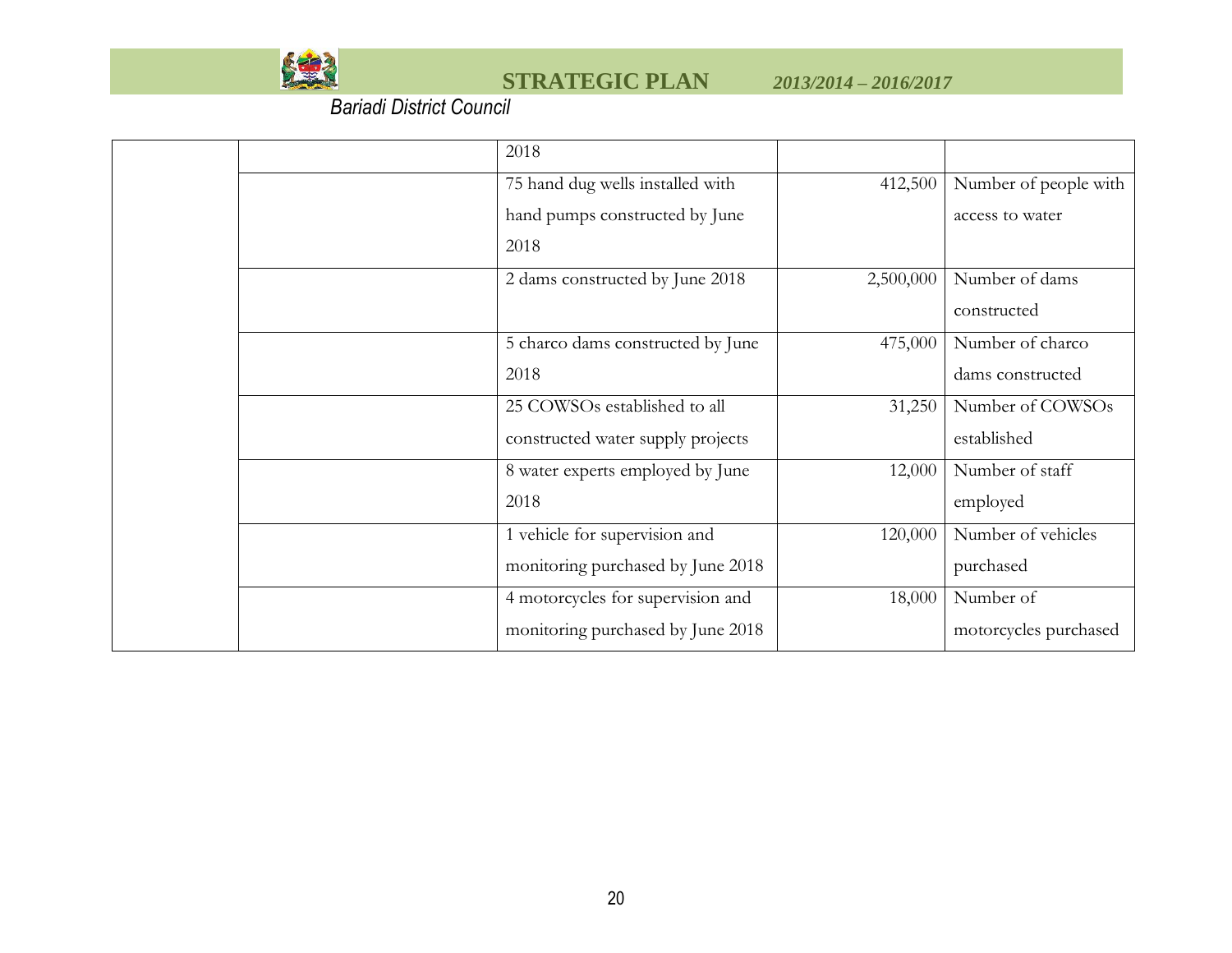

### **4.4 OBJECTIVE E: Enhance Good Governance and Administrative services.**

The council will ensure the delivery of social services in the district follows the principles of good governance. The council needs to support promotion of good governance through strengthened law enforcement in the district; also democracy is embraced with full community participations in development projects and elections in their areas.

#### **4.4.1 SERVICE AREA, STRATEGIES, TARGETS, COSTS & INDICATORS**

<span id="page-45-0"></span>

| Service Area   | Strategies                                  | Targets                                                                                                | Costs in '000' | Indicators                                                                                              |
|----------------|---------------------------------------------|--------------------------------------------------------------------------------------------------------|----------------|---------------------------------------------------------------------------------------------------------|
|                | Enhance good governance and<br>rule of law  | Training of 20 Councilors and 70<br>elected leaders at the Village level on<br>good governance by 2018 | $\bullet$      | training<br>Number<br>$\bullet$<br>reports<br>Number of suggestion<br>boxes                             |
| Administrative | Running of Workers Council                  | To run workers council                                                                                 |                | Number<br>of<br>meetings<br>conducted                                                                   |
| Department     | Recruitment of Qualified Staff              | To recruit qualified personnel                                                                         |                | of<br>qualified<br>Number<br>number<br>recruited<br>of<br>employees.                                    |
|                | Evaluation of employees work<br>performance | Each employees to fill in OPRAS<br>forms                                                               |                | Number of employees who<br>filled<br>in<br><b>OPRAS</b><br>have<br>forms.                               |
|                | Promotion of qualified<br>employees         | To promote qualified employees                                                                         |                | Number<br>of<br>employees<br>promoted                                                                   |
|                | Coordinating council's training<br>program  | To train council personnel                                                                             |                | Number of employee<br>$\bullet$<br>trained<br>Availability of training<br>$\bullet$<br>program in hand. |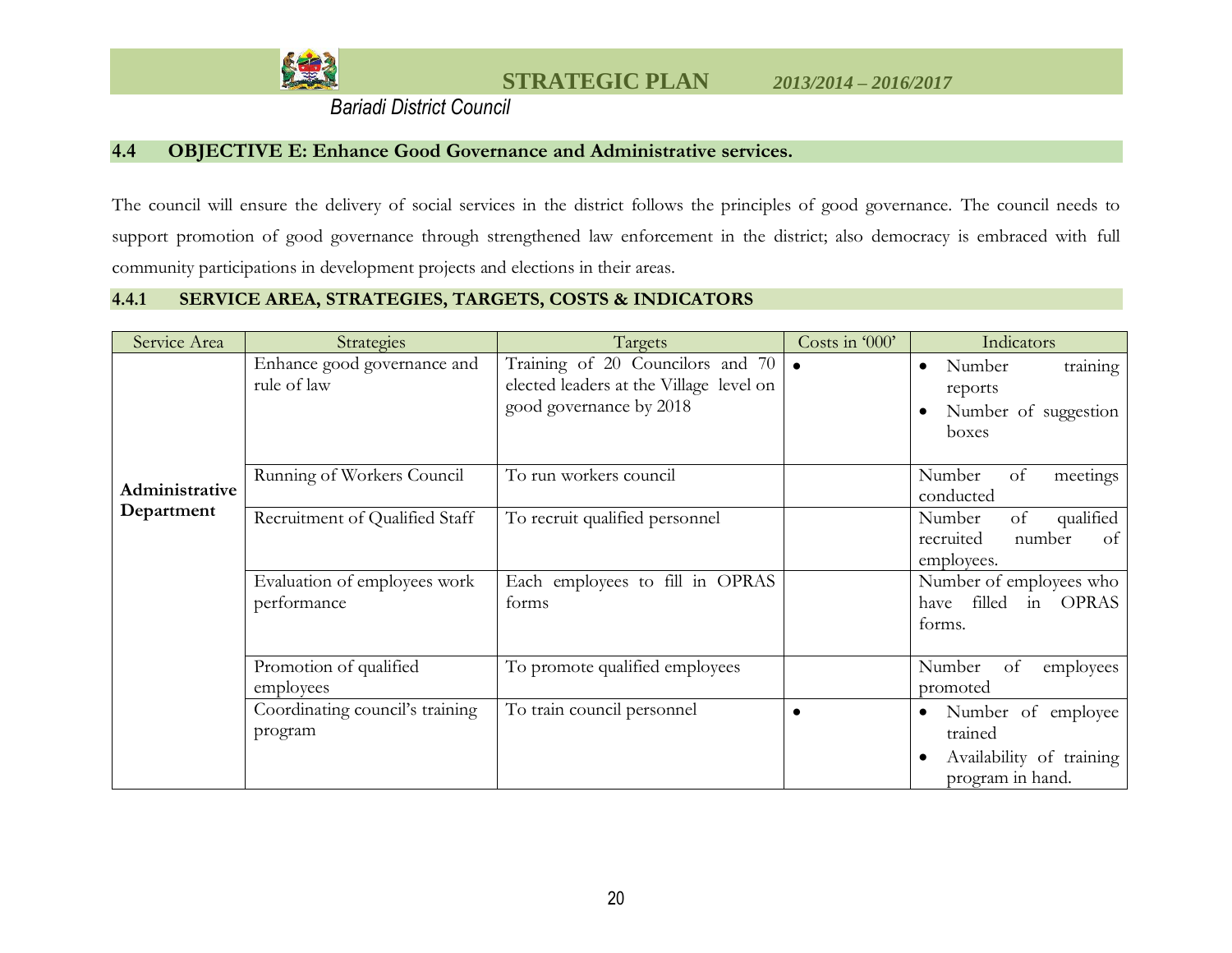

| Personnel records keeping                      | To keep personnel records                                                                     | Availability of personnel<br>records.           |
|------------------------------------------------|-----------------------------------------------------------------------------------------------|-------------------------------------------------|
| Preparation of personnel<br>emoluments $(P.E)$ | To prepare P.E budget annually.                                                               | Availability of P.E annually                    |
| staff disciplinary matters.                    | Supervision and coordination of   To supervise and coordinate staff  <br>disciplinary matters | Number of<br>employees<br>disciplined.          |
| Preparation of council staff<br>seniority list | To prepare council staff seniority list                                                       | Availability<br>council<br>οt<br>seniority list |

| <b>SERVICE</b>    | <b>STRATEGIES</b>                                             | <b>TARGETS</b>                                                                                                   | <b>COSTS</b> in | <b>INDICATORS</b>                                     |
|-------------------|---------------------------------------------------------------|------------------------------------------------------------------------------------------------------------------|-----------------|-------------------------------------------------------|
| <b>AREA</b>       |                                                               |                                                                                                                  | '000'           |                                                       |
|                   | To improve the capacity and<br>speed of Ward and Village Land | 1Assess the current composition of<br>Ward and Village Land and housing                                          |                 | Availability of Ward and<br>village tribunals reports |
|                   | and housing tribunals in                                      | Dispute Tribunals of the old 15                                                                                  | 70,888          |                                                       |
|                   | determination of land disputes in                             | wards and 70 villages so as to                                                                                   |                 |                                                       |
|                   | order to enable citizens to                                   | identify whether they conform to                                                                                 |                 |                                                       |
|                   | continue with their day to day                                | the legal requirements                                                                                           |                 |                                                       |
| <b>LEGAL UNIT</b> | activities.                                                   |                                                                                                                  |                 | Availability of land disputes                         |
|                   |                                                               | 2. Facilitate the establishment of<br>new Land Dispute Tribunals in 15<br>wards and 70villages.                  |                 | to 15 wards and 70 villages.                          |
|                   |                                                               |                                                                                                                  |                 |                                                       |
|                   |                                                               | 3. Build capacity of Land Dispute                                                                                |                 | availability of Capacity                              |
|                   |                                                               | Tribunals by conducting workshop                                                                                 |                 | building reports                                      |
|                   |                                                               | on the legal functions, composition<br>and justice dispensation to 15 Ward<br>Tribunals and 70 village Tribunals |                 |                                                       |
|                   |                                                               |                                                                                                                  |                 |                                                       |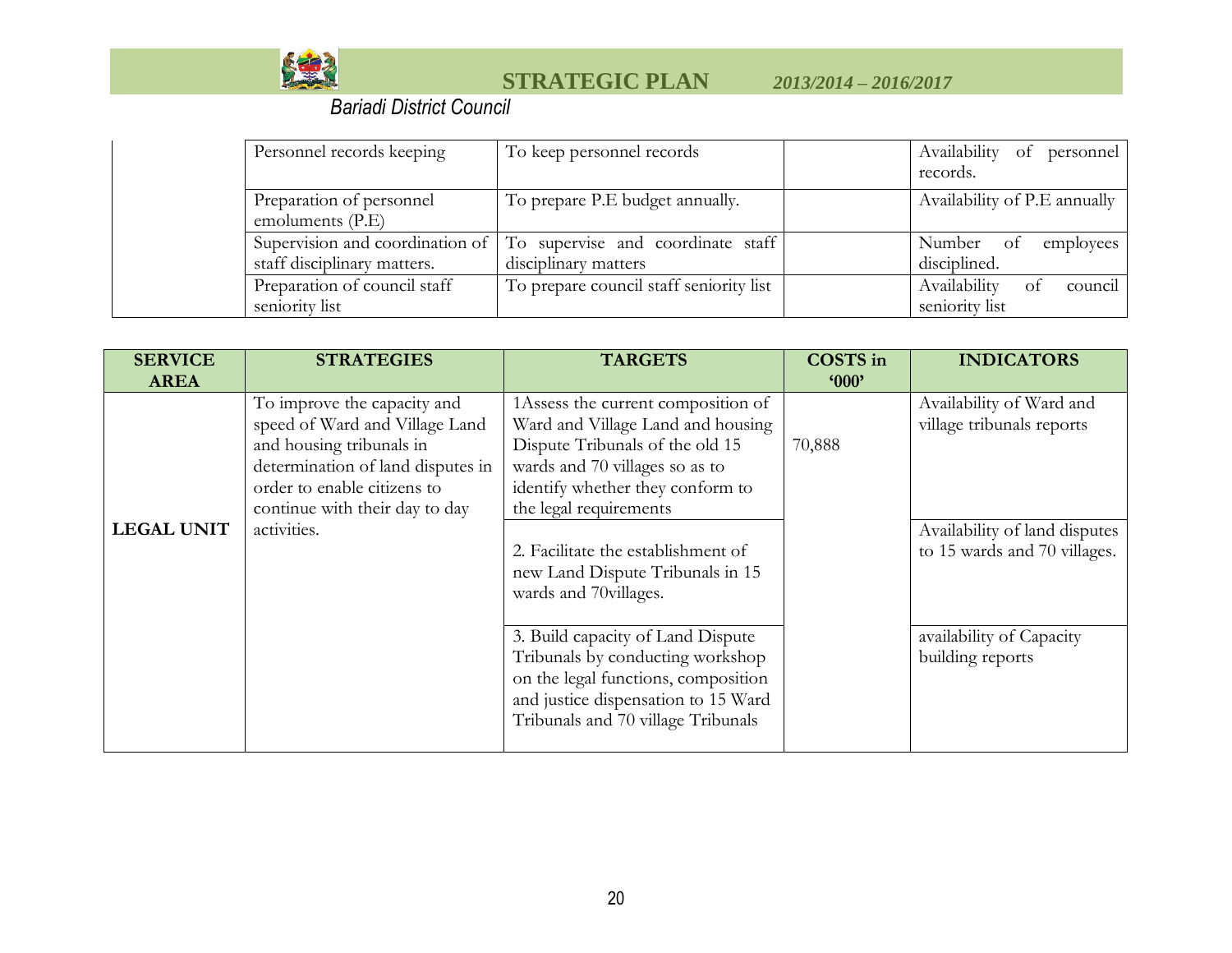

| Facilitate the District and 70<br>village councils in the by-law<br>making process in order to<br>enable the government to<br>operate by the Rule of Law | 20,421<br>1. Prepare 2 model draft by-<br>Training to 11 head of<br>law and distribute to 11<br>departments and units as<br>well as 15 ward executive<br>Council Departments and<br>70 village councils for<br>officers and 15 VEOS<br>comment and train all 205<br>VEOs on the procedure to<br>make by-laws      |  |
|----------------------------------------------------------------------------------------------------------------------------------------------------------|-------------------------------------------------------------------------------------------------------------------------------------------------------------------------------------------------------------------------------------------------------------------------------------------------------------------|--|
|                                                                                                                                                          | Availability of By laws in<br>70 villages.<br>Follow and monitor the by-<br>2.<br>law making process at<br>village level and obtain<br>written instruction and<br>opinion from sector<br>departments on areas and<br>purposes of the proposed<br>by-laws                                                          |  |
|                                                                                                                                                          | Collaborate with Sector<br>Availability of by laws in<br>3.<br>department on presentation<br>each sector.<br>of proposed by-laws before<br>Standing committees, Full<br>Council, Regional level,<br>Sector Ministry, PMO-<br>RALG, Attorney-General<br>and Government Printer<br>and follow-up of the<br>process. |  |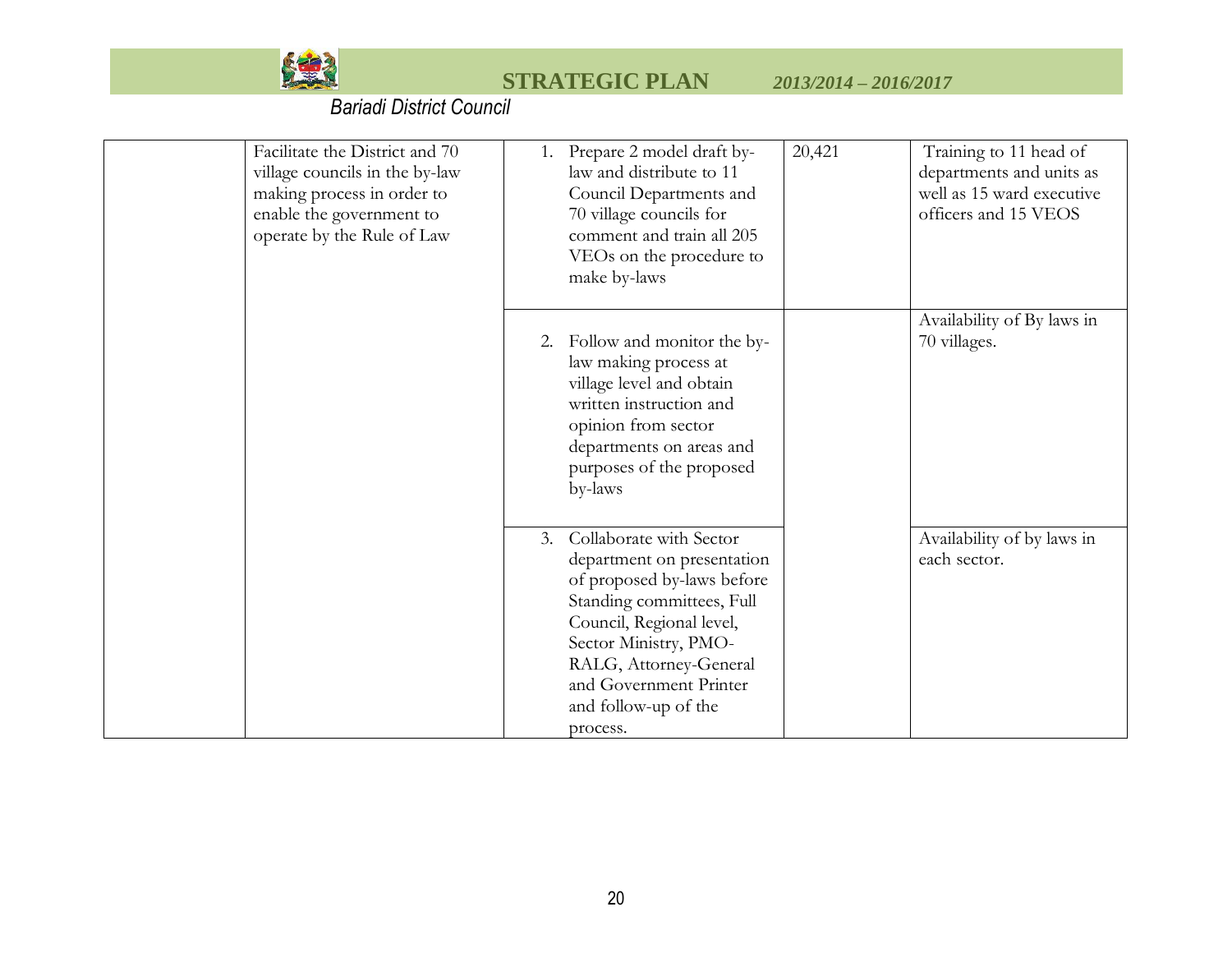

|                                                                                                                                                                                            | Establish a monitoring<br>system on the<br>implementation of the<br>enacted by-laws and report<br>the same.                                                            | Availability of enacted by<br>laws.                                                                 |
|--------------------------------------------------------------------------------------------------------------------------------------------------------------------------------------------|------------------------------------------------------------------------------------------------------------------------------------------------------------------------|-----------------------------------------------------------------------------------------------------|
| To ratify Procurement Contract<br>documents for works and<br>services before being signed so<br>as to make sure that contracts<br>entered are not illegal and defend<br>Council interests. | Receive and review contract<br>documents from the Procurement<br>Unit and, or Delegated bodies                                                                         | All contracts are ratified<br>properly and signed for<br>proper execution of<br>council's projects. |
| To prosecute and defend 40<br>cases in court to make sure that<br>council interests and property are<br>protected                                                                          | Prosecute/defend by appearing in<br>court and calling evidences and<br>witnesses.<br>Prosecute/defend by appearing in<br>court and calling evidences and<br>witnesses. | Reports of all cases are<br>properly prosecuted and<br>defended.                                    |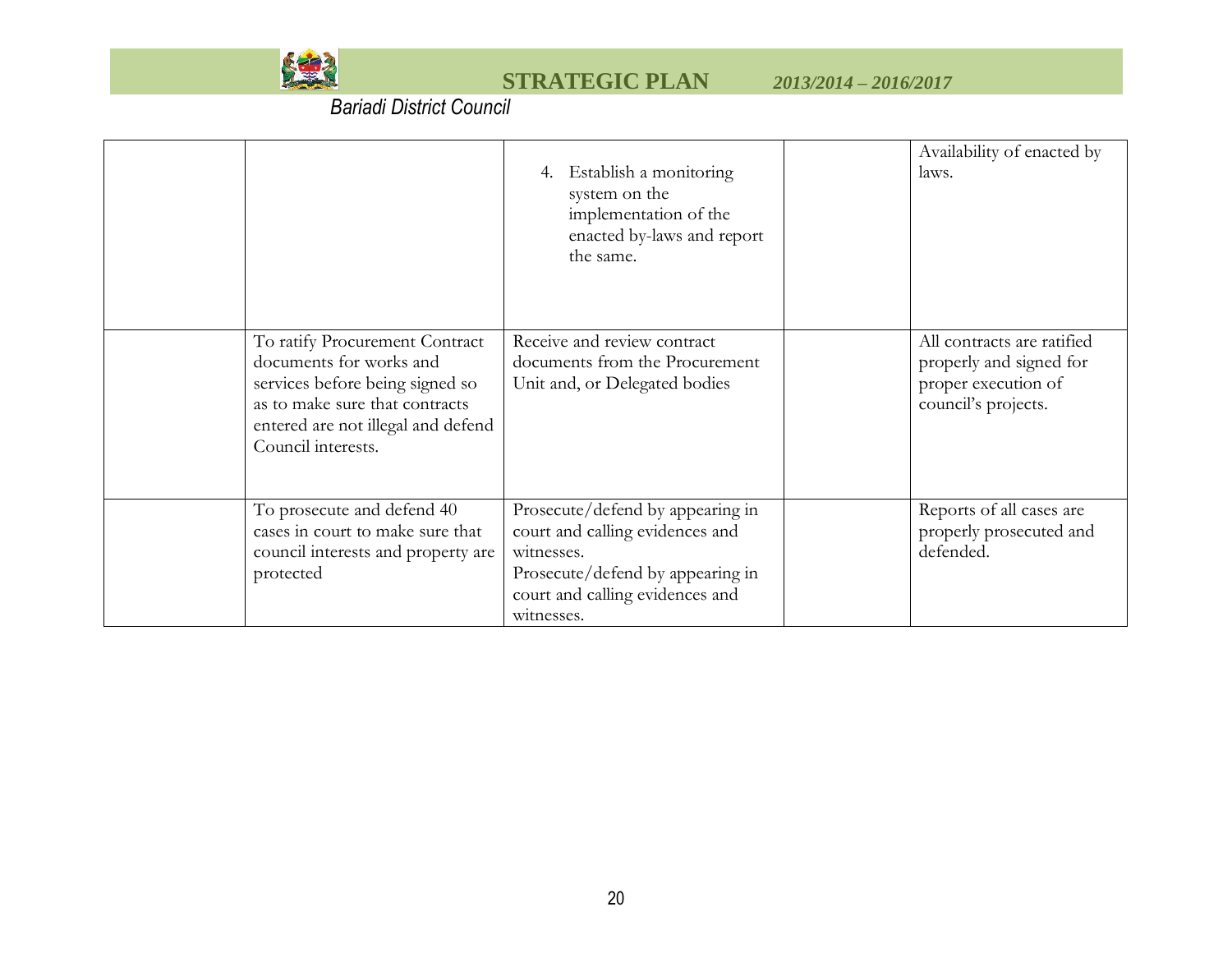

| <b>SERVICE AREA</b>                  | <b>STRATEGIES</b>                                                                                      | <b>TARGETS</b>                                                                                           | <b>COSTS</b> in<br><b>'000'</b> | <b>INDICATORS</b>                   |
|--------------------------------------|--------------------------------------------------------------------------------------------------------|----------------------------------------------------------------------------------------------------------|---------------------------------|-------------------------------------|
|                                      | Value for money<br>,community and<br>government interests in 15<br>wards protected by June<br>2018     | To carry out auditing on projects<br>implemented within 15 wards and<br>produce report by June 2018.     | 18,000                          | Number of audit reports<br>produced |
|                                      | Developments projects in<br>70 villages audited by June<br>2018                                        | To carry out auditing on projects<br>within 70 villages and produce report<br>by June 2018.              | 7,750                           | Number of audit reports<br>produced |
|                                      | 69Primary schools<br>capitation Grants audited by<br>June 2018                                         | To carry out auditing on funds<br>transferred to 69 Primary schools<br>and produce report by June 2018.  | 10,000                          | Number of audit reports<br>produced |
| <b>INTERNAL</b><br><b>AUDIT UNIT</b> | Audit reports prepared<br>quarterly by June 2018                                                       | To produce audit reports quarterly<br>by June 2018                                                       | 10,300                          | Number of audit reports<br>produced |
|                                      | 22 Secondary schools<br>capitation Grants, SEDP<br>and school fees collections<br>audited by June 2018 | To carry out auditing on funds<br>transferred to 22 Secondary schools<br>and produce report by June 2018 | 6,750                           | Number of audit reports<br>produced |
|                                      | Audit Committee meetings<br>held quarterly by June 2018                                                | To conduct audit committee<br>meetings quarterly by June 2018                                            | 40,000                          | Minutes produced                    |
|                                      | maintenance<br>Proper<br>οf<br>office motor vehicle by June<br>2018.                                   | To carry out auditing of motor<br>vehicles maintenance and fuel<br>consumption by 95% by June 2018.      | 4,500                           | Reports produced.                   |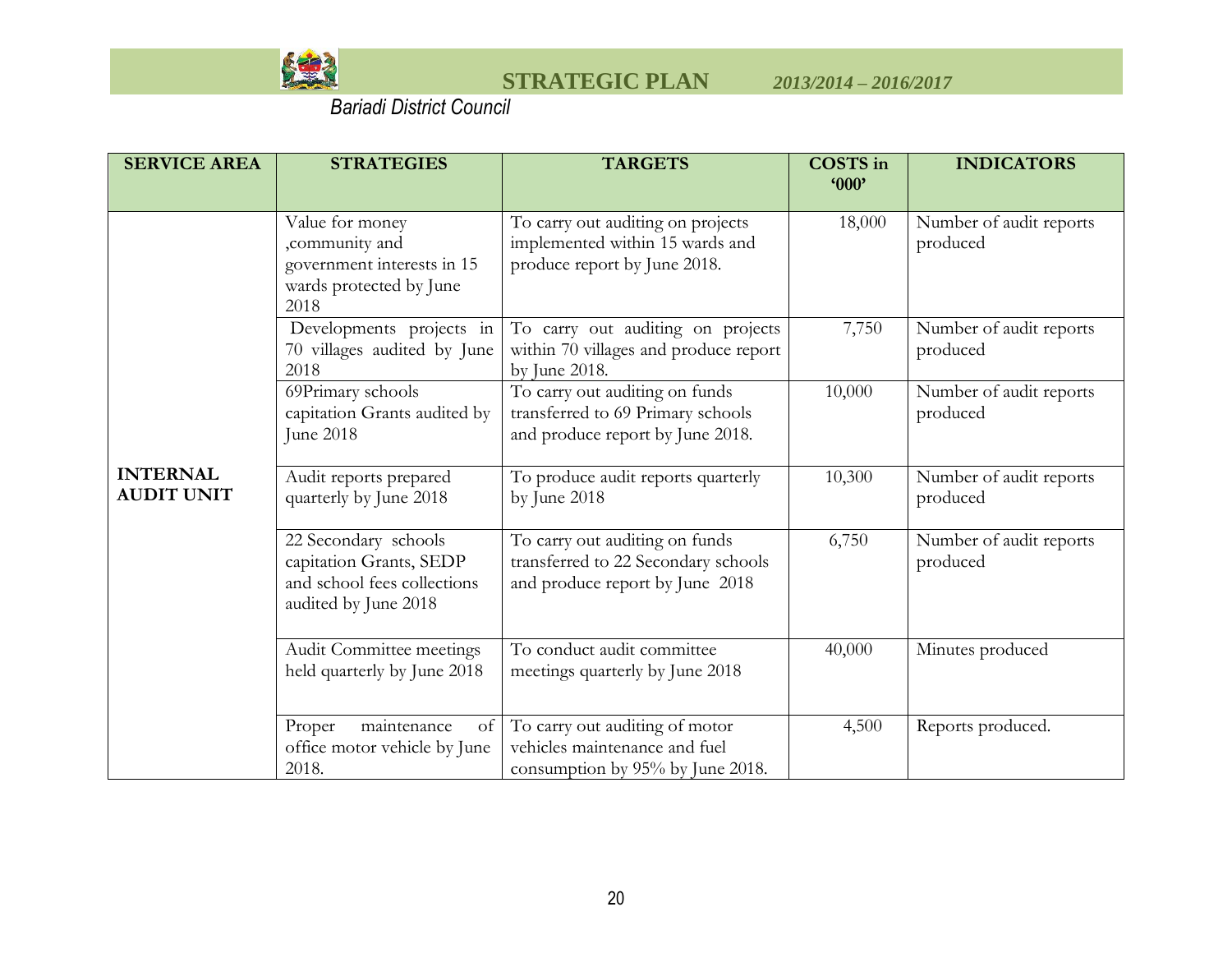

### **4.5 OBJECTIVE F: Improve social welfare, gender and community empowerment.**

The council will ensure in coming five years there is improvement in social welfare, gender and community empowerment in the district.

## **4.5.1 SERVICE AREA, STRATEGIES, TARGETS, COSTS & INDICATORS**

<span id="page-50-0"></span>

| <b>Service Area</b>      | <b>Strategies</b>                                  | <b>Targets</b>                                                                                                                                                                                      | Cost in '000' | <b>Indicators</b>                                                               |
|--------------------------|----------------------------------------------------|-----------------------------------------------------------------------------------------------------------------------------------------------------------------------------------------------------|---------------|---------------------------------------------------------------------------------|
| Community<br>Development | building<br>Capacity<br>to<br>women groups         | Training<br>of $30$<br>women<br>on<br>entrepreneurship management<br>and<br>marketing by June 2018<br>Offer loans to 6 women groups by<br>June 2018<br>Strengthening loan committee by June<br>2018 | 38,875        | Number of women trained<br>Amount of money offered<br>Number of meetings report |
|                          |                                                    | Follow up on loan reimbursement by<br>June 2018                                                                                                                                                     |               | Amount<br>of<br>money<br>recovered                                              |
|                          | Capacity<br>building<br>to<br>staff and ward level | To orient 15 Community staff on food<br>and nutrition status by June 2018<br>Training 15 ward Development<br>Committee members on targeted<br>nutrition behavioral change by June<br>2018           | 26,625        | Number of staff trained<br><b>WDC</b><br>Number<br>of<br>members trained        |

| <b>Service Area</b> | <b>Strategies</b> | Targets                               | Costs in '000' | Indicators        |
|---------------------|-------------------|---------------------------------------|----------------|-------------------|
|                     |                   | At least 90% of identified poor and   | 250,000        | Number<br>of      |
|                     | Improve social    | Vulnerable group are enrolled in pre- |                | vulnerable groups |
|                     | protection in the | payment schemes by June 2013          |                | enrolled in pre-  |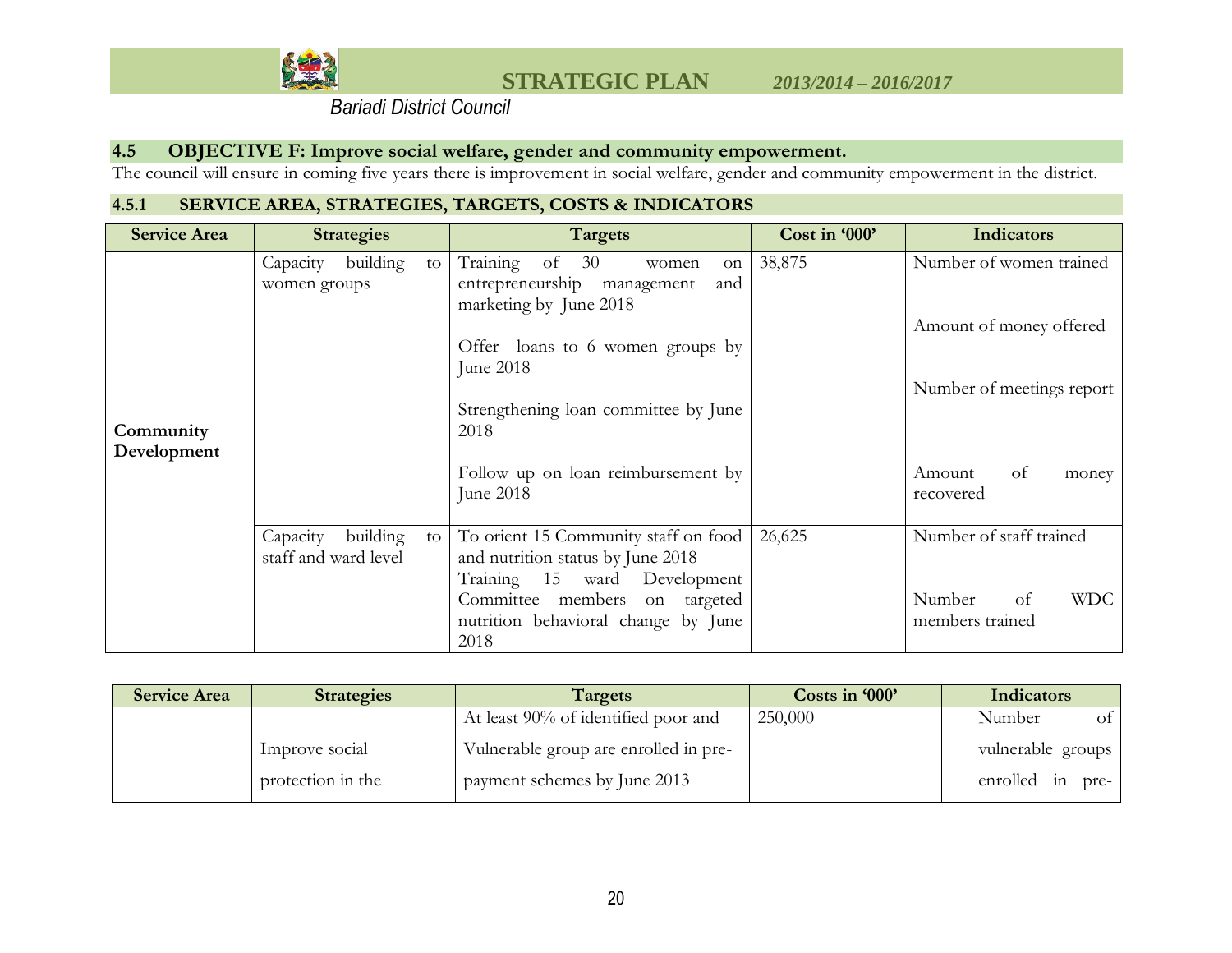

|               | community by June 2018 |                                       |           | payment scheme    |
|---------------|------------------------|---------------------------------------|-----------|-------------------|
|               |                        | Identified number of MVCs assisted    | 1,750,000 | Number<br>-ot     |
| <b>HEALTH</b> |                        | increased from 15,200 to 16,150       |           | MVCS supported    |
| Department    |                        | MVCs by June 2018                     |           |                   |
|               |                        | Identified number of people with      | 350,000   | Number<br>of      |
|               |                        | disability assisted increased from 69 |           | with<br>peoples   |
|               |                        | to 90 people by June 2018             |           | disabilities      |
|               |                        |                                       |           | supported         |
|               |                        | To reduce family conflict from 231    | 250,000   | Number of family  |
|               |                        | cases to 153 cases by June 2013       |           | conflict reported |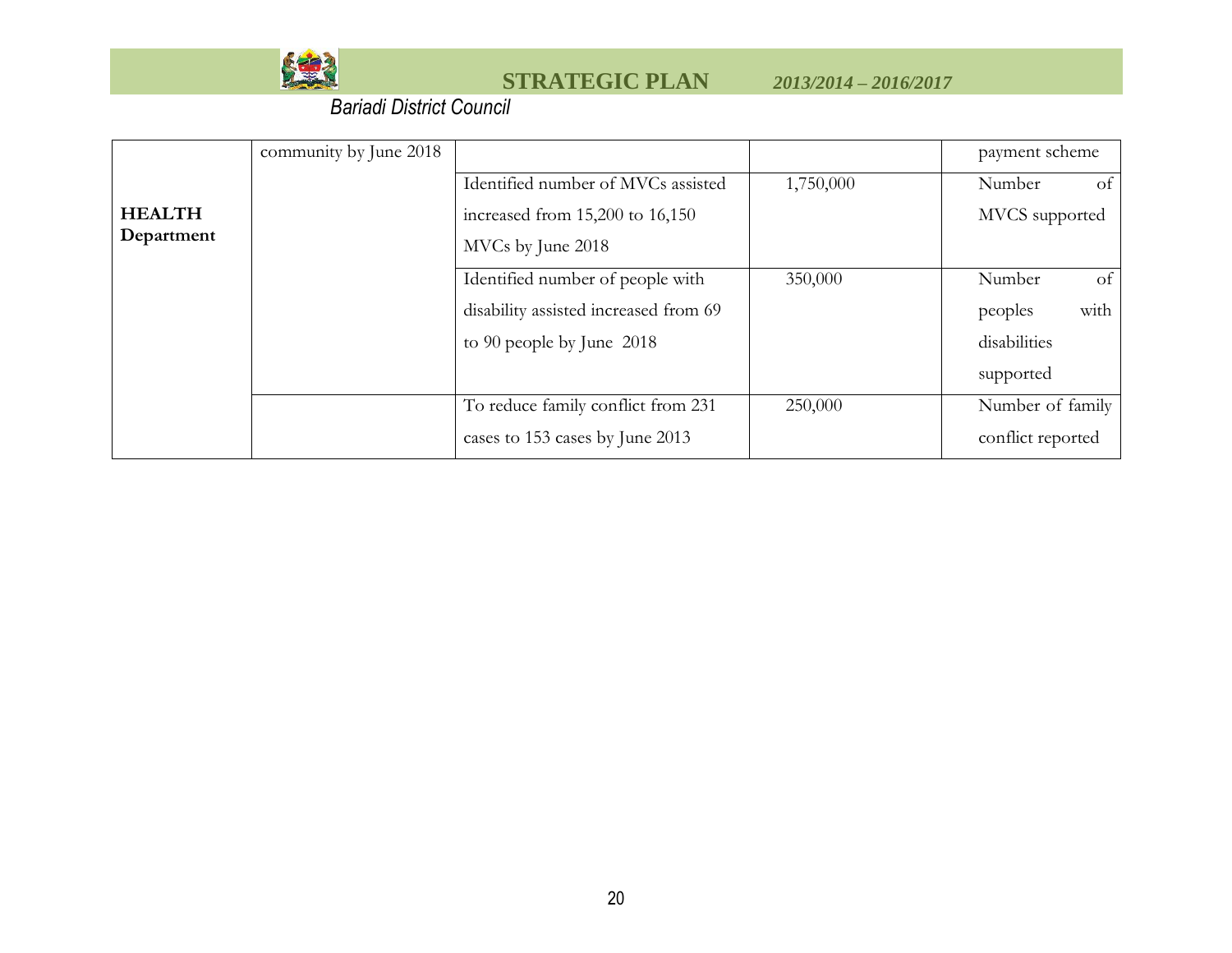

 *Bariadi District Council*

## **4.6 OBJECTIVE G: Improve Emergence and Disaster Management**

The council will ensure the presence of emergence and disaster management in the district in order to deal with unforeseen calamities in the district.

## **4.6.1 SERVICE AREA, STRATEGIES, TARGETS, & INDICATORS**

<span id="page-52-0"></span>

| <b>Service Area</b> | <b>Strategies</b>                 | Targets                                | Costs in '000' | Indicators               |
|---------------------|-----------------------------------|----------------------------------------|----------------|--------------------------|
|                     | Establish system at all level for | Institutional capacity in dealing with | 500,000,000    | Availability of budget   |
| <b>HEALTH</b>       | immediate emergency response      | immediate emergency response           |                | and<br>tor<br>emergency  |
| Department          | to health disasters by June 2018  | improved from $40\%$ to 75% by         |                | response in the district |
|                     |                                   | June 2018                              |                |                          |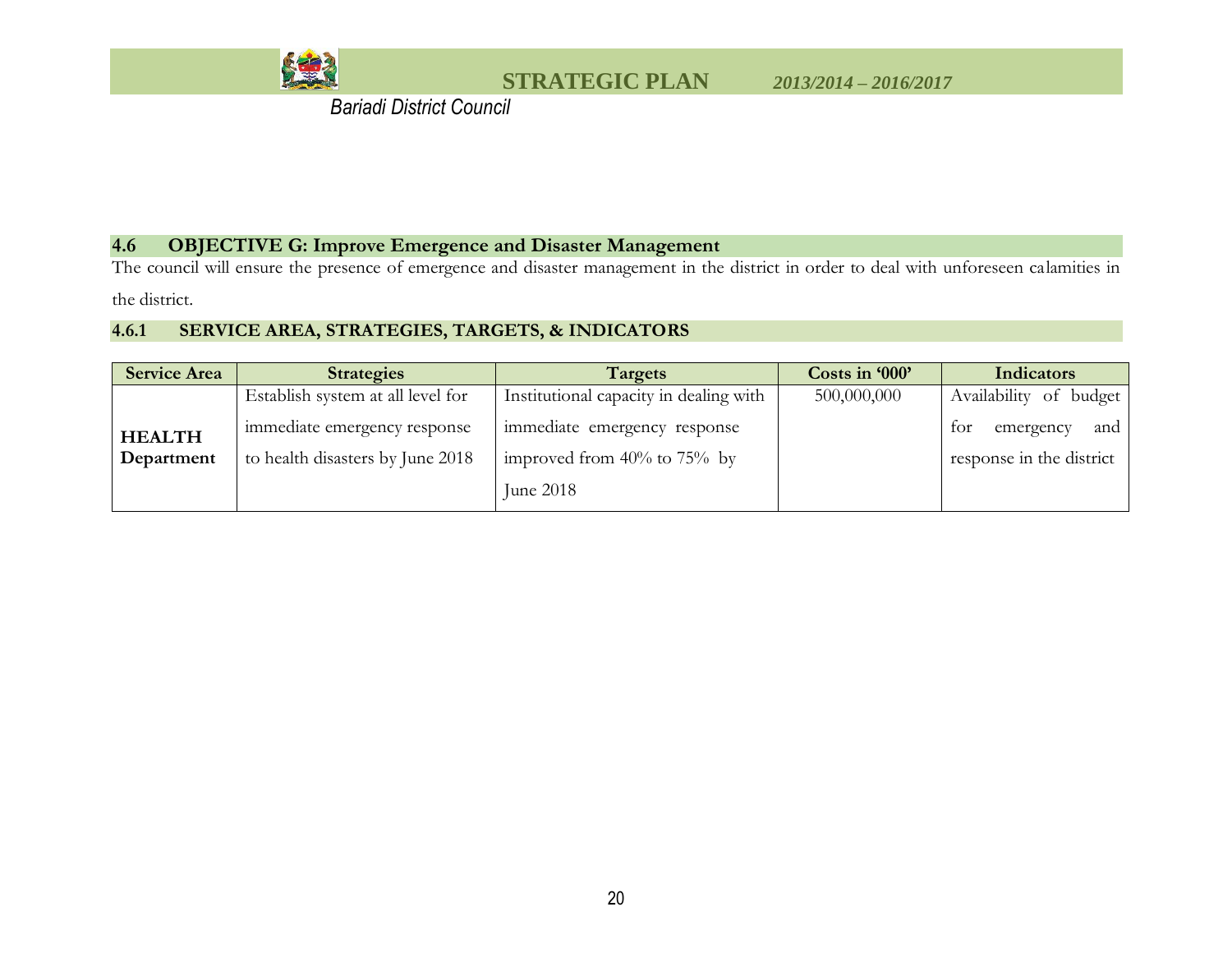

 *Bariadi District Council*

### **4.7 OBJECTIVE H: Diversify sources of revenue through expanded investment opportunities.**

In order to have strong financial base in the district, the council will ensure it diversify its sources of revenues by expanding investment

opportunities in the district.

### **4.7.1 SERVICE AREA, STRATEGIES, TARGETS, COSTS & INDICATORS**

<span id="page-53-0"></span>

| <b>Service Area</b> | <b>Strategies</b>                     | Targets                             | Costs in<br>'000' | <b>Indicators</b>      |
|---------------------|---------------------------------------|-------------------------------------|-------------------|------------------------|
|                     | Collecting of own                     | To collect shs 14,348,999,000 by    |                   | Increased<br>amount of |
| Finance             | source revenue of shs                 | $30th$ June 2018                    | 524,000           | own source revenue.    |
| Department          | 14,348,999,000 by June                |                                     |                   |                        |
|                     | 2018                                  |                                     |                   |                        |
|                     | Attaining of<br>clean audit           | To attain clean audit report to all |                   | Number<br>clean<br>οt  |
|                     | report to all sector by June<br>2018. | sectors by June 2018.               | 120,000           | reports.               |
|                     | in<br>the<br>investors<br>Attract     | To prepare investment write-up      | 80,000            | Number of write-ups    |
|                     | district                              | Promote opportunities available     |                   | Number of promotion    |
|                     |                                       | in the district                     |                   | campaigns              |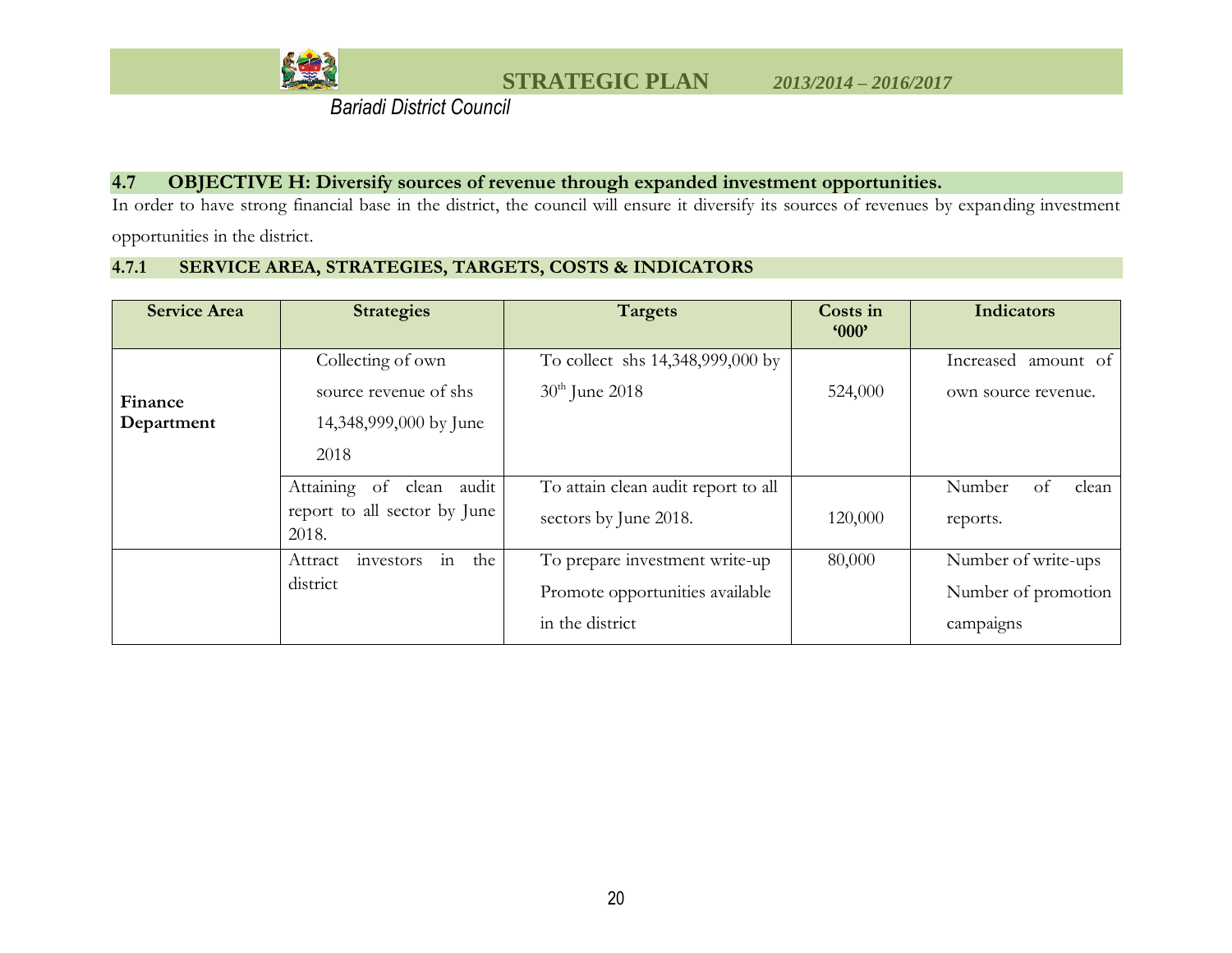<span id="page-54-0"></span>

 *Bariadi District Council*

### **CHAPTER FIVE**

#### **PERFORMANCE INDICATORS**

#### <span id="page-54-2"></span><span id="page-54-1"></span>**5.1 INTRODUCTION**

Monitoring and Evaluation (M&E) of the Councils Strategic Plan is designed to ensure effective and efficient implementation of the plan as well as sustainability of the intended impacts. The M&E system is instituted as a review mechanism to monitor the implementation progress and assess outcomes compared to the vision and objectives.

While, monitoring refers to the tracking of the progress of implementation of the Strategic Plan evaluation, on the other hand, is a critical and objective appraisal of the overall Strategic Planning Process at the Council in the form of specific milestones of achievement. This chapter describes the adopted Monitoring and Evaluation System for the Bariadi District Council strategic planning process and activities.

#### <span id="page-54-3"></span>**5.2 MONITORING**

Monitoring of the Council Strategic Plan will be the overall responsibility of the Council's Management team. The District Executive Director shall appoint a responsible officer who will be behind the implementation of the plans on the day to day basis.

The Officer responsible for the Plan implementation shall:

- i. Prepare and issue monitoring and reporting guidelines to all staff who will be involved in the implementation and the audit exercise. Specifically, a data collection instrument will need to be prepared.
- ii. Disseminate (to lower and higher levels) relevant information received and collected from stakeholders. This information will mainly be on the external impacts and context/external environment. Organize management meetings for presentation of quarterly implementation reports.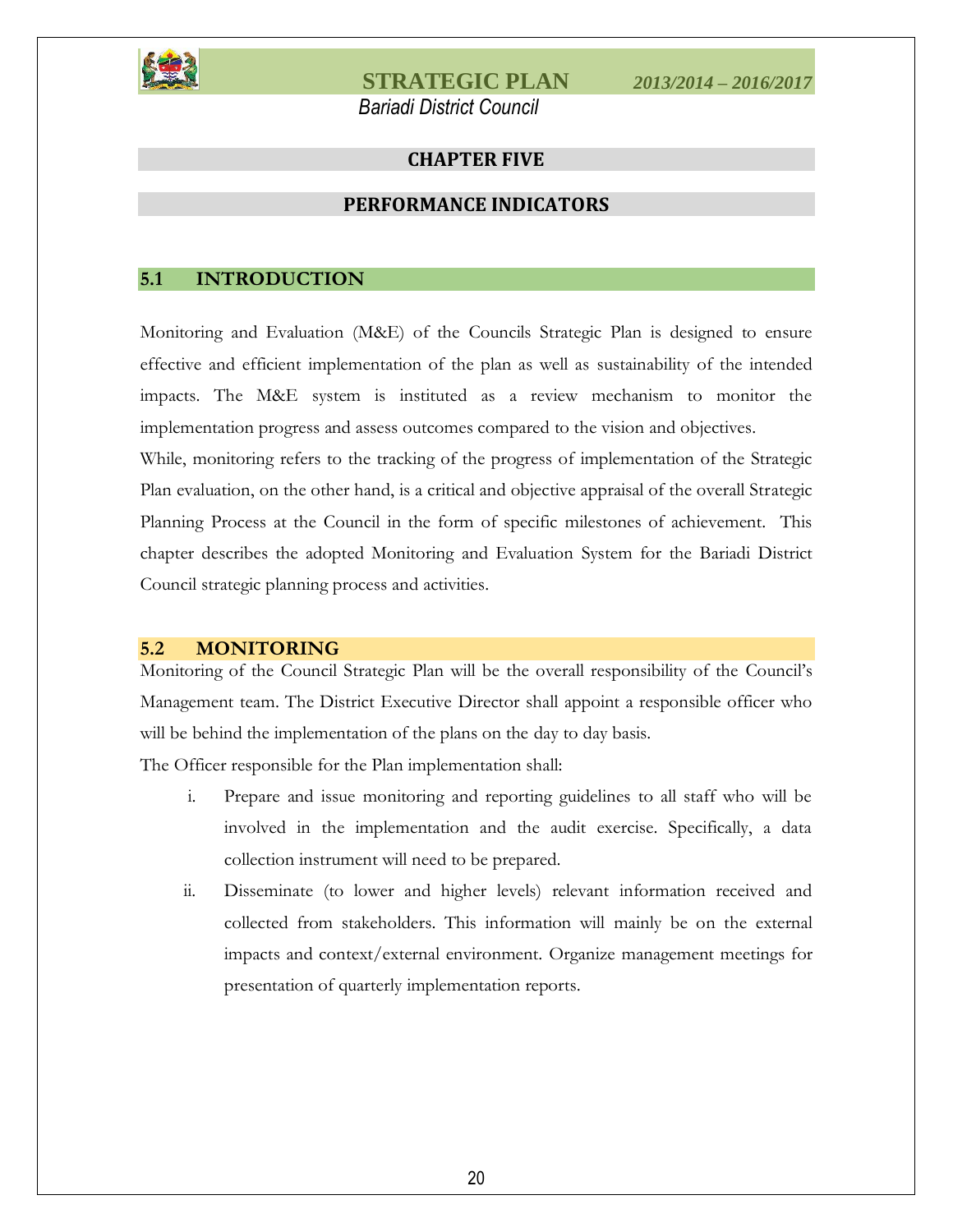

## *Bariadi District Council*

## **a) Methodology**

Monitoring will be instituted immediately after starting the implementation of the Strategic Plan. Three major methods will be used by the Secretariat:

- (i) Preparation of detailed budgets and annual work plans showing quarterly targets and reporting the extent to which the accomplishment of the work plan are being met using the format given; refer **Appendix i & ii**
- (ii) Physical observations and interviews/discussions between the Secretariat and the various stakeholders.
- (iii) Regular inspection of the development projects by the Council Management on implementation and management.

## **(b) Reporting**

Monitoring reports will comprise of:

- (i) A narrative Strategic Plan implementation report plus a summary table prepared once every six months using the format given; **refer appendix i & ii**
- (ii) Contents of the narrative report will include but not be limited to:

The approved Strategic Objectives and their target indicators,

- o Approved strategies, activities and outputs related to the strategic objectives,
- o Achievements in terms of outputs, the deviations in the planned activities and outputs. Achievements should reflect both the qualitative and quantitative achievements,
- o Constraints in the implementation of the strategic plan and any internal and external factors which affected implementation,
- o Proposed remedial actions and the way forward for solving the problems faced indicating clearly the planned activities to be carried out in the next period (six months, and one year depending on the nature of the report).

There will be two six monthly reports per annum; one covering the period from July to December and the other for January to June. However, when reporting on implementation of the January to June report, the reporting unit will also report the whole year's achievements as well as what activities have been planned for the next financial year.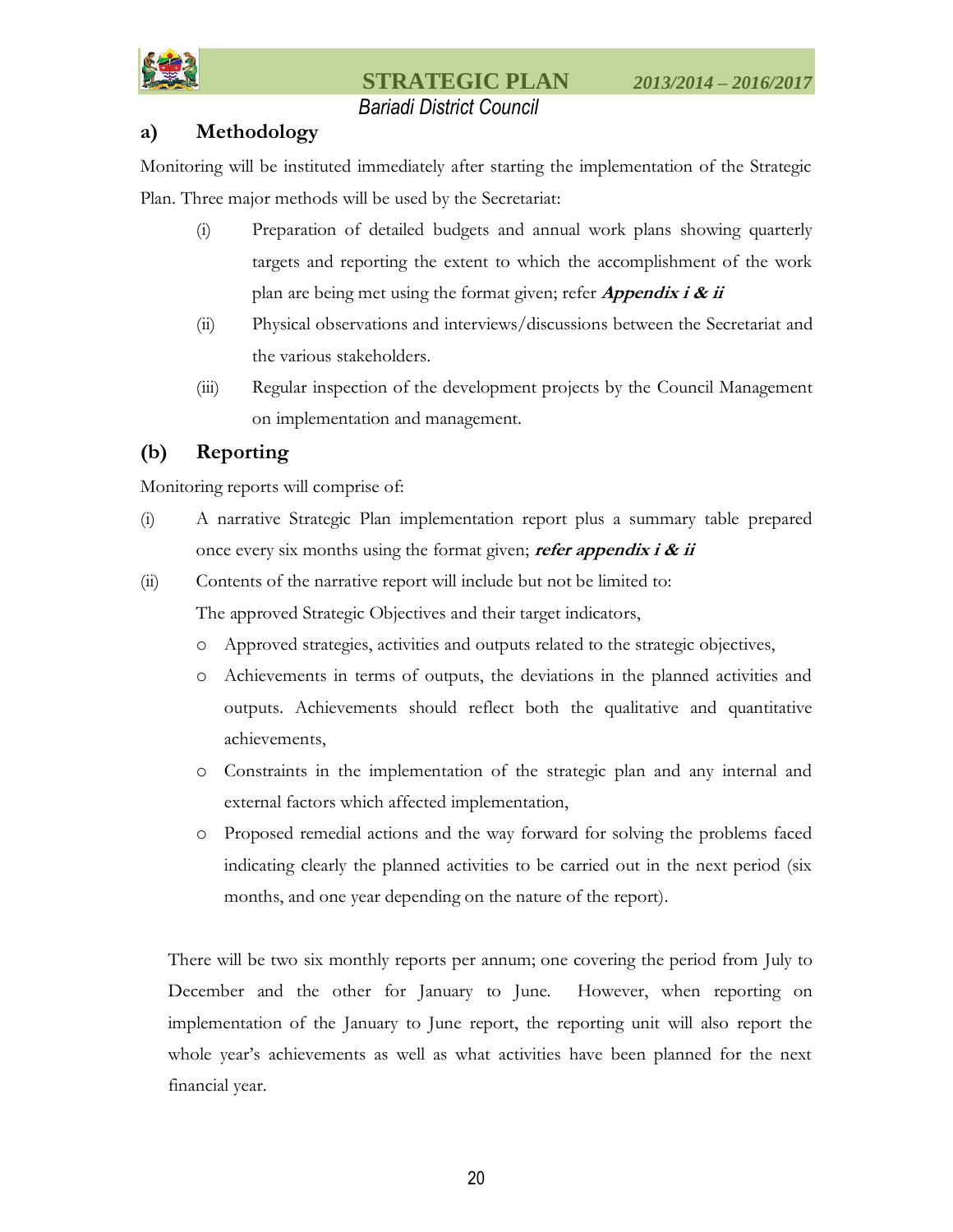

#### **The reports from the Secretariat shall include but not be limited to the following: -**

- Six monthly and annual reports on the implementation and achievements of the Council Strategic Plan,
- Physical observations and interviews included as part of the annual reports,
- $\Box$  Summary of the major recommendations for improving the rolling of the Strategic Plan, preparing annual operating plan for the subsequent year and the implementation and monitoring process in the subsequent year.

### <span id="page-56-0"></span>**5.3 EVALUATION**

#### <span id="page-56-1"></span>**5.3.1 Types and Aspects of Evaluation**

There will be two types of evaluations of the Strategic Plan implementation at COUNCIL. Every year using internal evaluators and another once in the mid-term using an external evaluation team working with an internal evaluator. Prior to coming of the external evaluators the internal evaluators will have to give their opinion on the progress of implementation of the strategic plan, the basis for which the external evaluators would wish to validate. Towards the end of the five years period, a final evaluation shall be undertaken using an external evaluator.

#### <span id="page-56-2"></span>**6.3.2 Terms of Reference (ToR) for external evaluators**

The Council shall prepare clear and comprehensive terms of reference to guide the evaluation. The ToRs for the evaluations shall cover but not be limited to:

- $\Box$  Subject of the evaluation
- Methodology to be adopted: data collection procedures, sampling procedures, indicators to be used, basis for comparisons, etc.
- $\Box$  Analysis of the field findings
- $\Box$  Evaluation of the achievements
- Feeding back of evaluation findings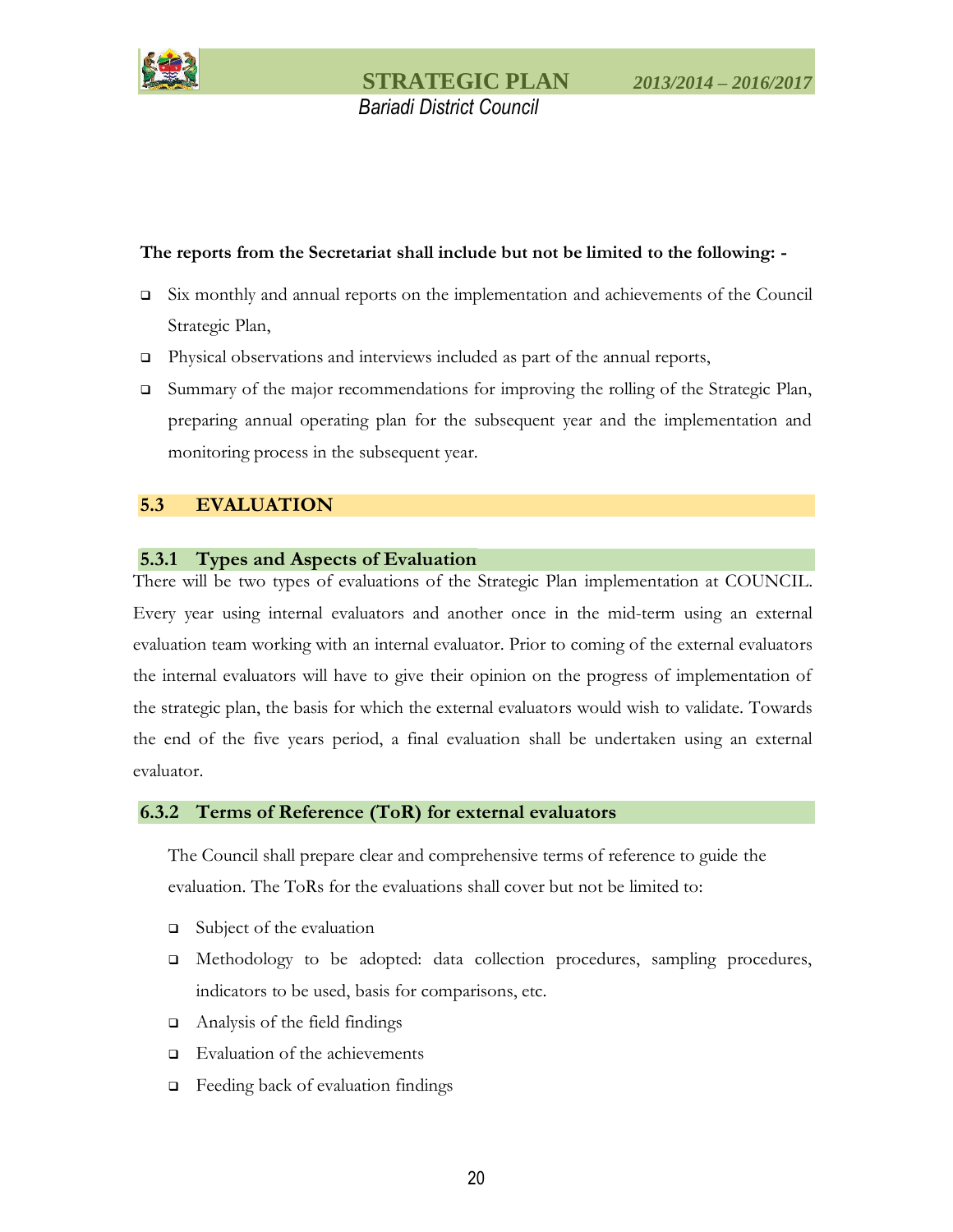

Both the internal and external evaluators will have the mandate to decide on other additional issues to be included or evaluated and agree with DED in advance. This will be agreed at the first de-briefing meeting between the Council management and the evaluators.

Selecting the appropriate evaluators will consider relevant technical skills, evaluation skills and experience in similar organizations/assignments. Both the internal evaluation team and External Evaluation team shall be approved by the DED.

The evaluation reports will be discussed quarterly by Council Management team meetings. The recommendations adopted will be implemented and included in the rolled over Strategic Plan.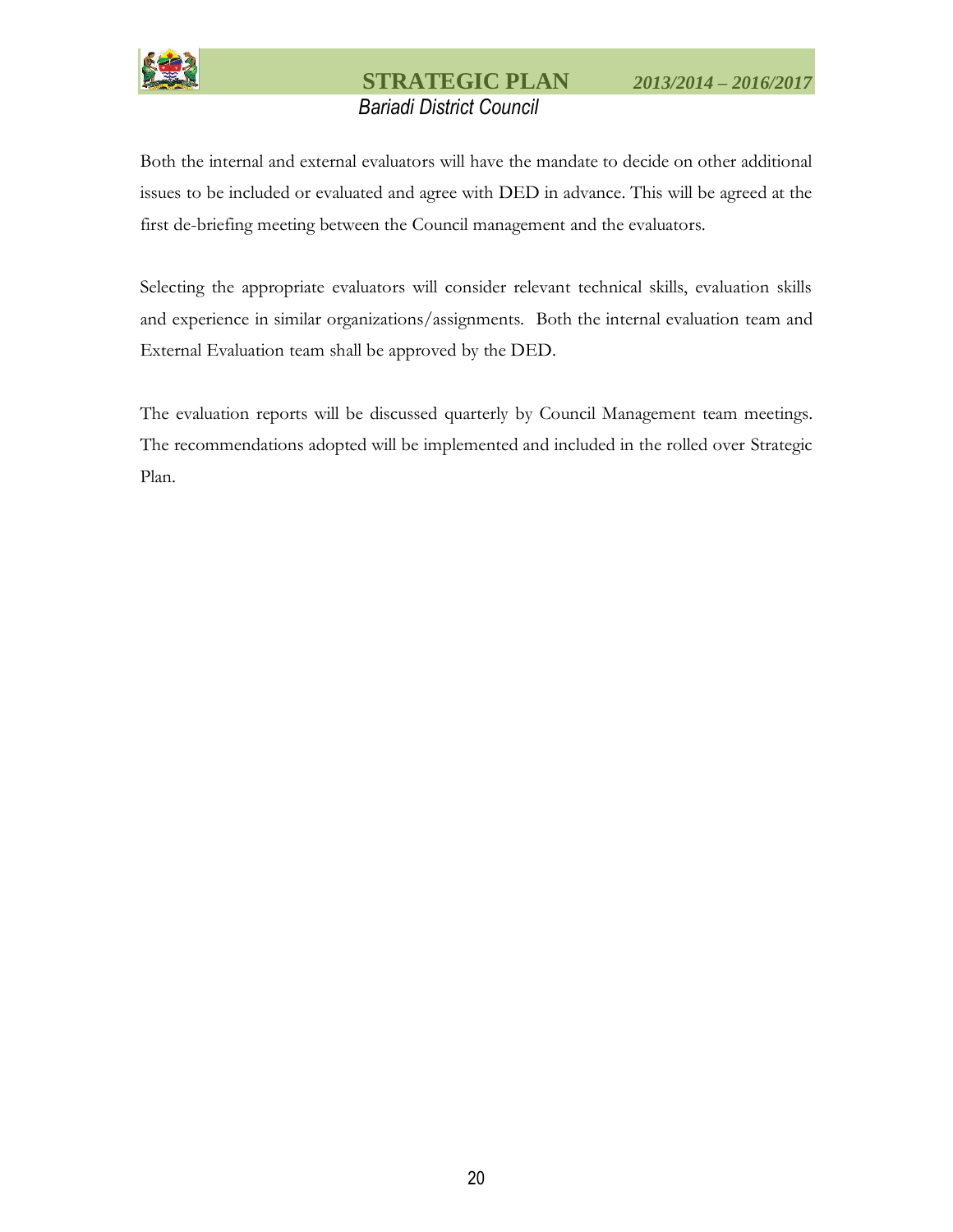

**Appendix i**

### **PROGRESS REPORT ON THE IMPLEMENTATION OF THE STRATEGIC PLAN**

Progress Report on the Implementation of the Strategic Plan For the Period covering ……………….………….. to ………………..…….

Strategic Objectives

No…………………………………………………………………………

Planned Indicators/Targets

……………………………………………………………………………………… …………………………….................................................................................................... ..........................................................................

| Strategic |            | Planned    | Achievements |          | Planned     |          |
|-----------|------------|------------|--------------|----------|-------------|----------|
| Objective | Planned    | Planned    | Performed    | Targets  | Reasons for | Remedial |
|           | Strategies | Activities | Activities   | Achieved | Deviation   | Action   |
|           |            |            |              |          |             |          |
|           |            |            |              |          |             |          |
|           |            |            |              |          |             |          |
|           |            |            |              |          |             |          |
|           |            |            |              |          |             |          |
|           |            |            |              |          |             |          |
|           |            |            |              |          |             |          |
|           |            |            |              |          |             |          |
|           |            |            |              |          |             |          |
|           |            |            |              |          |             |          |